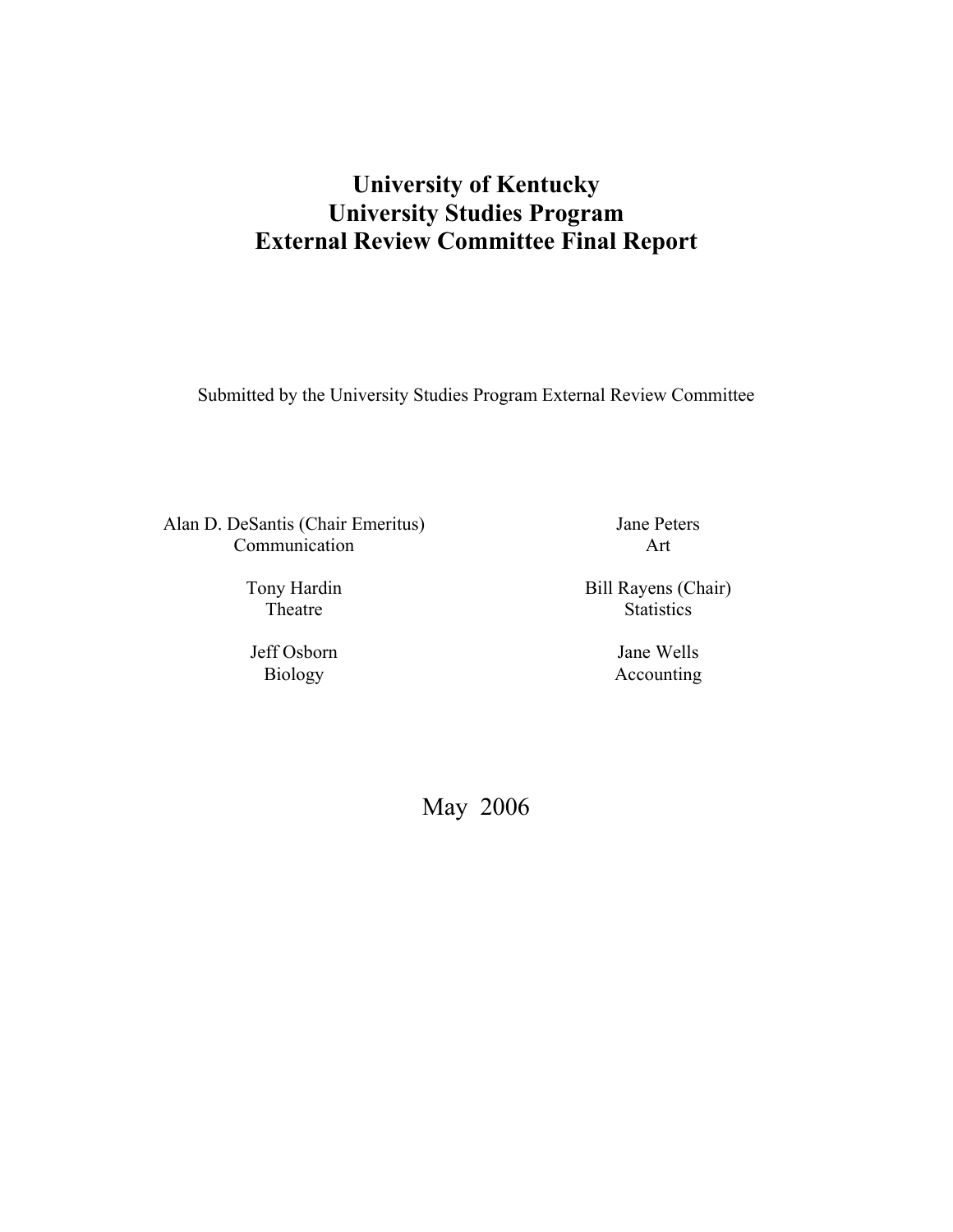#### **1. Prologue**

#### **1.1 Introduction**

In July of 2005 the University Studies Program (USP) External Review Committee (ERC) received an amended charge to generate a series of guidelines and ideas, in an abbreviated document, that would serve as an intellectual springboard for further discussion about reform and revitalization of university studies. That document, now commonly referred to as the DeSantis Report (http://www.uky.edu/gera/readings.htm), was submitted in early October, 2005 to Phil Kraemer, Associate Provost for Undergraduate Education; Connie Ray, Vice President for Institutional Research, Planning & Effectiveness; and Ernie Yanarella, Faculty Senate Chair. In that report it is mistakenly said that the committee received its original charge in February, 2004, but the committee was not convened and charged until February 2005.

The DeSantis Report called for the establishment of a set of *core learning outcomes* which would allow for an articulation of the skills and knowledge desired for all graduates of the University of Kentucky, regardless of major. The responsibility of that committee was to neither indict nor endorse department-specific course offerings in university studies, nor to pick or pan particular models for implementing change. Rather, the essential message in the DeSantis Report was that a coherent framework for describing these shared outcomes must be conceptualized *before* implementation issues can be sensibly debated.

At the time the DeSantis Report was completed, the ERC was under the impression that the report was going to be used to stimulate discussion within a small, working committee, amorphously designated the "implementation committee" in that original report, but that specific committee never materialized. Instead, the committee on General Education Reform and Assessment (GERA) was formed and charged, in part, with "planning and coordinating a campus-wide conversation about strengths and weaknesses of the present University Studies Program."

GERA sought to fulfill that charge by organizing and facilitating a series of campus forums dedicated to a discussion of the five core learning outcomes listed in the DeSantis Report (11/21/2005 GERA minutes). It was eventually decided that the ERC would be asked to "incorporate the forum information into a final report, which would include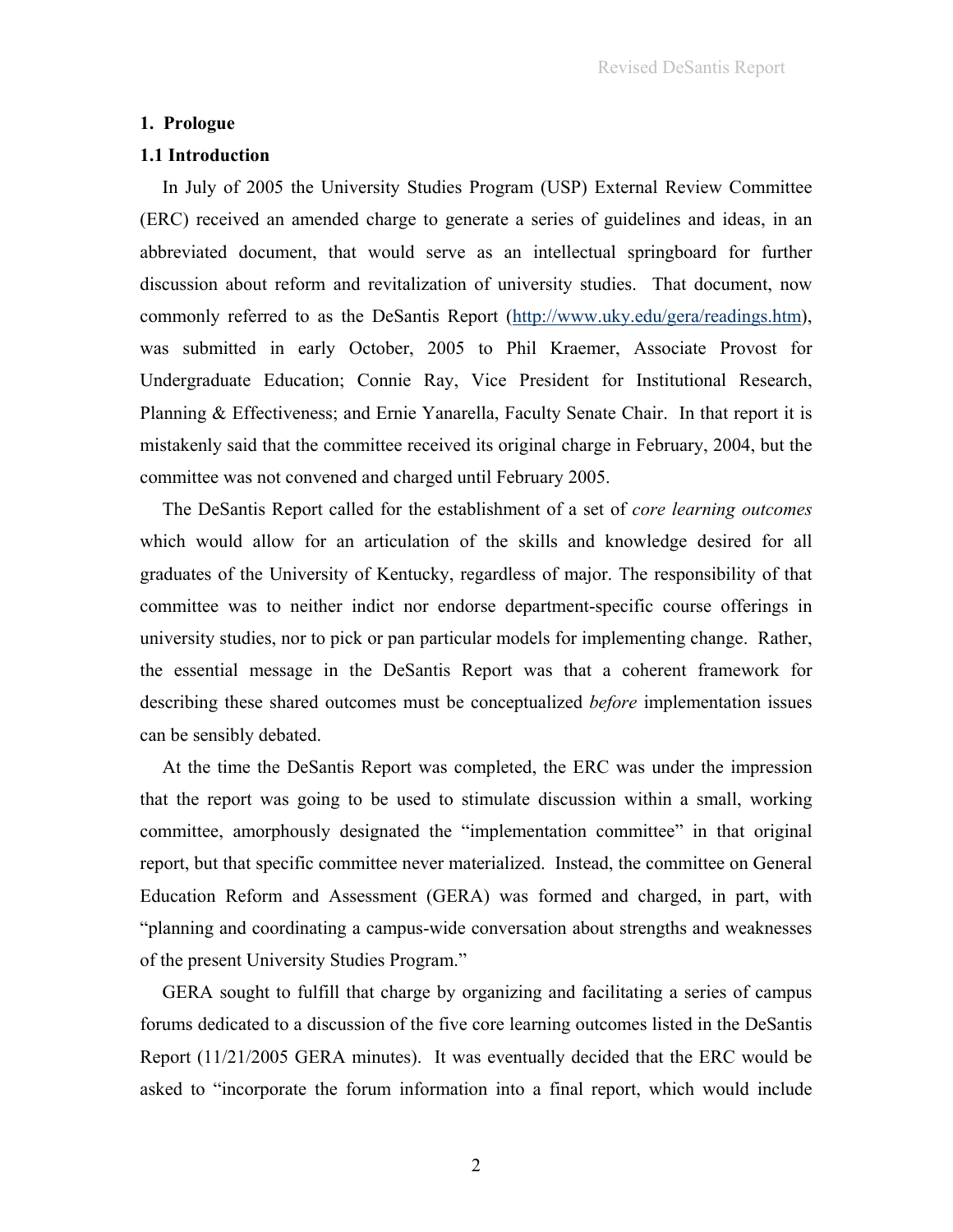learning outcomes, possible conflicts or problems, a timetable and information on how the next committee (dealing with implementation, perhaps), should proceed" (01/23/06 GERA minutes). Ultimately, GERA convened fifteen campus and community forums to discuss the learning outcomes present in that original document. Minutes of all GERA meetings are available at http://www.uky.edu/gera/meetings.htm and summaries of all the forum discussions are available at http://www.uky.edu/gera/calendar.htm.

This document is our response to GERA's request for a post-forums revision of the original DeSantis Report. The revision process began once the first forum was held, in so far as ERC members began attending forums and reviewing the posted on-line forum summaries. Additional summaries of forum notes were created by ERC members and discussed at an all-day retreat on March 25, 2006 and again during meetings held in April of 2006, after all forums had been completed.

### **1.2 A Question of Language**

 In a presentation given to the Association of American Colleges and Universities, Dr. Stephen Bowen, former Provost and Vice President for Academic Affairs at Bucknell University, and now Dean of Emory University's Oxford College, argues that knowing what to call the general studies program you have or aspire to have is important to "improve understanding of and support for the curriculum," as well as for "sharpening the focus on curricular goals for assessment of student learning outcomes." He reported twelve different names that are common (most popular was just "general education", almost seven times more popular than "core curriculum", which was the nearest competitor), and twenty-one others that are in use, including "The Miami Plan", the "Marshall Plan", and U.K.'s own "University Studies Program."

 Bowen notes that the use of the term 'liberal arts' to describe such a program is potentially problematic, perhaps wrongly suggesting a political agenda, and risks making the sciences feel excluded. The University of Maryland (below) apparently attempted to head off just this sort of conundrum by referring to their program as a "liberal arts *and* sciences" core. But even the language of "core" can be confusing, perhaps just meaning that the curriculum is bound together by a single set of coherent principles, or maybe referring to a set of core courses that all students take.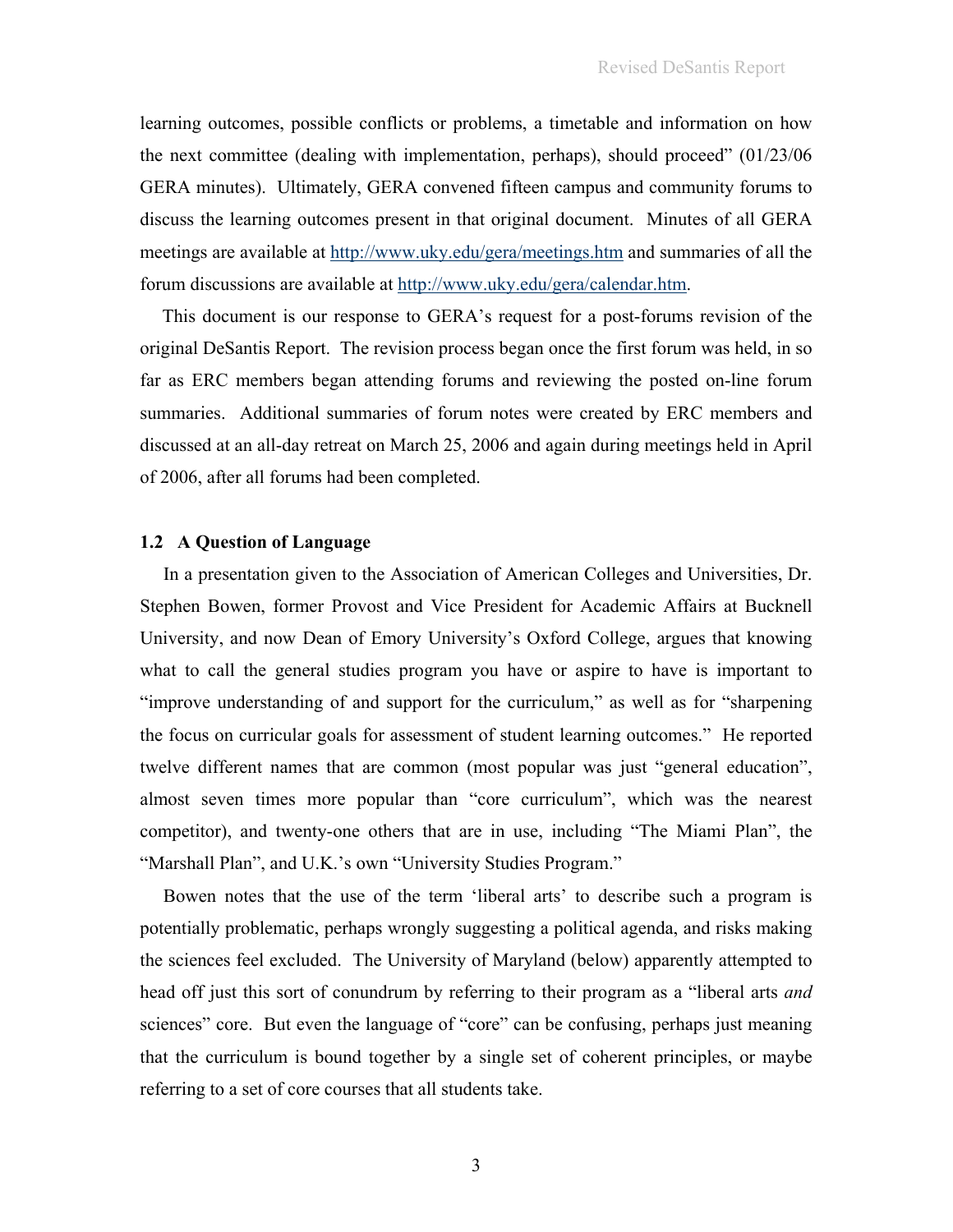Similar concerns over language and intent surfaced in the forum vetting process, both because of the use of the word "core" in "core learning outcomes" and because of the reflective way in which these outcomes were stated in the DeSantis Report. This language was in *no way* an implicit endorsement of a liberal arts education that somehow excludes or mitigates the essential roles of mathematics and the laboratory sciences in deference to the humanities or the social sciences. Neither was the use of the word "core" a suggestion that the only curricular model appropriate for giving expression to those outcomes was one with a common set of courses. No curricular models are discussed at all in that original document or in this revision.

 Still, to intelligently have the discussion about revision and reform some choice of language is necessary and the less encumbered, somewhat generic tag of "general studies" is used in the remainder of this document. More meaningful, more U.K. specific language will undoubtedly emerge as this important and historical process of reform continues to evolve.

 Finally, the "core learning outcomes" discussed in the original DeSantis Report are perhaps better called "curriculum objectives" and that language has been adopted in this revision. Each curriculum objective, as before, is followed by student learning outcomes that are particularly related to that objective and which can, in theory, be made operational, allowing for program-level assessments. While curriculum objectives are common among U.K.'s benchmarks (see the Appendix B), specific, assessable learning outcomes are not, and this is an important way in which U.K. is distinguished in the current reform effort.

# **1.3 Summary of Changes**

 The forum process produced myriad suggestions for sharpening the language used in the original document, for restructuring some of the key ideas, for including issues and areas that appeared to have been ignored, and for removing comments that were unnecessary or prone to misinterpretation. A summary of the essential changes to that original document is given below.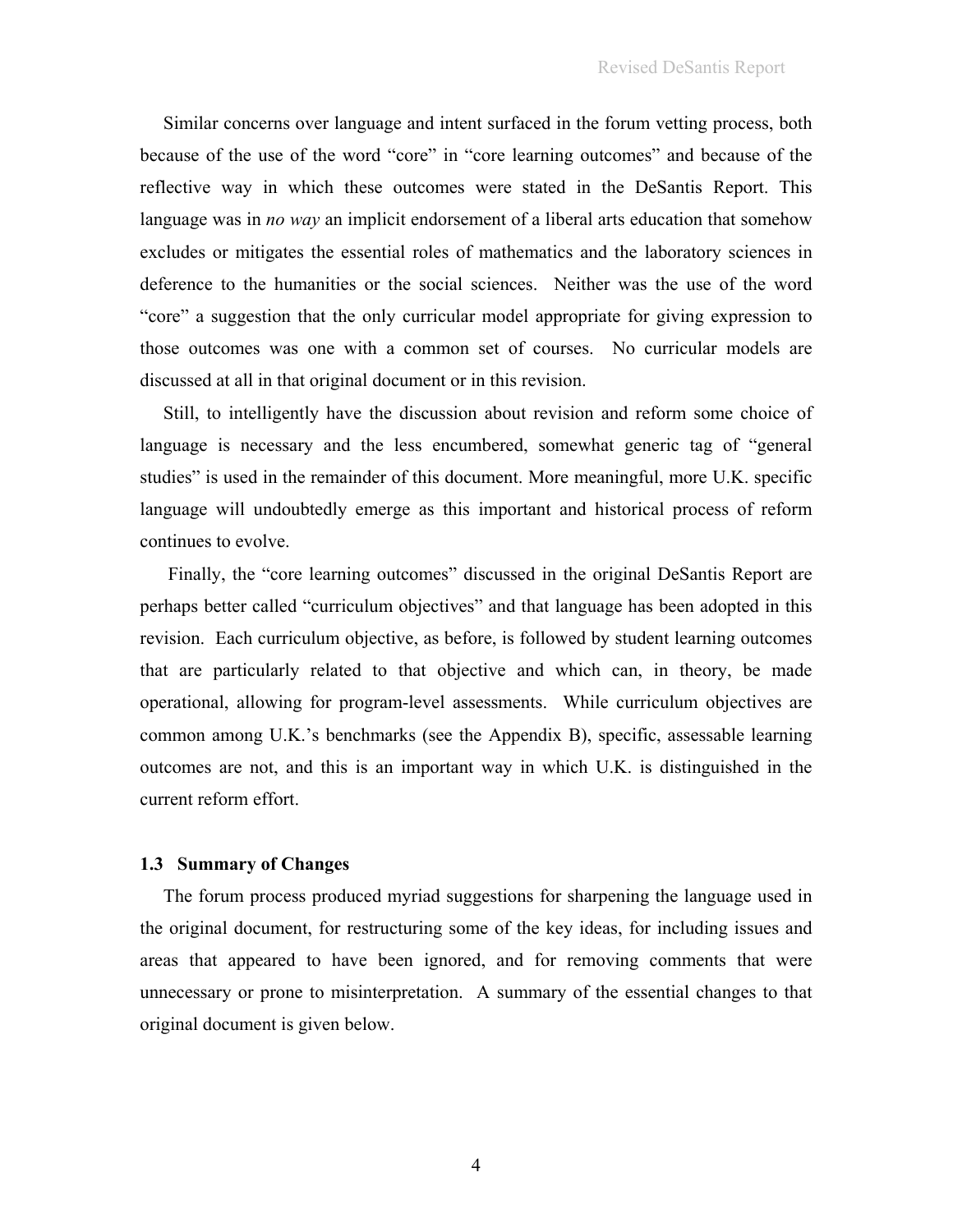- In the original document there were five principles or broad learning outcomes discussed (see Appendix A). These five became four when original outcome number five was combined with outcome two as was often suggested in the forum discussions. In addition, original outcome four was found to be on a different conceptual level than the others, also mentioned during the forum vetting process, and the spirit of this outcome became the overall organizing statement for all the others. The learning outcomes under the remaining three principles were revisited, revised and restated, as per very many suggestions from the forums, and as a result of significant new discussions within the ERC.
- The language of "core learning outcomes" has been replaced with "curriculum objectives," where appropriate, and each objective is followed with a list of learning outcomes that are especially relevant to that objective.
- A new outcome was added to address basic skills. As witnessed in the forum discussions, and in email exchanges with faculty, the phrase "basic skills" is used to mean different things within the university community. Regardless of the ambiguous use of the phrase, faculty often tied the success of any new general studies program to a proper treatment of basic skills and some even had the perspective that university studies should be devoted entirely to basic skills. Therefore, the committee felt that it was important to speak clearly to the issue.
- A recommendation has been added which calls for the University of Kentucky to embrace some of the innovative assessment strategies and software that are being employed successfully at other major universities. Clearly stated learning outcomes that are assessable, as well as a coherent rationale for the overall general studies program, are mandates of the Southern Association of Colleges and Schools (SACS) and have to be an important part of what happens next.
- Finally, specific recommendations for the next phase in the reform process are given and potential problems are noted.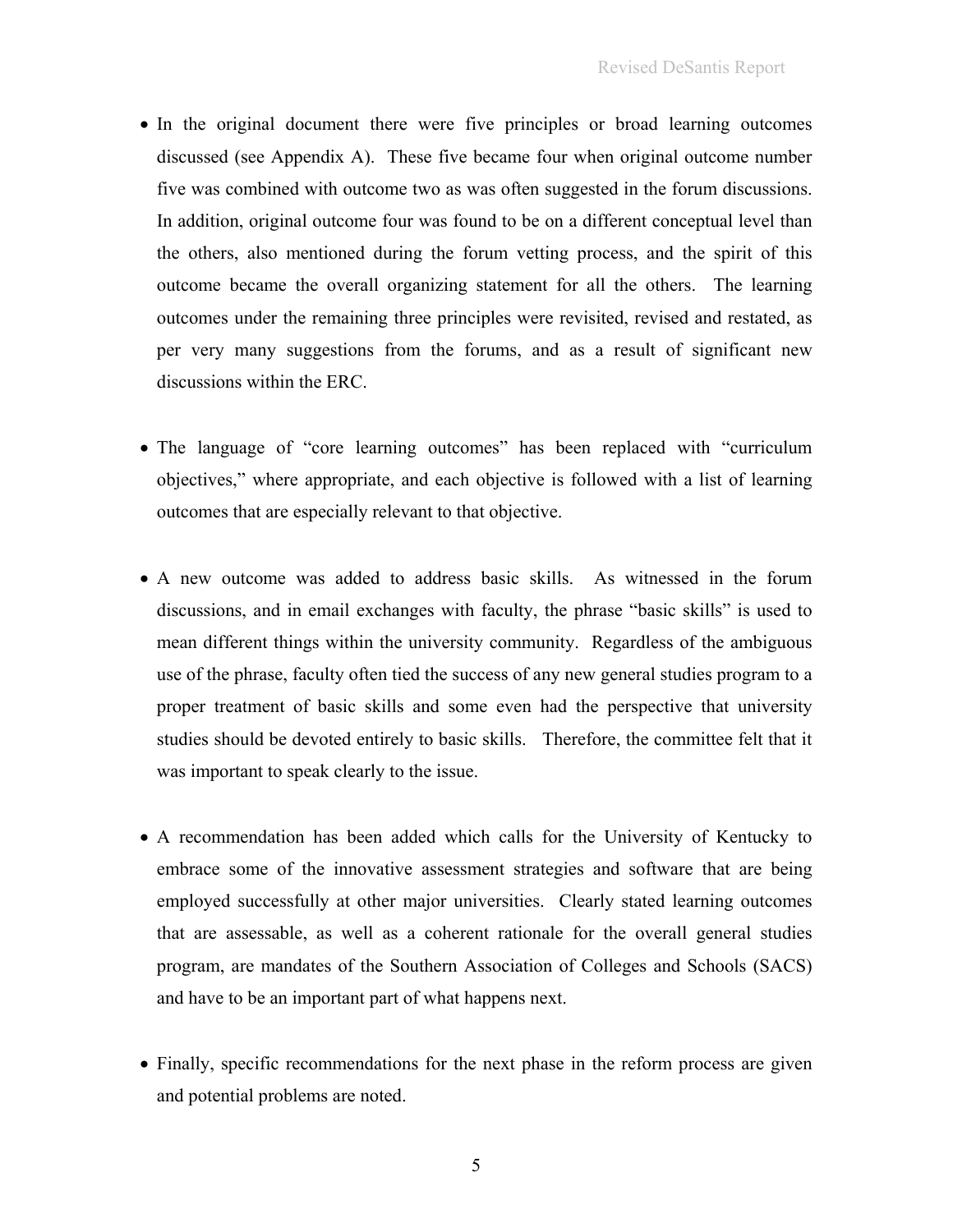• As mentioned above, we *do not* offer any specific recommendations with respect to curricular models. The ERC felt that it was too soon to discuss specific models as formal recommendations, but recognizes that this is a critical part of the next phase. Controversy over this or that particular model could serve to distract attention from the primary issues that this document attempts to address. It is our understanding that specific curricular models, once conceptualized and vetted by the faculty, will be brought to the Senate from the Associate Provost's office.

### **2. Curriculum Objectives and Learning Outcomes**

## **2.1 Introduction**

 In the months since the ERC received its original charge, the University of Kentucky constructed and circulated an ambitious Top 20 Business Plan that was supported by the State's legislature with nearly 25 million dollars in new operating money for the University. That document speaks clearly to the importance of undergraduate education at U.K. Specifically:

*"To reach national prominence by 2020 … UK must invest more in undergraduate education …" and resolve to "improve programs and services that have an impact on the undergraduate experience and improve retention and graduation rates: recruitment and admissions, advising, the University Studies Program (the general education component of the bachelor's degree), student services, and student life activities" (PF4 page 7).*

 In an effort to catalyze a response to this challenge and articulate the responsibility of the University to the general education of *all* undergraduates, the committee has agreed on **four** curriculum objectives that are essential for producing 1) a responsible and enlightened student body capable of responsibly participating in their diverse and democratic culture, and 2) a progressive and forward thinking university that will become our benchmarks' standard of excellence.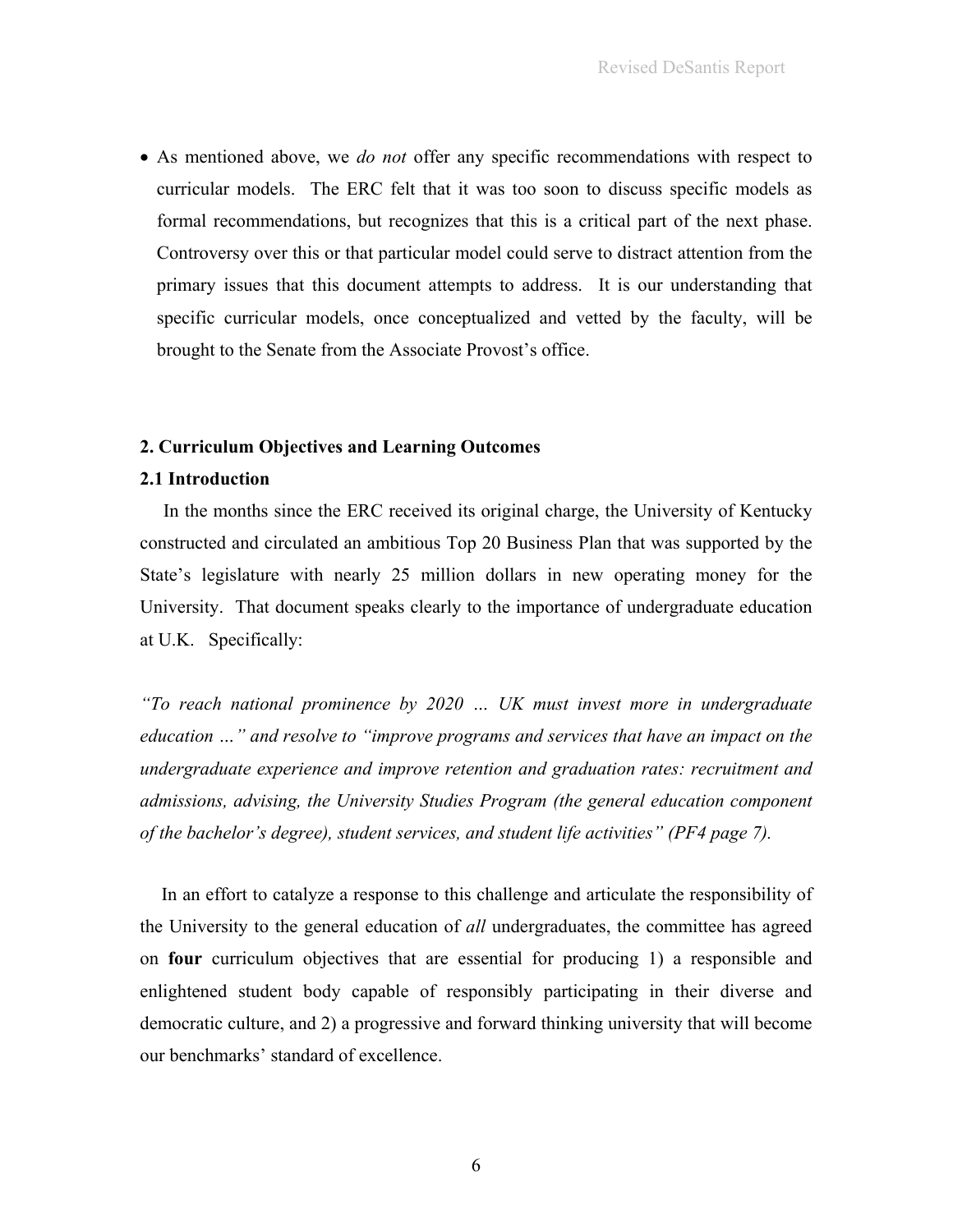The committee strongly recommends that these four objectives serve as the guiding principles in restructuring the University of Kentucky's general studies curriculum. Our position is that simply adding new courses or subtracting old ones, without a firm commitment to such a foundation, will only produce an increasingly disconnected, fragmented, and unsatisfying experience for both students and professors.

 This idea of developing a general studies curriculum based on a collection of focused guiding principles is not a new idea in the larger community of universities. Miami University of Ohio, for example, developed their innovative and successful "Miami Plan" (see http://www.units.muohio.edu/led/files/MP Booklet info.pdf) in exactly this way, as have many of our benchmark institutions (see Appendix B). Our *own* University Studies Program was originally conceptualized around seven "intellectual skills":

- a) To communicate effectively in both spoken and written languages.
- b) To deal with data and with mathematical symbols.
- c) To think critically to abstract, analyze, synthesize and evaluate, and to understand the nature of thought.
- d) To learn on one's own.
- e) To employ the scientific method.
- f) To create and to express creativity.
- g) To adapt to new circumstances (that is, to apply learning).

(see p. 4 of the final report from the "Committee on General Education at the University of Kentucky", appointed in September of 1982). Aside from some critical updates in both language and focus to reflect the unique challenges of the  $21<sup>st</sup>$  century, many of the same outcomes that are desired now, were valued nearly 25 years ago.

 During the forum process the DeSantis Report was presented as having called for "distribution models" to be abandoned, in favor of "outcome-based" models, and this is not strictly true, or at least potentially confusing. This document, consistent with the original DeSantis Report, calls for the development of a coherent framework of curriculum objectives and learning outcomes *before* implementation issues are debated. Any rational implementation will have to consider "distribution" on some level both to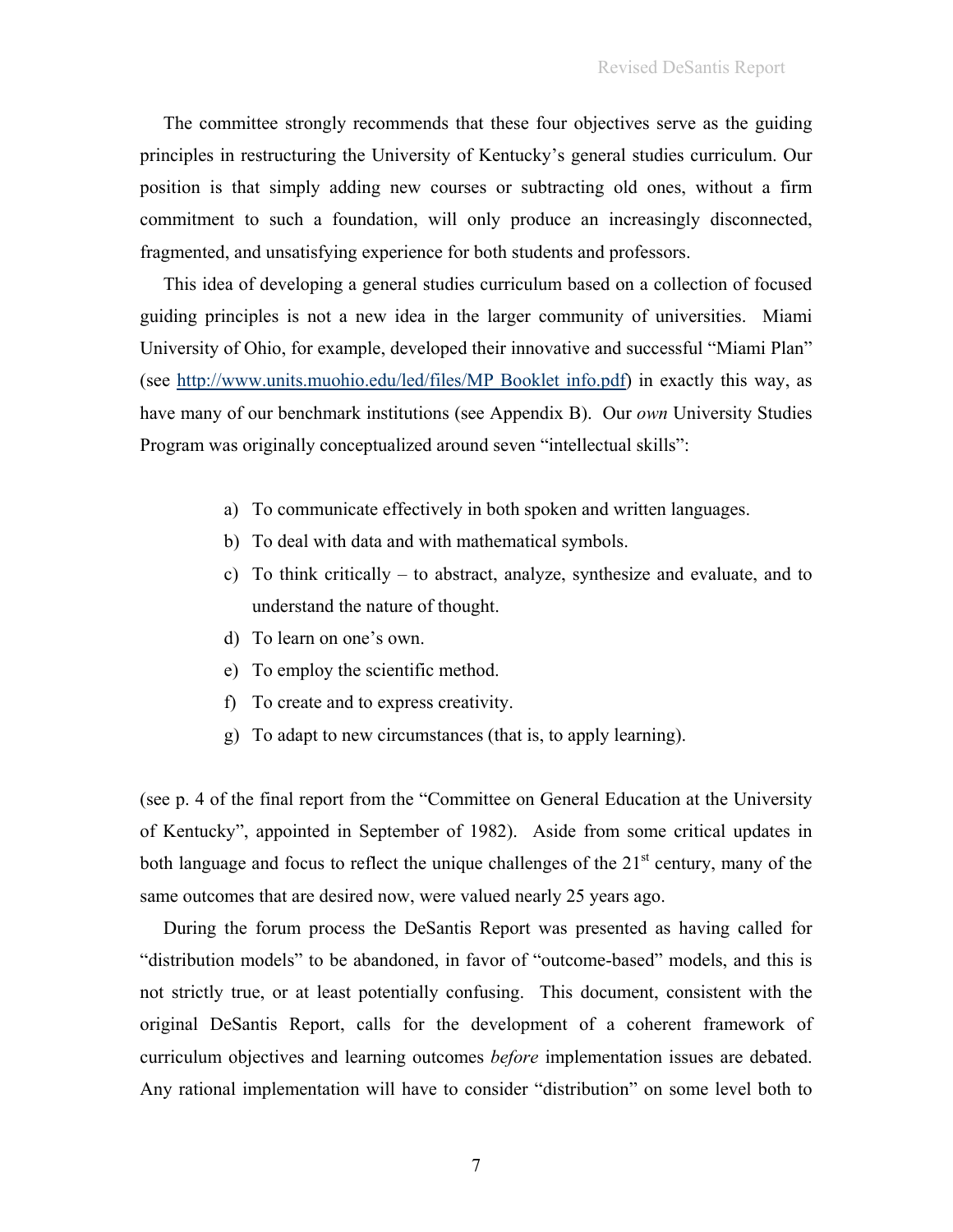ensure an appropriate breadth to the program, as well as to be in compliance with SACS. "Distribution" is not incompatible with a focus on outcomes; neither are models that are focused on distribution inherently hard to assess – in fact, this is the most common model among our benchmarks. Our position is simply that the value of a general studies program should *not* be judged solely on how widely it is distributed across various intellectual disciplines, but rather on how effectively it addresses fundamental curriculum objectives.

 In the section that follows, each of the four curriculum objectives is discussed and specific, measurable learning outcomes associated with each are presented. When appropriate, examples are offered of courses or programs that have already been piloted or adopted on campus, as a way of clarifying the intent of these goals. The committee underscores the importance of realizing that these examples are not intended to be exhaustive or simple panaceas to the current problems with USP. Neither do we intend to say or imply that there is a dearth of such courses on campus. During the forum process we heard about *many* examples of outstanding courses which, on first glance, already address some of the goals suggested by the four curriculum objectives**.** The initiatives that are mentioned are broad initiatives and are meant only to frame the larger discussion and facilitate the next critical phase of reform.

### **2.2 Overarching Principle and Associated Learning Outcomes**

 The External Review Committee asserts that the new general studies program at the University of Kentucky should be guided by the following organizing statement or overarching principle:

#### **Overarching Principle**

# **The University of Kentucky prepares its undergraduates to be life-long learners, actively engaged in the global community of the 21st century***.*

 In many regards, today's university curriculum still looks strikingly similar to that offered a century ago. The principle does not imply that the study of such classical and traditional knowledge has become obsolete. It is instead to assert that political, economic,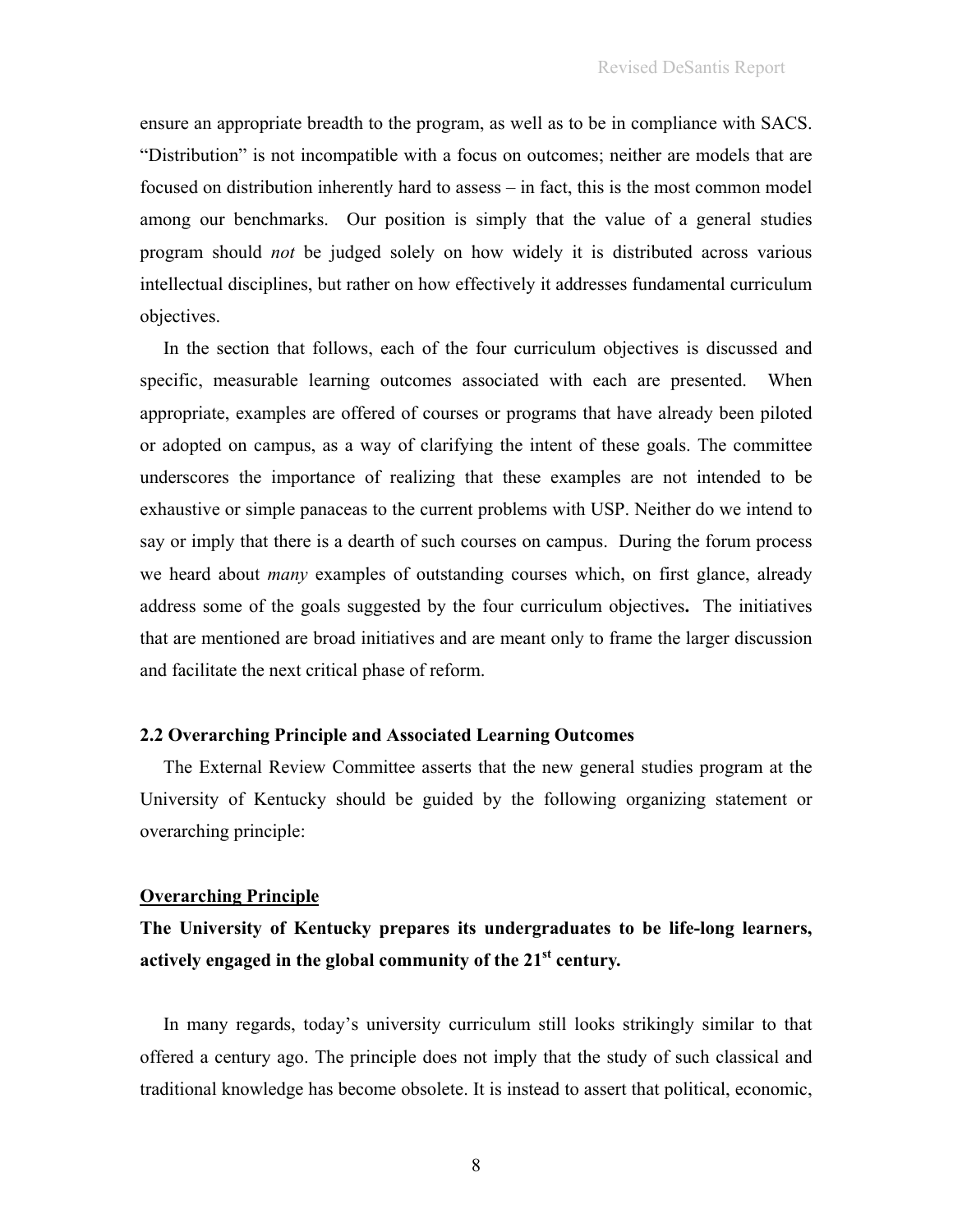technological, and cultural changes at the turn of the  $21<sup>st</sup>$  century have placed additional demands on our university that we are obligated to meet. If we as a university are to prepare our students to be functioning members of a democratic society, we must give serious consideration to the new types of *knowledge and skills* they will need to succeed. The following four curriculum objectives represent an attempt at broadly capturing the knowledge and skills that the ERC deems essential for all University of Kentucky graduates, regardless of their major.

**First Curriculum Objective:** The new general studies program should provide students with essential skills.

**Learning Outcomes:** The first curriculum objective is designed to prepare all students to:

- Communicate effectively, both in writing and orally, using generally accepted methods for presentation, organization and debate.
- Identify the role that mathematics plays in the world; and demonstrate and interpret mathematical skills necessary to be an informed, constructive, and reflective citizen.
- Critically evaluate the quality of statistical results that permeate our daily lives, competently perform and interpret basic data analyses; calculate and interpret constructs associated with confidence, risk, and inference.
- Evaluate costs, benefits, and the limitations of resources; make informed choices as consumers, producers, savers, investors, and citizens; understand the basics of income distribution, interest rates, inflation, unemployment, investment, and risk.
- Examine and apply the basic scientific principles which govern natural systems to critically evaluate the consequences of human activity on local, regional, and global natural systems.
- Analyze and critically evaluate the impact of health choices from both a personal and societal perspective.
- Analyze, interpret, and critically evaluate messages that images contain --- in print media, television, film, advertising, the internet, and the museum.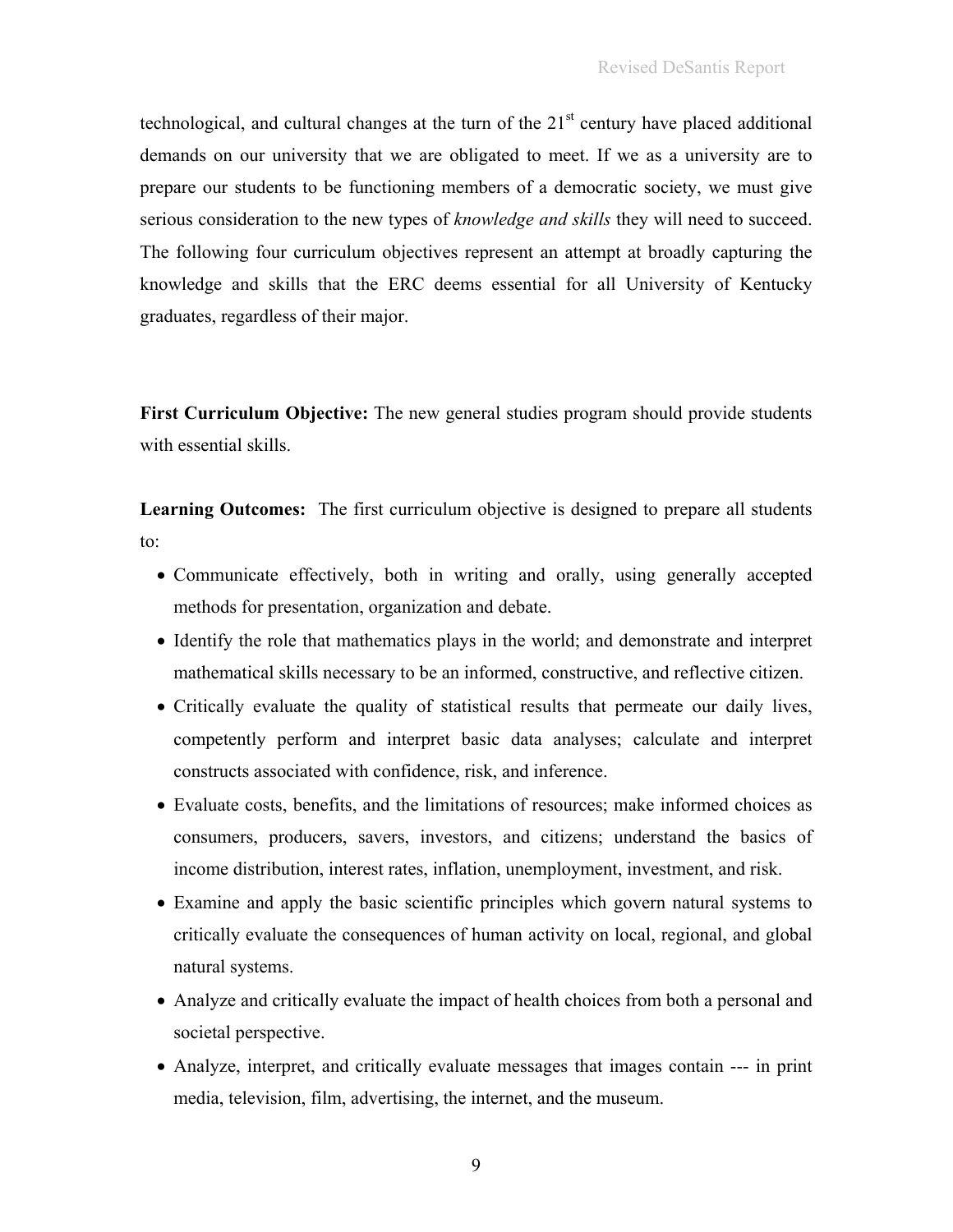• Locate, retrieve, evaluate, analyze, manipulate, and use information encountered in a variety of formats.

 Basic skills were not mentioned explicitly in the original DeSantis Report, but they were discussed in every forum, only with many different meanings of the phrase. In this report three interpretations are distinguished:

- Preparatory skills these are skills, or competencies, that one can argue should have been acquired in high school and, if absent, require remediation once the student is at the University of Kentucky.
- Prerequisite skills these are certain discipline-specific, higher-level competencies that need to be completed before embarking on a particular major (e.g., calculus).
- Essential skills these are essential competencies that equip citizens to participate effectively in the  $21<sup>st</sup>$  century, basic competencies that one may not be expected to have acquired in high school, but which should be resident in every University of Kentucky graduate, *regardless of major.*

 Of these three, "essential skills" is the only interpretation of basic skills, in the ERC's estimation, that should fall within the purview of general studies. That is not to say that the new general studies program should not be carefully coordinated with majors, which of course it should. But the majors should not dictate the content of that curriculum. If these essential skills are taught in the new general studies program, they would indeed improve, not encumber, preparation for all major programs offered at the University of Kentucky.

 The specific list of learning outcomes that are given emerged as "essential skills" from both the committee's deliberations and the forum process. Certainly, there are a host of other skills that should be required for particular majors and those prerequisite skills should be dealt with as a part of the major tracks. It is the position of our committee that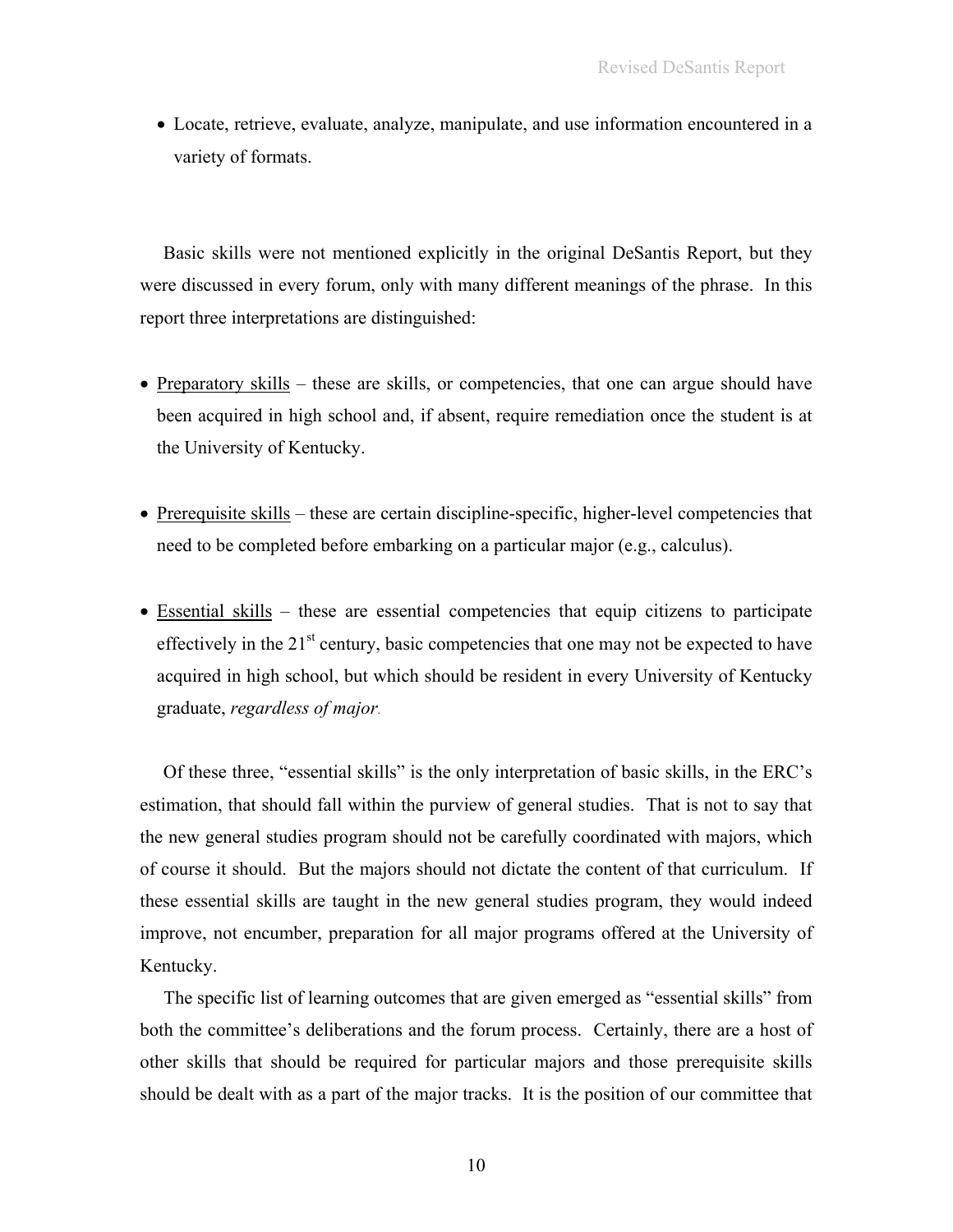preparatory skills should not be the explicit responsibility of the university. Better communication with the high schools and automated competency exams that are in place at other universities (e.g., James Madison) should be explored as a way of dealing with this important issue.

 The committee also recognizes that majors have very little room for courses to be added and, hence, in the past it has been important for some courses in general studies to double as prerequisite courses. The current USP program has been criticized already for being too complex. We are not suggesting that either of these difficulties simply be ignored. Nor are we necessarily suggesting that every learning outcome specified above be taught in a separate course. This will depend on the particular nature of the skill being addressed, the availability of expert faculty in the corresponding discipline, and the outcome of a difficult, thoughtful discussion about what would be gained and lost when more than one skill is addressed in a single course.

 We simply encourage discussion, open-mindedness and wit when these issues are addressed as this reform process moves forward. The demands of majors will have to be balanced with the responsibility to equip our graduates with essential skills, and both of these have to be balanced with the recognition that there are real time and space limitations within the curriculum. Compromises will be necessary, and we will need to be open to new ways of delivering on this responsibility. For example, very basic consumer and health issues are already addressed in UK 101, which is an excellent model of how a common course can be conceptualized, administered and taught by a diverse group of instructors. One can imagine a course *like* UK 101 being developed and deployed with the appropriate academic depth and focus on a subset of the listed skills.

**Second Curriculum Objective:** The new general studies program should enable all students to think from multidisciplinary perspectives.

Learning Outcomes: The second curriculum objective is designed to enable all students to:

- Synthesize materials from multiple disciplines.
- Integrate ideas from various disciplines.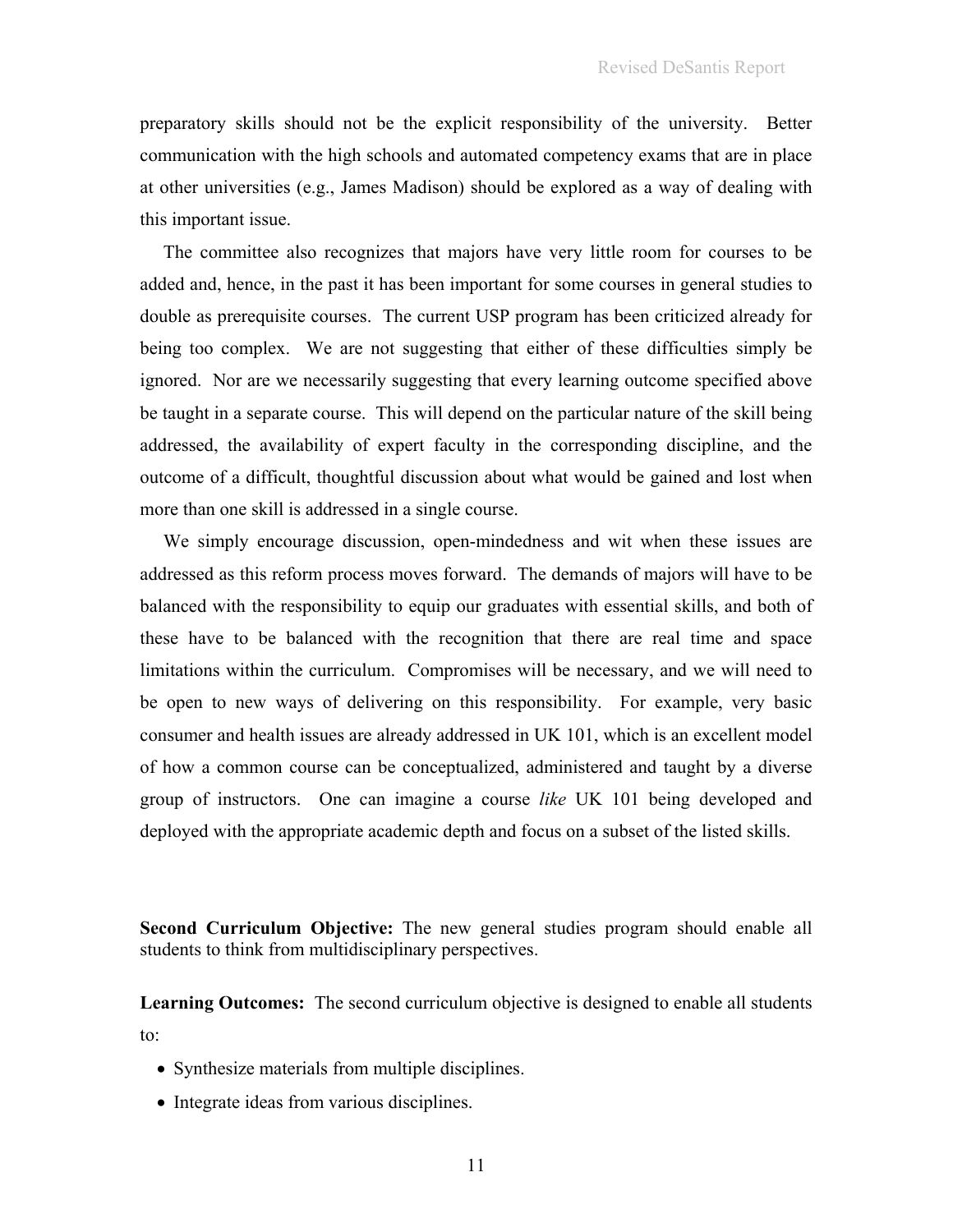- Apply theories and methods across multiple disciplines.
- Learn from multiple and competing perspectives.

The organizational structure of most traditional American universities forces both professors and students into isolated and myopic departments. While on some levels this reflects the strength and disciplinary expertise of a Rank I Research Institution, it can also stifle transcendent and intellectually expansive thinking and promote the politics of "departmentalization."

What does this mean for general studies? Instead of proscribing which specific "history," "psychology," "art," and "mathematics" courses students must take, we want first to consider what we want our students to learn and then decide how that knowledge can best be transmitted. Sometimes, not always, the answer to both of these questions rests on the use of multidisciplinary education strategies where big questions are asked and answered from a plurality of perspectives and epistemologies. By pursuing this goal, students will confront learning experiences that are vastly more integrative, complex and stimulating.

 Some examples of current and former courses or programs at the University that have attempted to address the listed learning outcomes include the following:

- "World Food Issues," "Space, Place and Culture," and "Technological, Cultural, and Social Implications of Nanotechnology" (tracks currently offered in the Expanded Honors Program).
- "Ways of Knowing," "Journeys," "Communities," and "Ecology" (courses from a previous curriculum, the Modern Studies Program).
- "A&S 300 Violence" (an interdisciplinary course created in 2001 for the Honors Program that afforded students a variety of perspectives on violence).
- "Ecology" and "Journeys" (courses in a proposed Expanding Horizons Program).
- Global Studies Program.

 The committee recognizes that this outcome is fundamentally challenging. Forum participants noted that team teaching has been tried and often fails as university faculty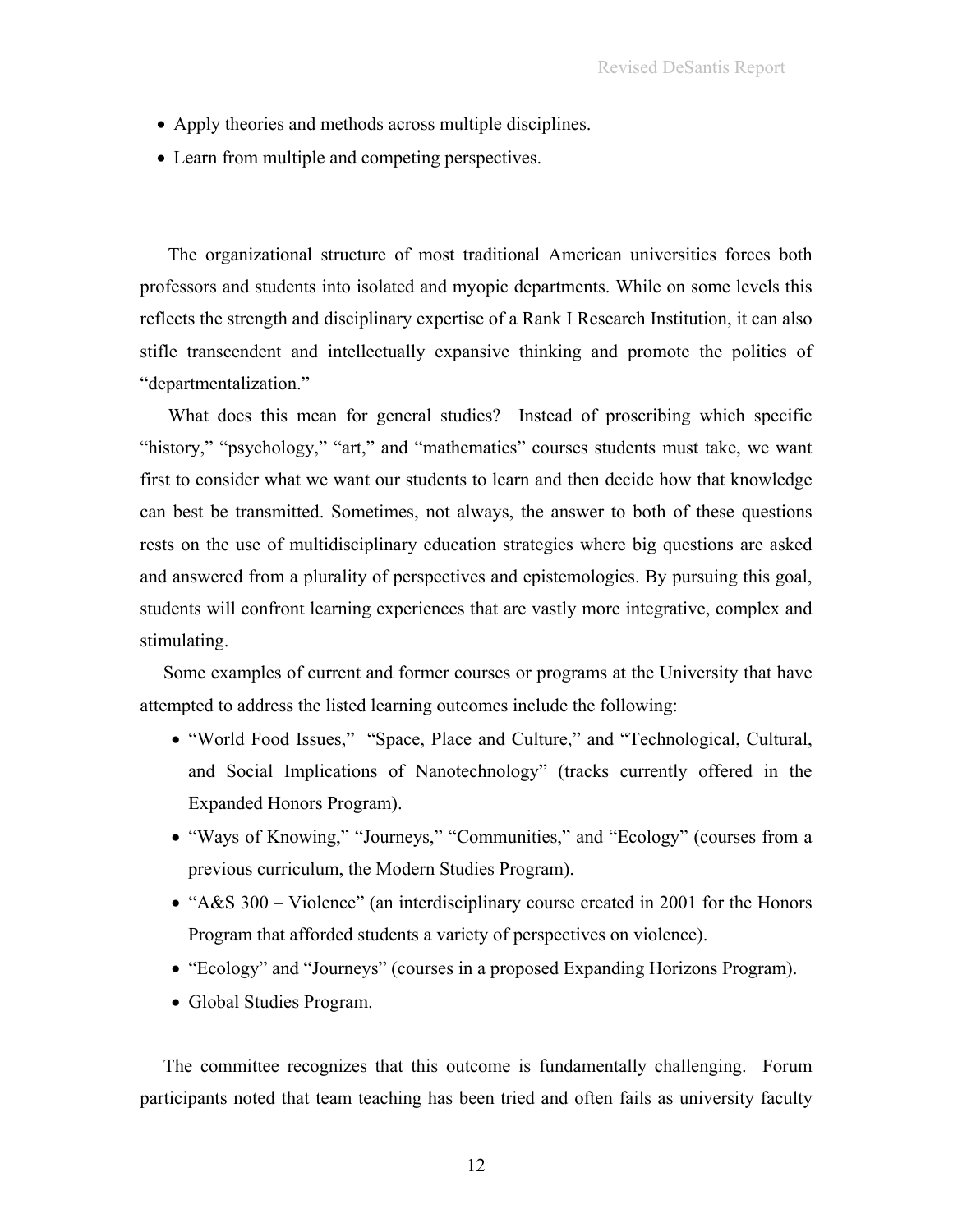are too busy to adequately coordinate content and the same coordination issues plague courses that are supposed to be grouped or paired, as in the old cross-disciplinary requirement of USP. Likewise, some topics will benefit more from a multidisciplinary approach than others and some topics may be best taught by the experts in a particular field.

 Still, the committee encourages the university to explore multidisciplinary ways of teaching at least some part of the general studies curriculum. On the one hand, this may mean that a specific course needs to be developed, or an existing course has to be transformed so that multiple perspectives can be brought to bear on a particular set of issues, perhaps using a well-coordinated, multidisciplinary team of instructors. On the other hand, this may simply require that faculty model their own complexity and breadth in the classroom by making it a priority to discuss particular topics from multiple perspectives. Either way, the point is to communicate and model the importance of multiple perspectives on the formulations and, when applicable, the solutions and interpretations of important problems. Such a course, if encountered early in the curriculum, could serve as a so-called "anchor" course that provides a common experience for entering students.

**Third Curriculum Objective:** The new general studies program should engage students in processes of inquiry, analysis and reflection.

Learning Outcomes: The third curriculum objective is designed to enable all students to:

- Evaluate assumptions and question ideas through basic critical reflection and independent thought.
- Analyze, compare and evaluate different ways of knowing produced by different, and at times, incongruent, knowledge claims.
- Generate new knowledge by applying research processes and methods.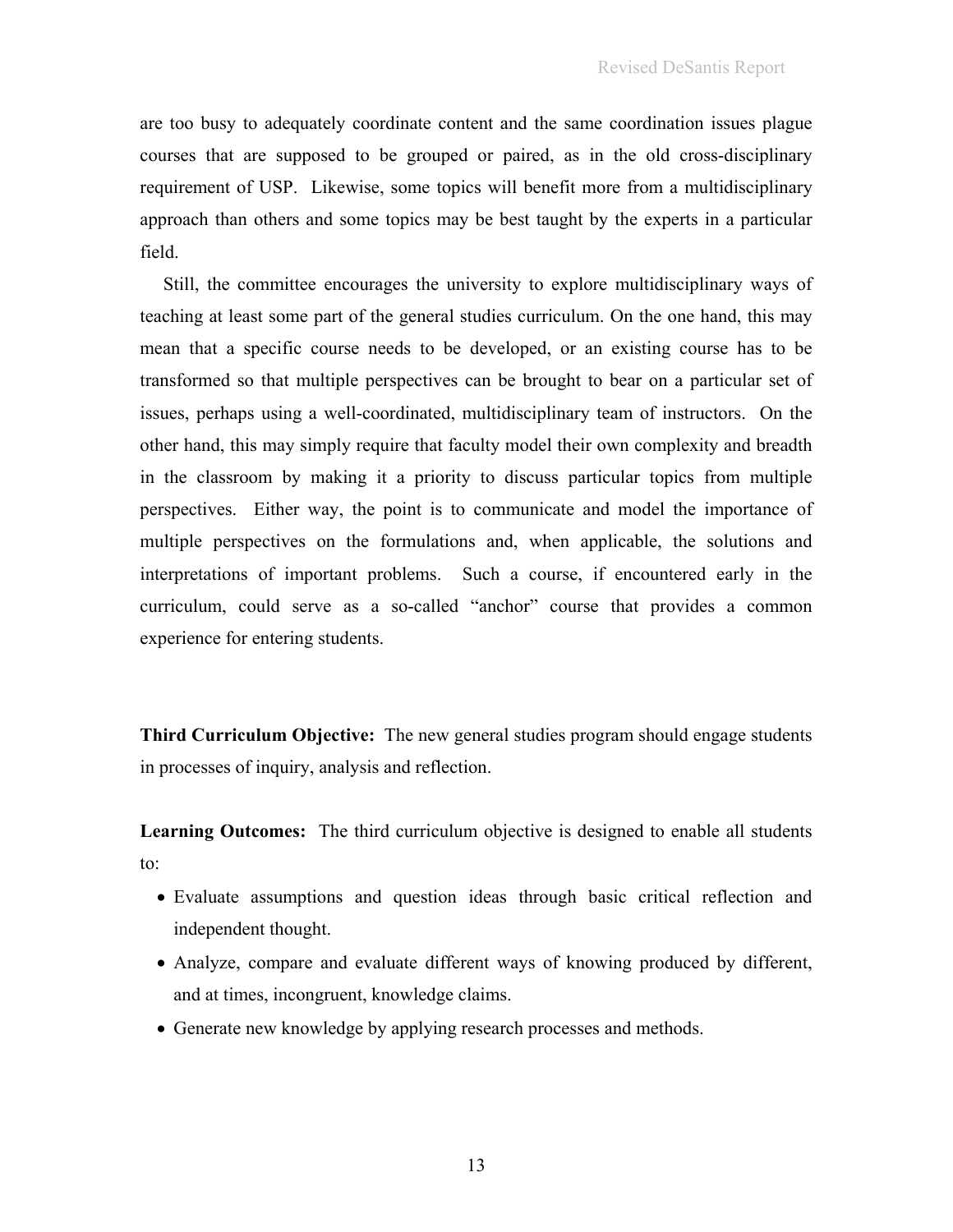The often cited Boyer Commission report, *Reinventing Undergraduate Education: a Blueprint for America's Research Universities* (1996), identified the unique opportunities that Rank I Research Institutions have to educate their undergraduates:

WHAT IS NEEDED NOW IS A NEW MODEL OF UNDERGRADUATE education at research universities that makes the baccalaureate experience an inseparable part of an integrated whole. . . . There needs to be a symbiotic relationship between all the participants in university learning that will provide a new kind of undergraduate experience available only at research institutions. Moreover, productive research faculties might find new stimulation and new creativity in contact with bright, imaginative, and eager baccalaureate students, and graduate students would benefit from integrating their research and teaching experiences (7-8).

 Inspired by Boyer's ideas, the ERC believes that the University of Kentucky -- in light of its aggressive Top 20 Business Plan -- has a *unique* opportunity to form a symbiotic relationship between its research agendas and its pedagogical commitment to undergraduate students. While it may be largely the responsibility of the university's major programs to develop this relationship along methodological lines, it is the responsibility of the general studies curriculum to capture and communicate those facets of inquiry, analysis, and reflection that motivate and sustain successful research agendas at a Rank I Research Institution.

 It is in this sense that the general studies curriculum needs to encourage faculty to bring their research into the classrooms where students may be inspired by their quest for new knowledge, directed by a sense of methodological rigor, and informed by their findings and conclusions. By doing this, we will not only highlight what is special about the undergraduate experience at the University of Kentucky, we will also foster the spirit of curiosity in our students and equip them with the tools and methods they will need to address the perplexing questions and paradoxes that await them in their post-college lives.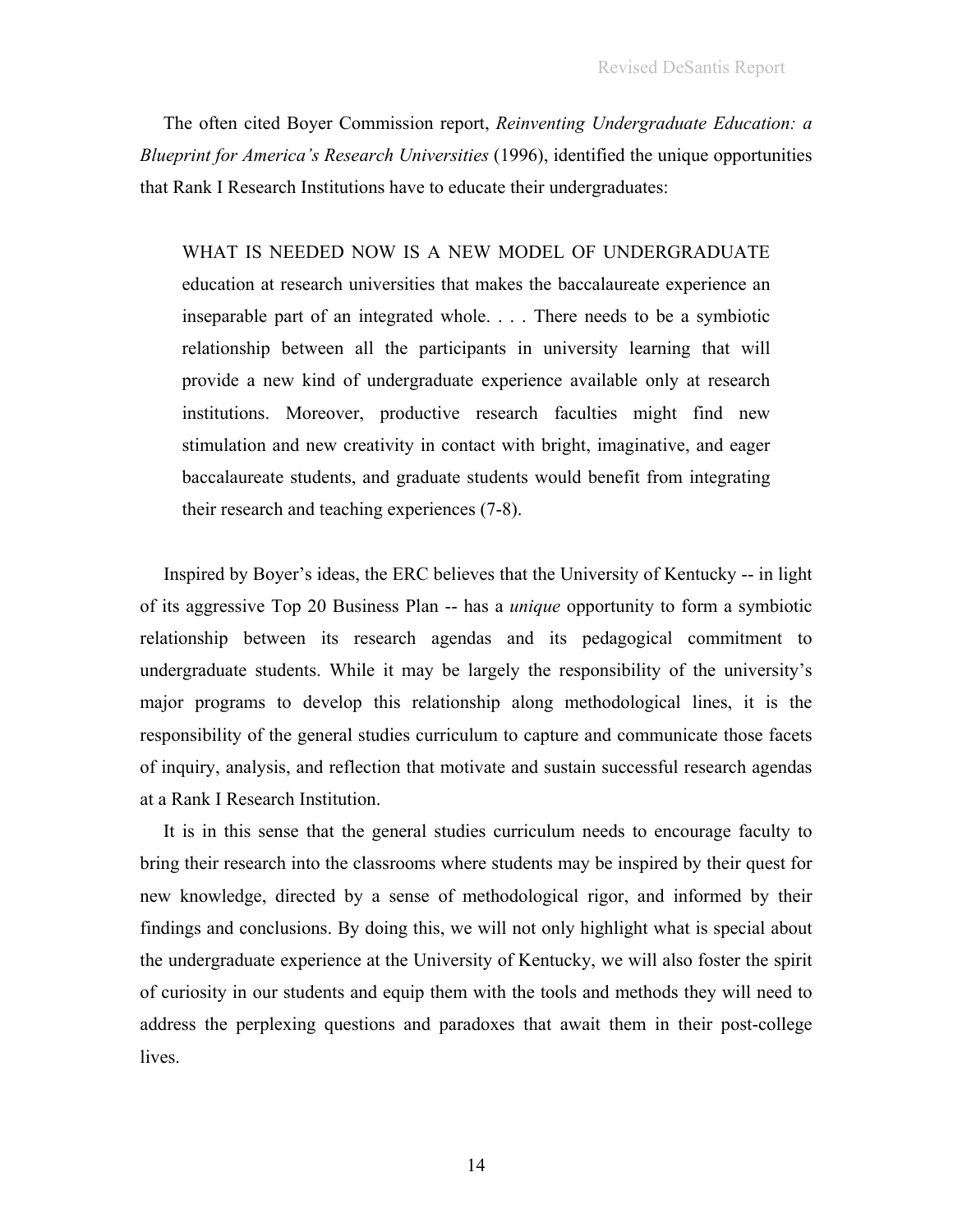While we as a University want to help students develop their own stable foundation for life, we also want them to be critical consumers of ideas and assertions. In a world where science, theology, business, health, pop culture, and popular consensus regularly make claims with absolute certainty, universities need to prepare and equip students with the knowledge and skills needed to evaluate the merits of those claims. Students, once empowered with this ability, can then decide what ideas and practices in their lives to reaffirm, reform, or reject.

Whether recognition of the ambiguity of knowledge gives way to critical thinking or the reverse (upon reflection), the ERC contends that this *process* is at the heart of what faculty do at a Rank I Research Institution and needs to be modeled and encouraged in the classroom. For convenience, this process of inquiry, analysis and reflection will be called "critical reflection," although this phrase is encountered in the literature with a variety of meanings.

 The committee recognizes that many of our best teachers already demonstrate the spirit of critical reflection in their classes and the University has already started to address this broad learning outcome with institutional initiatives such as the Freshman Discovery Course and the Living/Learning Centers. It is our hope, however, that this particular skill will serve as a guiding principle and significant criteria in reshaping USP.

This committee further encourages the university to explore the possibility of:

- a **Senior Capstone** course that is major specific and would focus on inquiry-based learning. This would also serve as an ideal site for program assessment.
- a **Senior Discovery Seminar** providing any student, regardless of discipline or major, with the opportunity to explore inquiry-based learning in any of the three major areas of knowledge, e.g., humanities, social sciences, and natural sciences. Ideally, the topics explored in these seminars would encourage civic engagement and be directed at improving the human condition in the Commonwealth.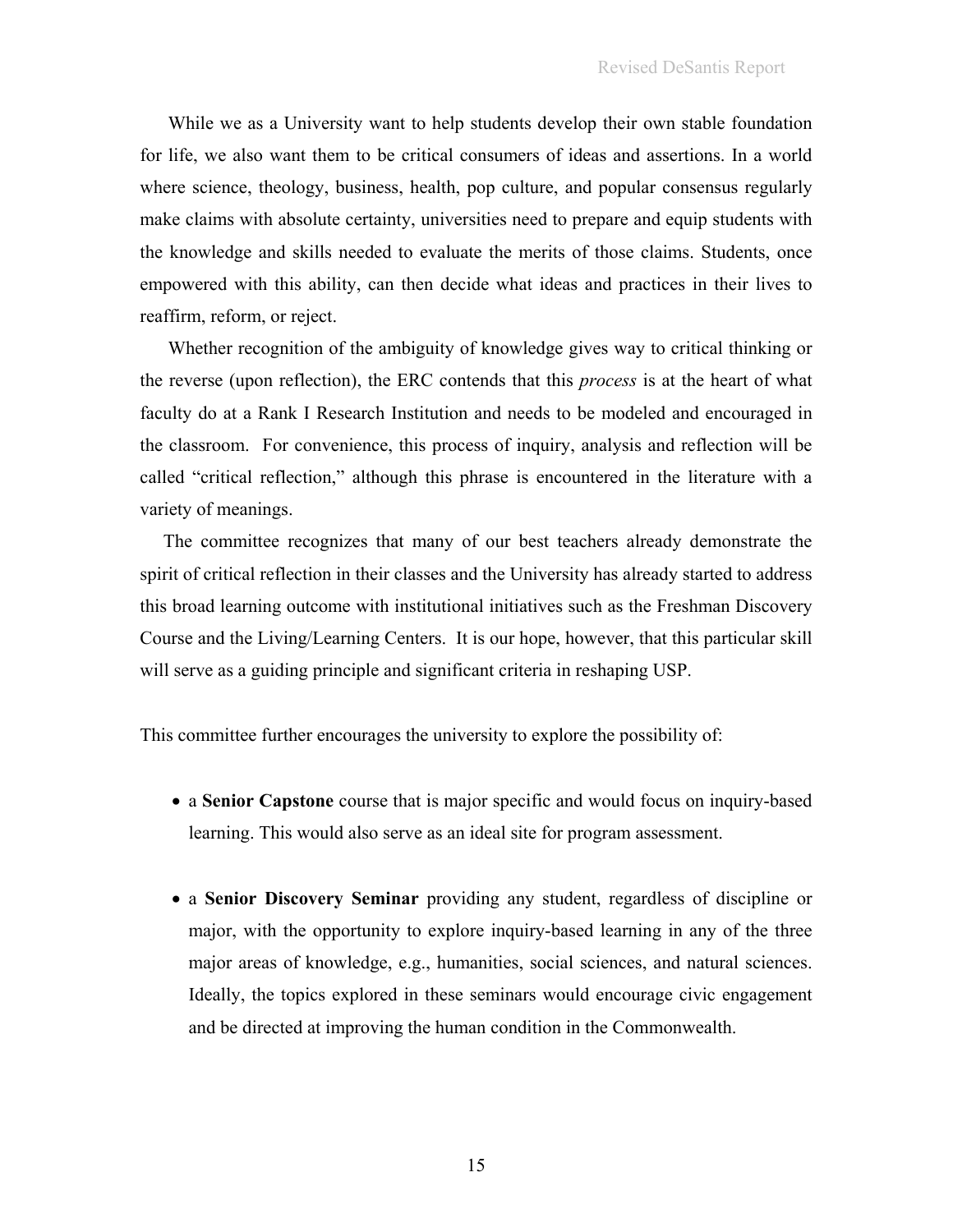Both the Capstone Course and the Senior Discovery Seminar might also be effective strategies for bridging the divide that now exists between students' first two academic years (when general studies courses are disproportionately taken) and their last two or three years (when major courses are disproportionately taken).

**Fourth Curriculum Objective:** The new general studies program should empower students to engage as participatory citizens in a dynamic multicultural world**.** 

Learning Outcomes: The fourth curriculum objective is designed to enable all students to:

- Compare and contrast myriad cultures, religions, languages, and customs.
- Critically examine the power relationships that shape cultural practices.
- Examine and evaluate changing ethical principles that are associated with new knowledge and technology.
- Cultivate and apply their own worldview.

 Often students who enter our University's front doors have not had the intellectual freedom or the needed stimulation to understand the complexity of their own society, let alone that of others around the world. A general studies curriculum, therefore, must empower students to not only uncover the complexity of their own lives but to be curious and knowledgeable about the multicultural world outside of our Commonwealth's borders. We must also ensure that our students are prepared, intellectually and ethically, to develop their own informed worldview, and once equipped, to confront pressing questions of identity: "who they are," "what their rights and responsibilities as citizens of their community, state, nation, and world are," and "how they can be sensitive to multicultural differences."

 Some examples of current or former courses or programs at the University that have attempted to address this learning outcome on some level include the following: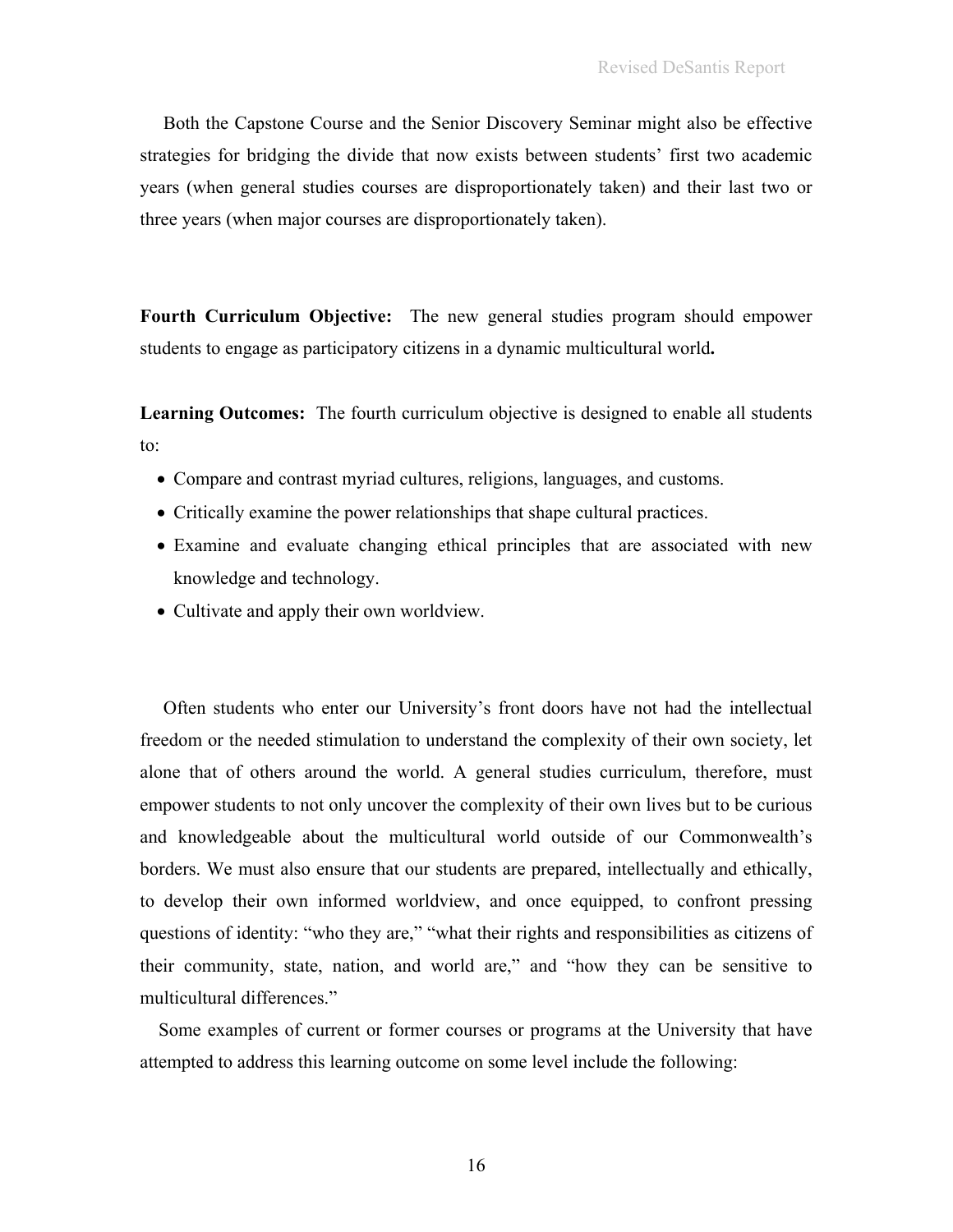- "Ways of Knowing," "Journeys," "Communities," and "Ecology" (courses from a previous curriculum, the Modern Studies Program).
- "Ecology" and "Journeys" (courses in a proposed Expanding Horizons Program).
- Global Studies Program.
- The current USP cross-cultural requirement.

 Students should be challenged to explore their own identities, deepen their understanding of different cultures, confront stereotypes they may hold, and imagine how they may be viewed by others. Service learning provides one means for engaging students in participatory citizenship within a broader multicultural community. The Commonwealth is especially well suited for this task, with opportunities to bring students into contact with seasonal migrant workers who harvest crops in Central Kentucky, with international doctors who care for the sick in Eastern Kentucky, and with international business people who manage one of the world's most successful automotive facilities not far from campus, etc. The committee encourages the university to explore requiring service learning opportunities or similar exposure of all undergraduates and to consider rethinking the conventional three-credit hour curriculum structures if necessary to make this work.

 The committee also suggests that the university promote and expand its current Study Abroad Program.Every undergraduate student should be strongly encouraged to study for at least one semester outside the borders of the United States, preferably in a non-English speaking country.

#### **3. The Next Steps: Recommendations and Timetable**

 With a set of curriculum objectives and their associated student learning outcomes as a unifying base from which to work, the question of what happens next has to be addressed. An application on behalf of the University to participate in the Association of American Colleges and Universities (AAC&U) Summer Institute on General Education was accepted in March of 2006. As a result up to eight faculty and administrators will be spending an intense week in Washington, D.C. in early June, 2006 engaged in a discussion of general education reform, including attention to planning and improving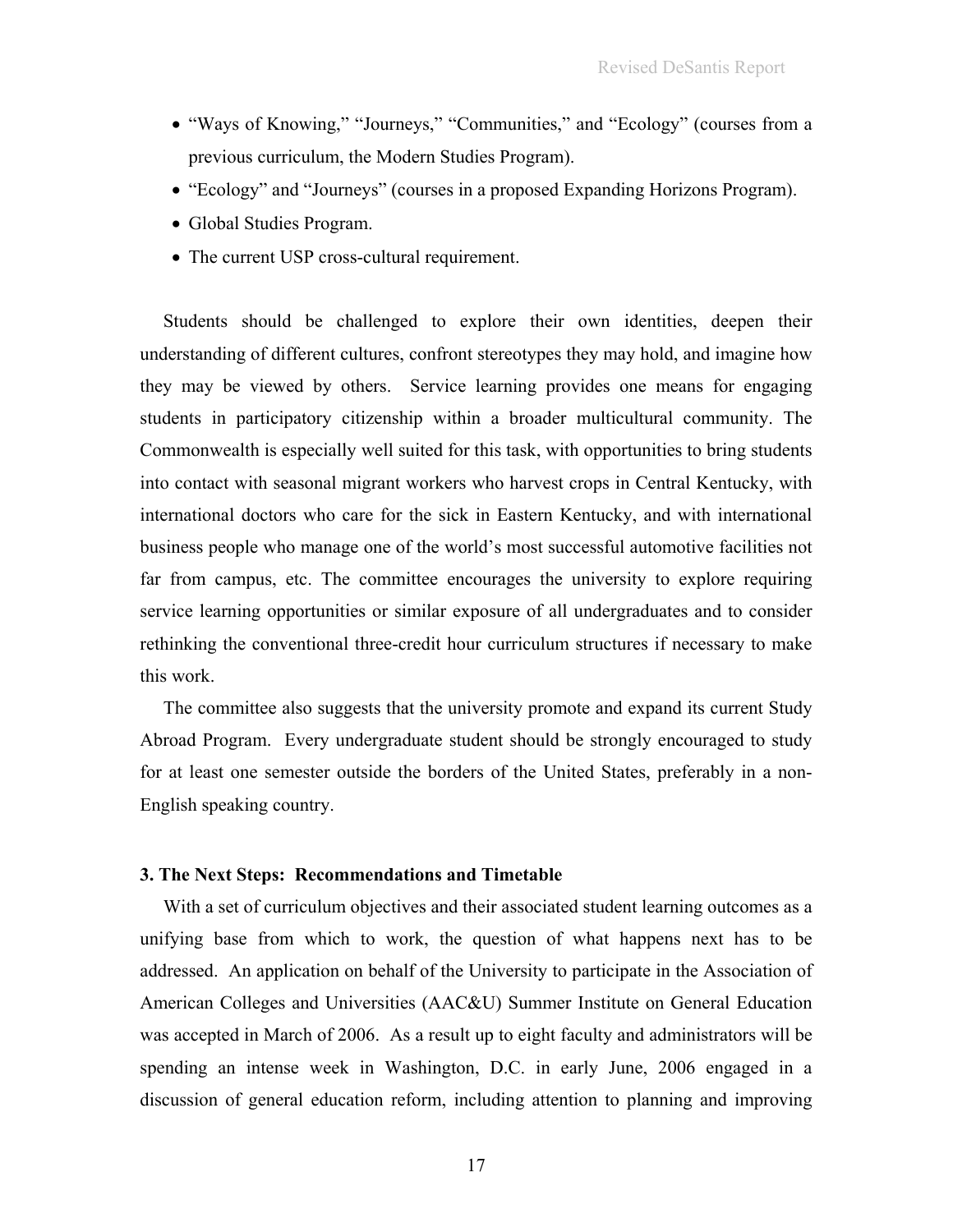assessment of general education outcomes and programs. This will be a prime opportunity to learn both from the experts and from other colleges and universities that are also undergoing significant reform and a prime opportunity to launch an "Implementation Planning Phase". Toward this end, we offer the following four recommendations.

**Recommendation 1:** The committee recommends that the four curriculum objectives and their associated learning outcomes serve as the guiding principles in restructuring the University of Kentucky's general studies curriculum.

**Recommendation 2:** The committee recommends that an Implementation Planning Phase be initiated with the June AAC&U Summer Institute which includes but is not limited to the following:

- **The formation of an Implementation Planning Oversight Committee (IPOC)**, charged with the unbiased facilitation of this important phase, as well as the construction of a specific set of curricular recommendations to be taken forward through the appropriate University channels.
- **A series of summer 2006 Reform Workshops** at U.K. designed to communicate what was learned at the AAC&U Institute and to provide a venue for focused parallel discussions on:
	- o Basic curricular models: pros and cons.
	- o Essential skills: which are really essential and how can we teach them?
	- o Assessment strategies: what will work for U.K.?
	- o Impact of change on major programs.
	- o Impact of change on graduate programs.
	- o Alternate and fair TA funding models.
	- o Feasibility of faculty development programs related to a new general studies program.
	- o Disciplinary knowledge: who is qualified to teach what and why?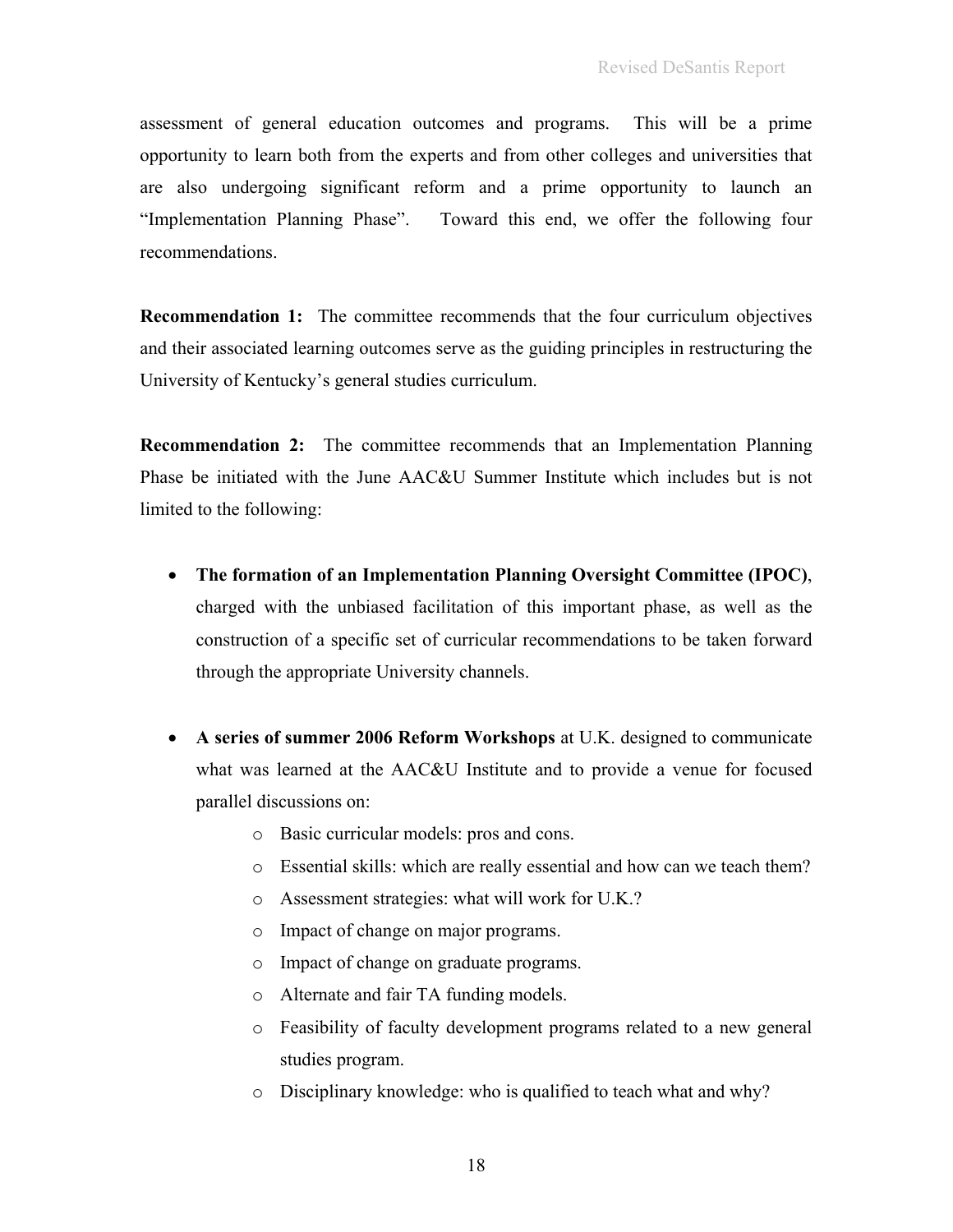- o Impact on transfer credits.
- o The coordination of any curriculum restructuring with P-12 initiatives in the Kentucky public schools.
- **A series of fall 2006 Campus Conversations** designed to bring all faculty up to date with respect to what was proposed in the summer workshops and to allow for critical feedback. One possible strategy:
	- o Step 1 Arrange a series of "town hall" meetings on campus designed to communicate all proposals emerging from the summer workshops.
	- o Step 2 Ask that representatives of each college (e.g. members of educational policy committees) visit every department in turn, presenting the proposed models, assessment strategies, etc.
	- o Step 3 Solicit a formal, space-limited departmental response and request that each college organize those responses and submit to IPOC for review.
	- o Step 4 Require IPOC to issue a response to each college before the summer of 2007.
- **A formal curriculum proposal from IPOC**, completed by the fall of 2007. This is the proposal that will subsequently be taken forth to the appropriate governing bodies at the University.

**Recommendation 3:** The committee recommends that an Implementation Phase be initiated once the formal proposal from IPOC has been prepared. As a first step in this phase we recommend that the Office of the Associate Provost for Undergraduate Studies take on the responsibility of shepherding the new curriculum proposal through the required channels. If these channels are all negotiated successfully, we would suggest that the fall of 2008 be taken as the goal for having the new program up and running. This time schedule may simply be too aggressive, so these projected times should be seen as goals only.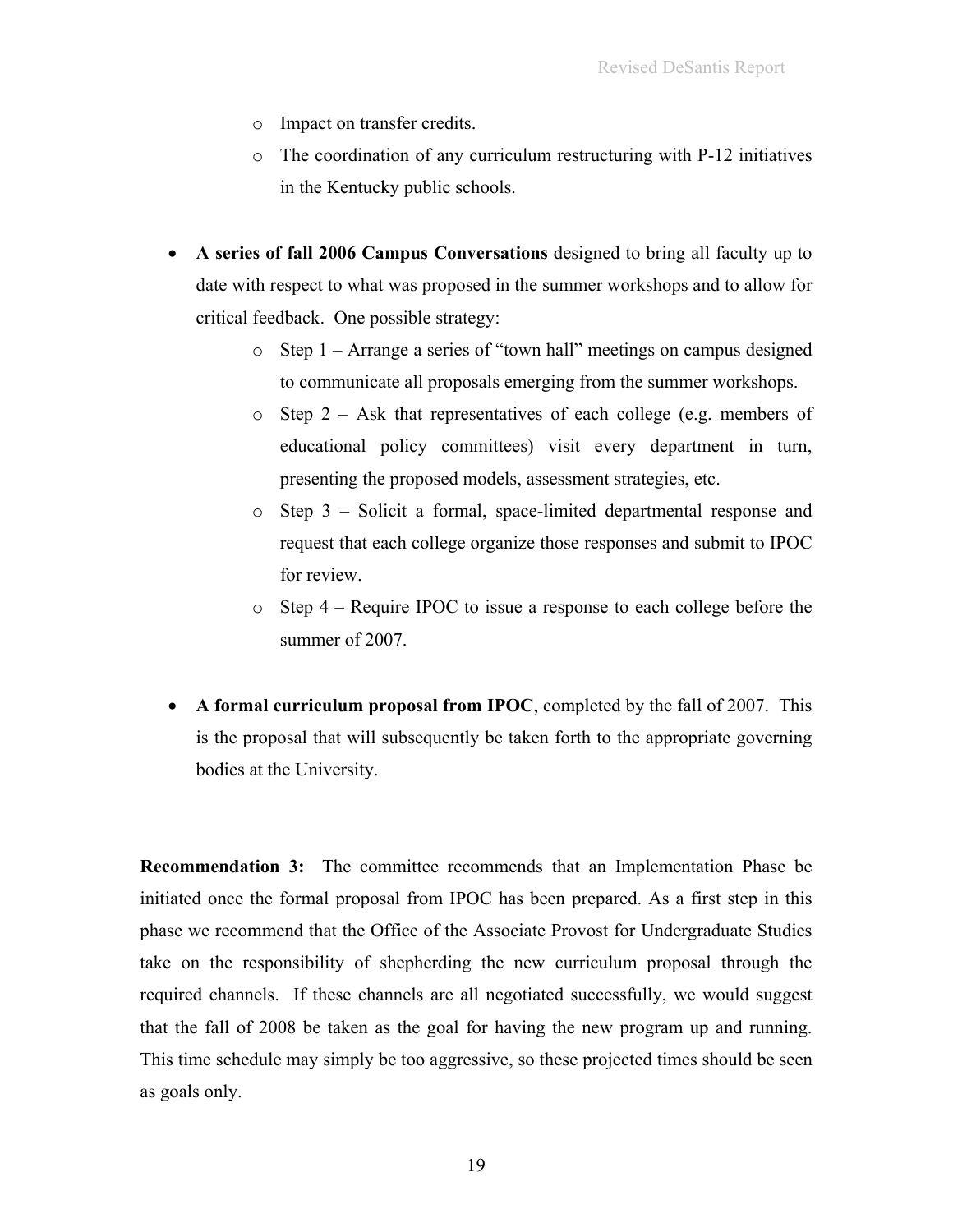This committee has resisted the temptation to endorse particular models and strategies, recognizing that these discussions belong under the auspices of the implementation planning phase and are all worthy of more debate than time allowed for this report. However, the issue of assessment deserves a separate recommendation.

**Recommendation 4**: The committee recommends that the University of Kentucky embrace some of the innovative assessment strategies and software that are being employed successfully at other major universities

 It is no longer enough to say "assessment just can't be done." It is being done right now by James Madison, Alverno State, Rose Hulman, and at some of our benchmarks (e.g., University of Maryland and University of Wisconsin). U.K. should respond to the constructive pressure from SACS and strive to develop an innovative assessment model in sync with our new general studies curriculum. Indeed, one of the primary advantages of an outcomes-based curriculum is the opportunity for meaningful assessment. U.K. has an excellent Office of Assessment to lead an open discussion about the possibilities.

#### **4. Possible Conflicts and Problems: Discussion and a Final Recommendation**

 This report is not intended to be the last word, but only one in an on-going dialogue that addresses the University's obligation to all undergraduate students. Like other committees before this one, the ERC is committed to the mission of preparing all students who come to the University of Kentucky for life in the  $21<sup>st</sup>$  century. For this mission to be fully recognized, however, it must be built on a solid foundation of learning outcomes. Without such a unifying base, our University Studies Program will lack unity, purpose, and commonly shared goals. As one professor reported in the self-study, "*UK should not have a core that is a façade. . . 30 courses under X rubric does not represent a core*" (p. 26).

 Building a new general studies program for our university, however, will not be an easy task. As the same self-study highlighted, there are significant barriers to reform,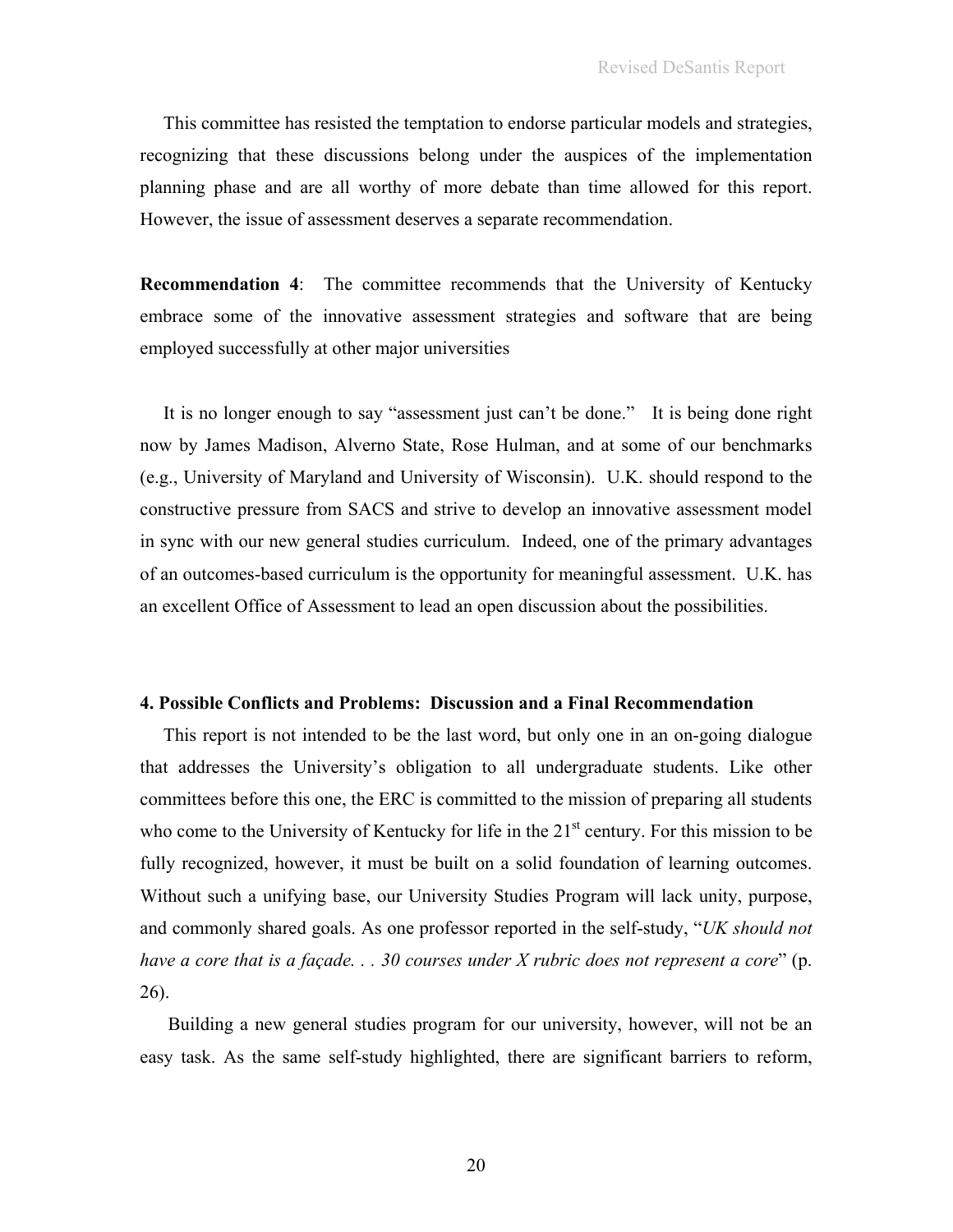some of which have derailed previous efforts. Among the challenges that are sure to be encountered as this process moves forward are:

- Reward system that favors disciplinary efforts over general studies efforts.
- Increasing first-year enrollment.
- Budgetary decisions that tend to favor research programs over undergraduate education.
- Insufficient numbers of faculty and staff to support the transition and the curricular needs.
- Limited classroom space and an outdated infrastructure.
- Department and college debate over disciplinary knowledge and course offerings.
- College-specific structures that have hardwired TA lines to USP courses.
- Campus and faculty inertia following from years of repetitive practices.
- Faculty and administrative anxiety over foundational changes and the unknowns of a new curriculum.
- University culture that values research and graduate programs over undergraduate education.
- Course demands of majors.

This is not to imply that change will not or cannot happen. This committee, in fact, is extremely optimistic about the future of the University's general studies curriculum given the current administration's commitment to reform and the passion and dedication witnessed at the forums. To help facilitate this change, the committee proposes one final recommendation.

**Recommendation 5**: The committee recommends that institutional commitments be made early and clearly by:

- Strongly worded statements from the President and the Provost in support of curricular reform of the general studies program.
- Articulation of a reward system for faculty who commit time and energy towards undergraduate reform.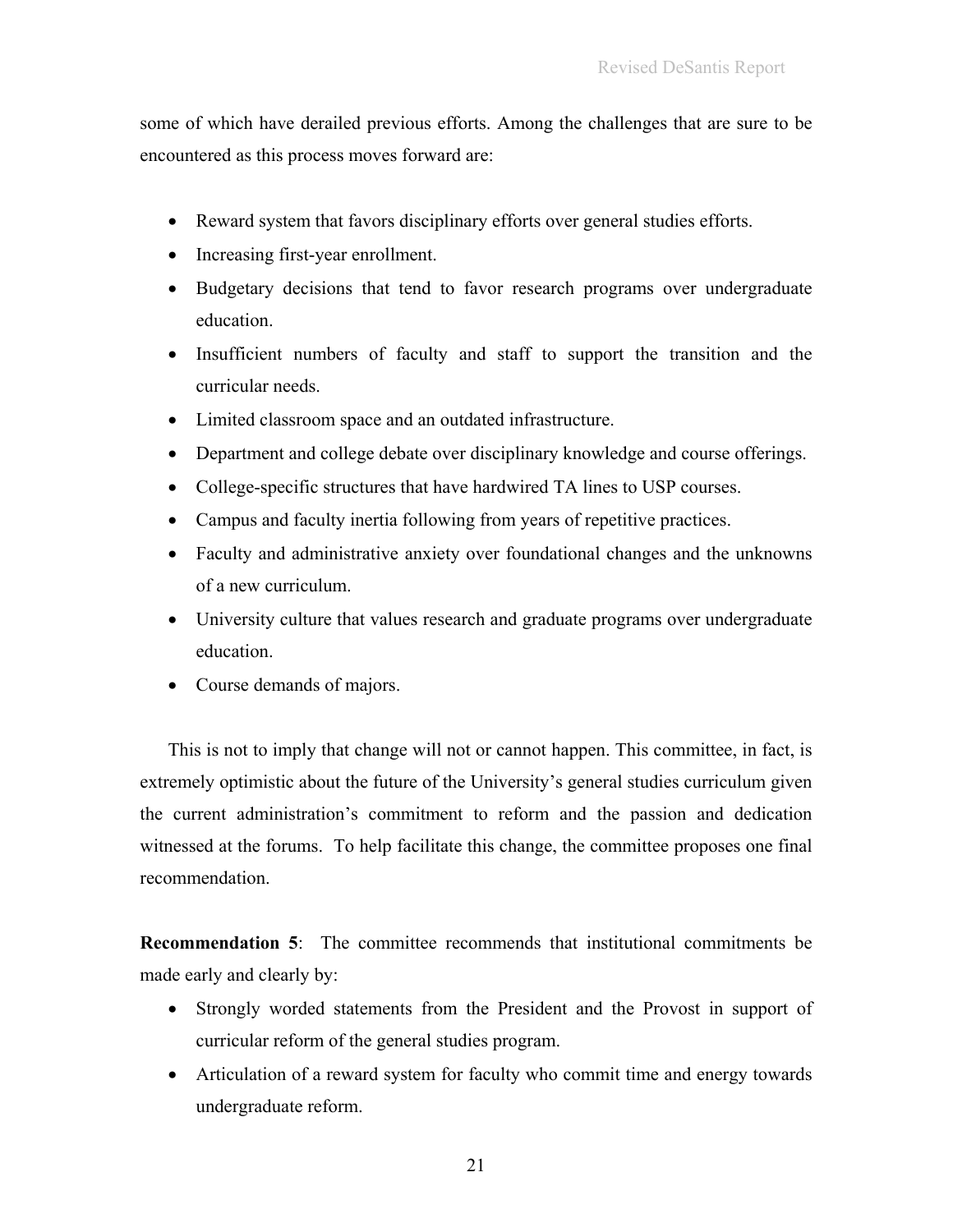- An unambiguous and unconditional commitment to *doing no harm* to graduate programs that currently depend on an intricate relationship with USP for funding.
- Commitment to realistic and honest levels of funding for reform. For meaningful and significant reform to take place, funding is a necessity. "Doing more with less" is a pedagogical anathema.

In reviewing our benchmarks' best practices and our University's past creative efforts at undergraduate reform, it has become clear to this committee that with bold leadership, an informed and enthusiastic faculty, and reasonable funding, the University of Kentucky's general studies program can become one that our benchmarks recognize, prize, and seek to emulate.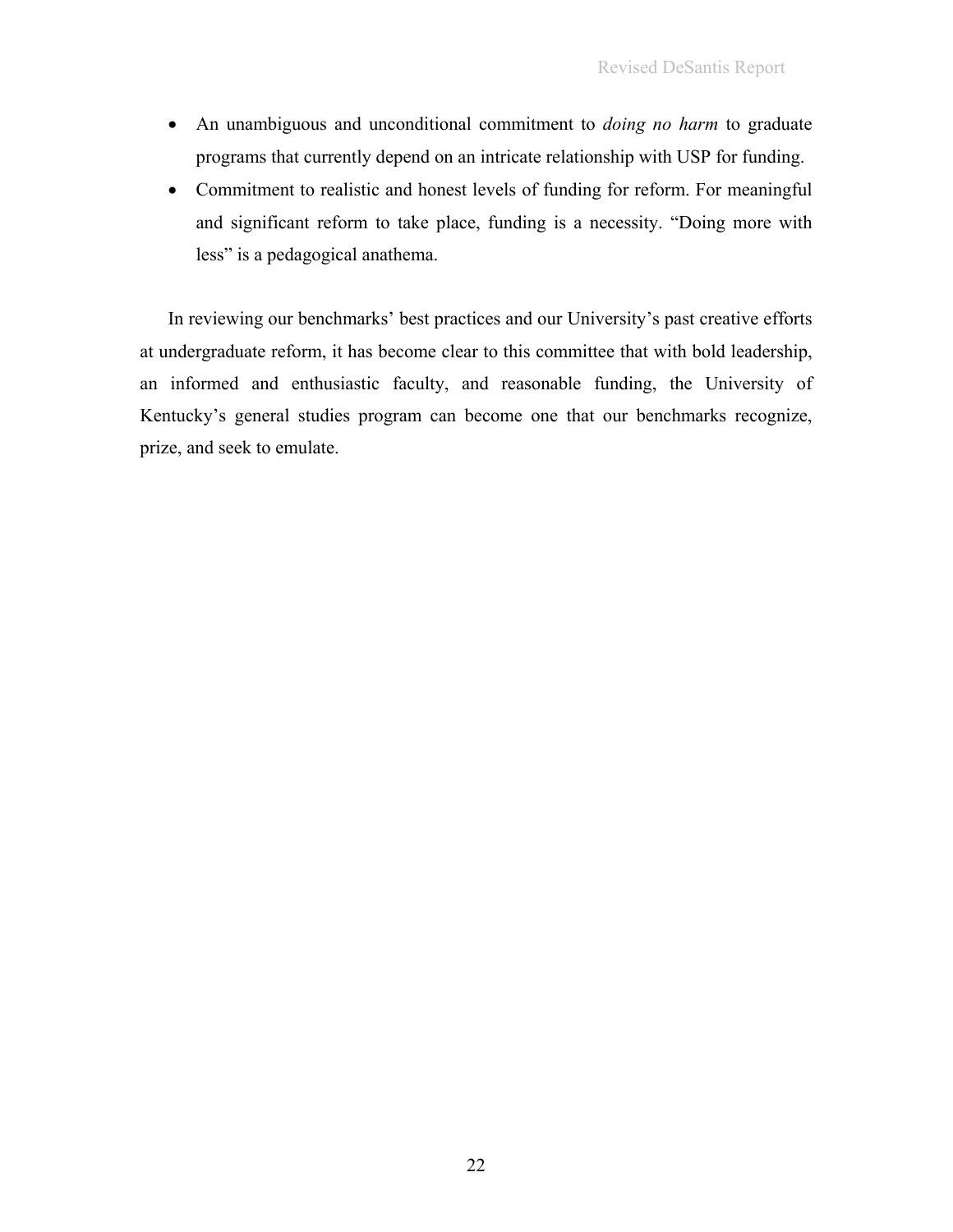# **Appendix A: Original Five Learning Outcomes from DeSantis Report**

- I. The new core curriculum program should better enable all students to understand their place and purpose in their ever-changing world.
- II. The new core curriculum program should better enable all students to engage in the process of inquiry and reflection.
- III. The new core curriculum program should better enable all students to think from multidisciplinary perspectives.
- IV. The new core curriculum program should better enable all students to meet the new demands and challenges of life in the 21st Century.
- V. The new core curriculum program should better enable all students to discover and examine the ambiguity of human knowledge

# **Appendix B: General Education at U.K. Benchmark Institutions**

Most of the following comments are taken *directly* from public web pages at the corresponding institution. This material is for internal planning purposes only and *should not* be republished as the original work of the ERC. In some cases, the information has been reformatted (e.g., lists have been bulleted) to make the presentation clearer. Information was gathered on the following universities:

- 1. Michigan State University
- 2. North Carolina State University
- 3. Ohio State University
- 4. Pennsylvania State University
- 5. Purdue University
- 6. Texas A & M University
- 7. University of Arizona
- 8. University of California Los Angeles
- 9. University of Florida
- 10. University of Georgia
- 11. University of Illinois- Urbana
- 12. University of Iowa
- 13. University of Maryland at College Park
- 14. University of Michigan at Ann Arbor
- 15. University of Minnesota at Twin Cities
- 16. University of North Carolina at Chapel Hill
- 17. University of Virginia
- 18. University of Washington
- 19. University of Wisconsin Madison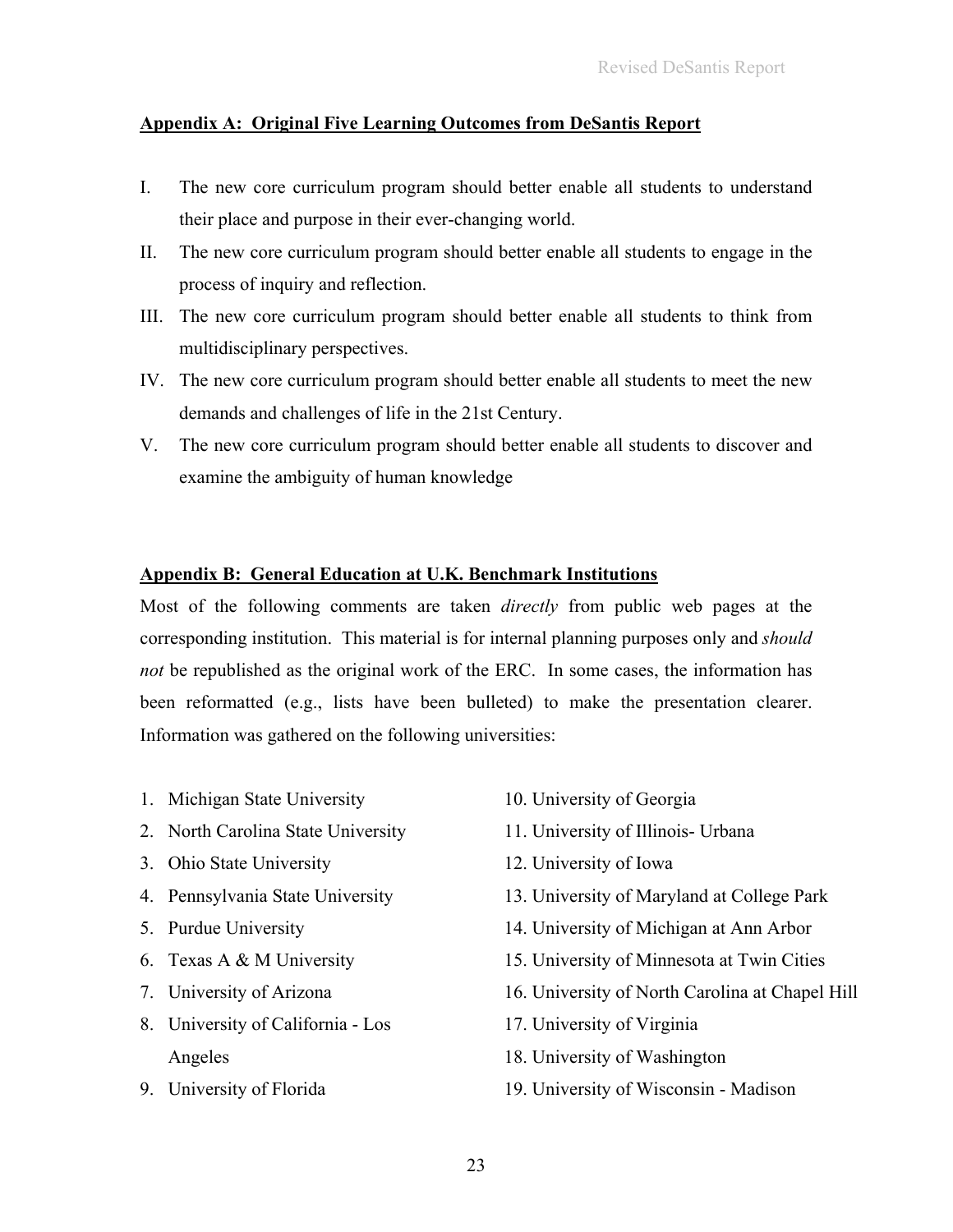# **1. Michigan State**

Integrative Studies is MSU's unique approach to general education, offering courses that integrate multiple ways of knowing into an enhanced appreciation of our humanity, creativity, knowledge, and responsibilities for ourselves and our world. Integrative Studies courses introduce students to college level work and important new ways of thinking.

# **Academic Goals of Integrative Studies**

Courses in the Integrative Studies Program help students to:

- Become more familiar with the ways of knowing in the arts and humanities, the biological and physical sciences, and the social sciences.
- Develop a range of intellectual abilities, including critical thinking, logical argument, appropriate uses of evidence and interpretation of varied kinds of information (quantitative, qualitative, text, image)
- Become more knowledgeable about other times, places, and cultures as well as key ideas and issues in human experience
- Learn more about the role of scientific method in developing a more objective understanding of the natural and social worlds
- Appreciate the role of knowledge, and of values and ethics in understanding human behavior and solving social problems
- Recognize the responsibilities and opportunities associated with citizenship in a democratic society and an increasingly interconnected, interdependent world.

## **The Integrative Studies Curriculum**

Students must complete at least eight (8) credits in each of the three broad knowledge areas:

- Arts and Humanities (IAH)
- Biological and Physical Sciences (ISB/ISP)
- Social and Behavioral Sciences (ISS)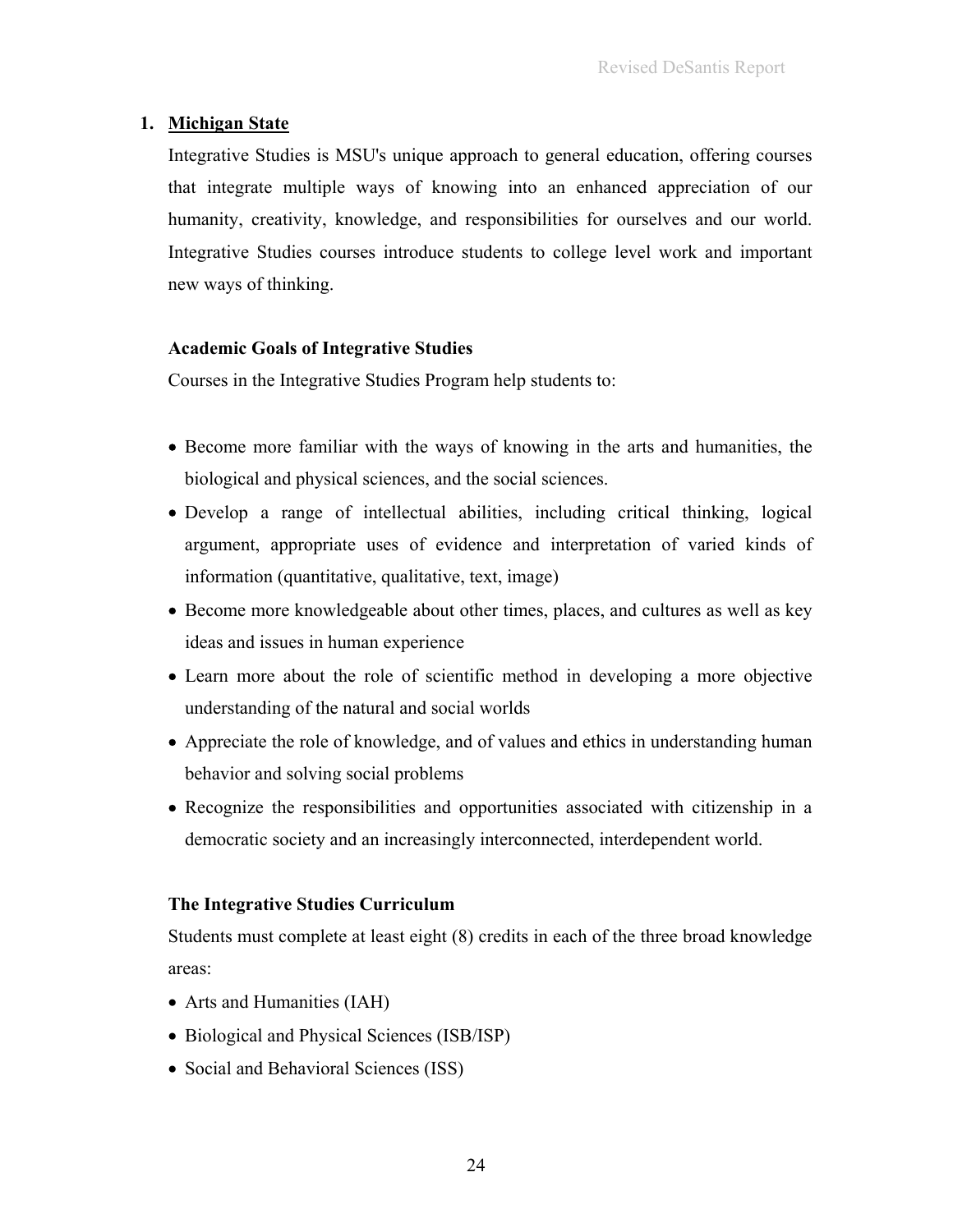# **2. North Carolina State**

Rationale: The program in General Education established the foundation for a lifetime of intellectual discovery, personal development, and community service while preparing students for advanced work in various academic and professional disciplines.

# **Objectives:**

Through the teaching of courses offered in each of the following subject areas as well as in the delivery of the academic disciplines, the General Education program will:

- Provide instruction that enables students to master basic concepts of a broad array of the intellectual disciplines,
- Help students develop versatility of mind, an ability to examine problems individually and collaboratively from multiple perspectives, including ethical and aesthetic perspectives,
- Provide students the guidance and skills necessary to become intellectually disciplined, to be able to construct arguments that are clear, precise, accurate, and of relevant depth and breadth,
- Encourage students to take personal responsibility for their education, including the ability to find, evaluate and communicate new information, setting the stage for life-long learning.

# **3. The Ohio State University**

# **General Education Curriculum**

The General Education Curriculum or GEC requirements for all students at the Ohio State University consist of a minimum of 110 quarter hours, some of which are to be taken in the junior and senior years. Columbus State and Ohio State faculty and administrators have worked together since 1986 to facilitate the smooth transfer of courses between the two institutions. In cases where Columbus State courses do not have direct equivalencies at Ohio State, Columbus State courses are submitted directly to the Ohio State Curriculum Committee for approval before they are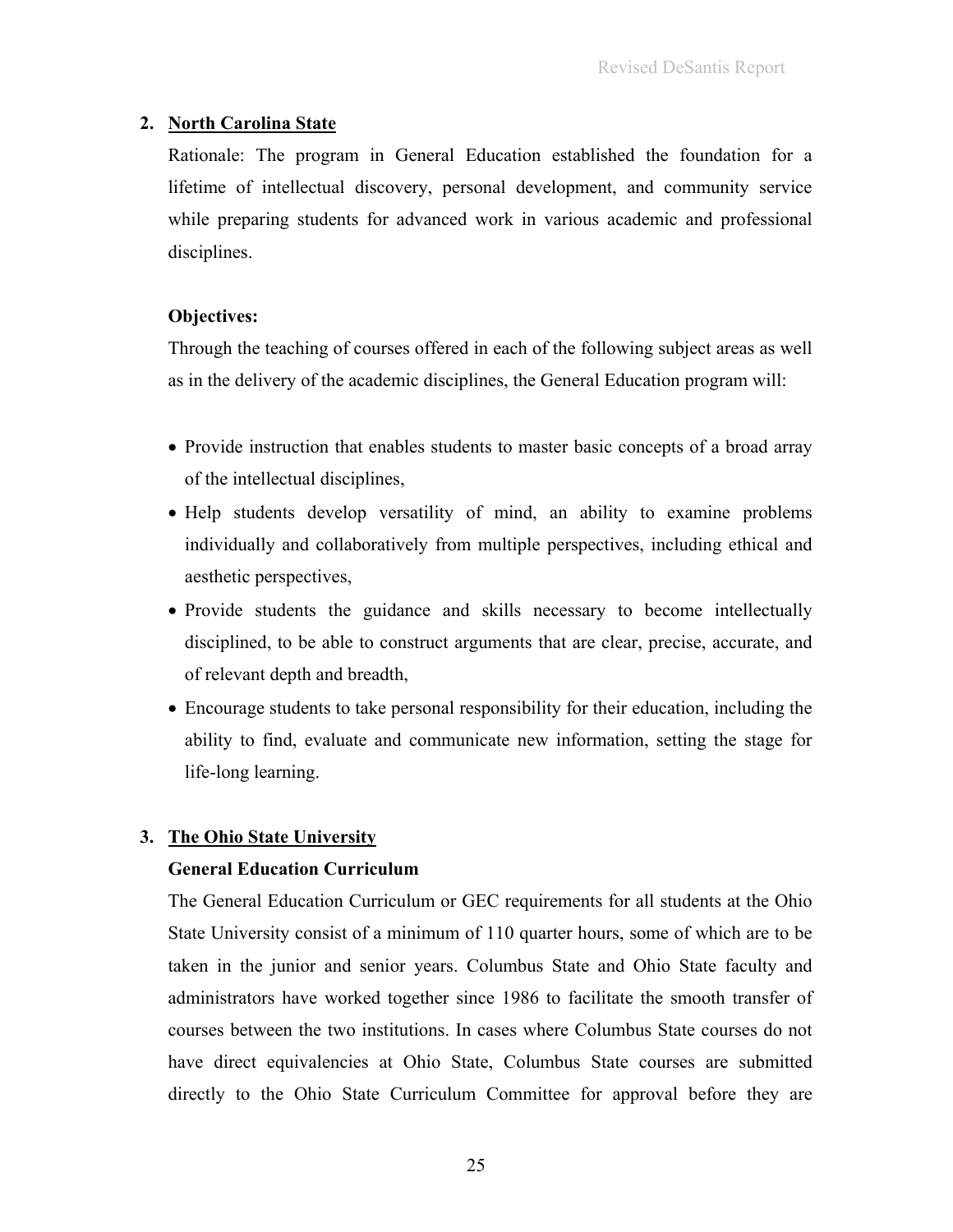included in the transfer guides. Once approved these courses are included in the GEC lists distributed to college and department offices at Ohio State as approved courses which satisfy Ohio State GEC requirements. These courses are designated as "special" or SPL in the transfer guides.

To further demonstrate the strong collaboration between the colleges, in January 1997, the presidents of Ohio State and Columbus State publicly signed a renewed agreement which guarantees admission of Columbus State Associate of Arts and Associate of Science graduates to The Ohio State University with the same privileges and rights as students who began their careers at Ohio State. The document also offers students the opportunity to transfer to Ohio State prior to completion of the associate's degree and have equivalent Ohio State courses applied to the Columbus State degree. Such an agreement is called a "dual enrollment" agreement.

## **General Education Curriculum (GEC) Requirements**

- (1) Writing and Related Skills Three courses required, the third of which is to be taken in the student's major at Ohio State.
- (2) Quantitative and Logical Skills One course required at a minimum level of College Algebra.. Higher levels of proficiency required for some colleges and majors.
- (3) Data Analysis One statistics course required as specified by the college and/or major.

# (4) Natural Sciences

A Minimum of 20 hours of laboratory science from both Biological and Physical Sciences. There may be additional requirements for science and science based professions. Columbus State students who take NSCI 101, 102,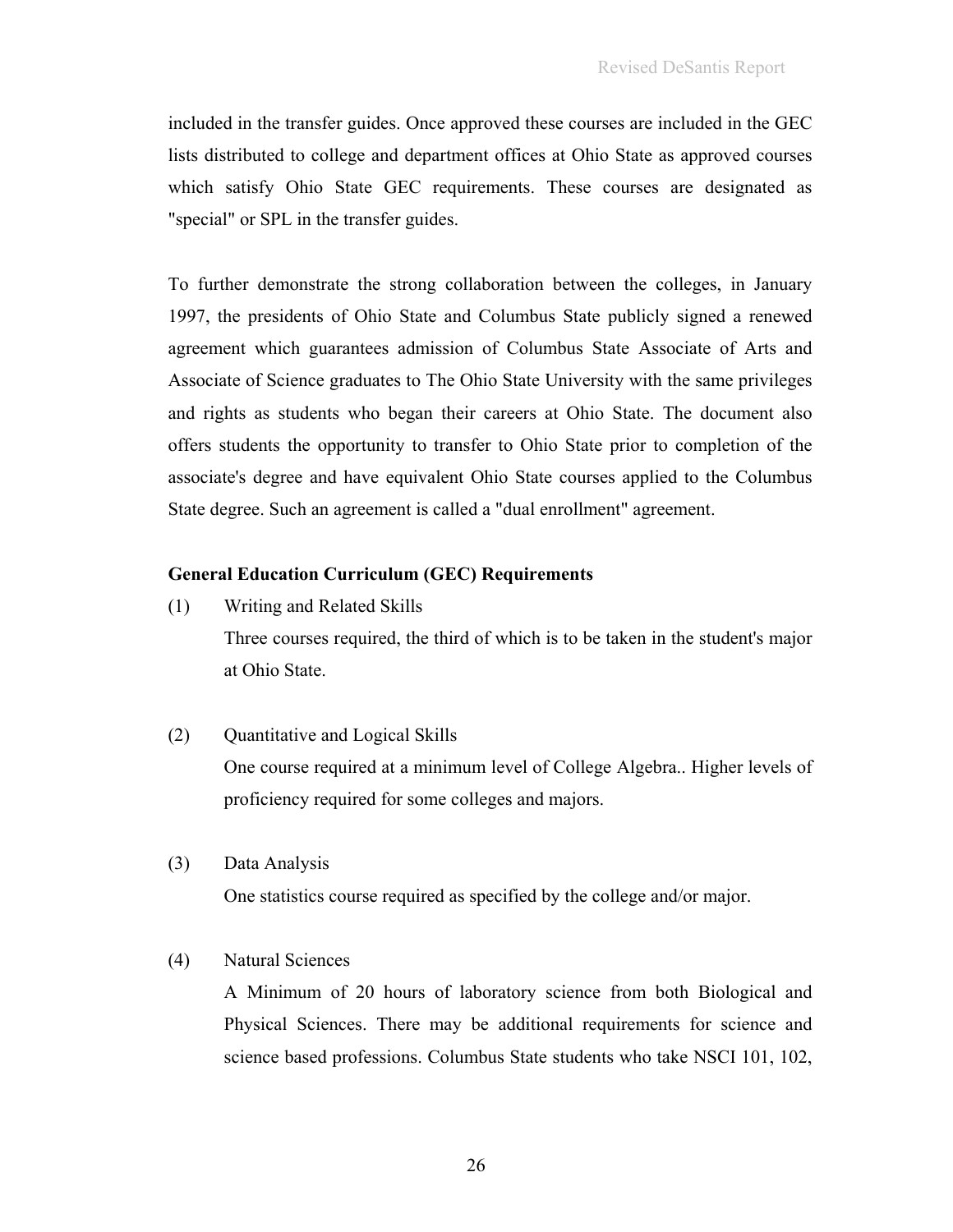103 and an approved course from the biological sciences can fulfill this requirement at Columbus State.

### (5) Social Sciences

Fifteen hours are required from three areas: Individuals and Groups, Organizations and Politics, and Human, Natural, and Economic Resources. A maximum of five hours is permitted from the area of your Ohio State major, but these hours may not be counted in your major.

### (6) Arts and Humanities

Twenty five hours are required, including a 10 hour historical sequence, five hours in Literature, five hours in Visual/Performing Arts, and five hours in any approved Humanities discipline. Columbus State students who complete the HUM 111, 112, and 113 sequence fulfill Ohio State's international issues/non-western or global requirement, the History requirement, and the Visual/Performing Arts requirement, and is the preferred sequence for most students. Students who complete the HUM 111, 151, and 152 sequence fulfill the History requirement, and the Visual/Performing Arts requirement. Students may fulfill the Literature requirement and the other Arts and Humanities requirements from the listed Columbus State electives.

### (7) Foreign Languages

All colleges at Ohio State have an International Experience requirement which may be fulfilled by completing a foreign language course at the Intermediate II or 104 level. Some colleges have not been enforcing this requirement but still list it in their degree programs and may choose to enforce it at any time. Students with limited foreign language study are strongly encouraged to take a minimum of language study through the Elementary II or 102 level while at Columbus State.

#### (8) Social Diversity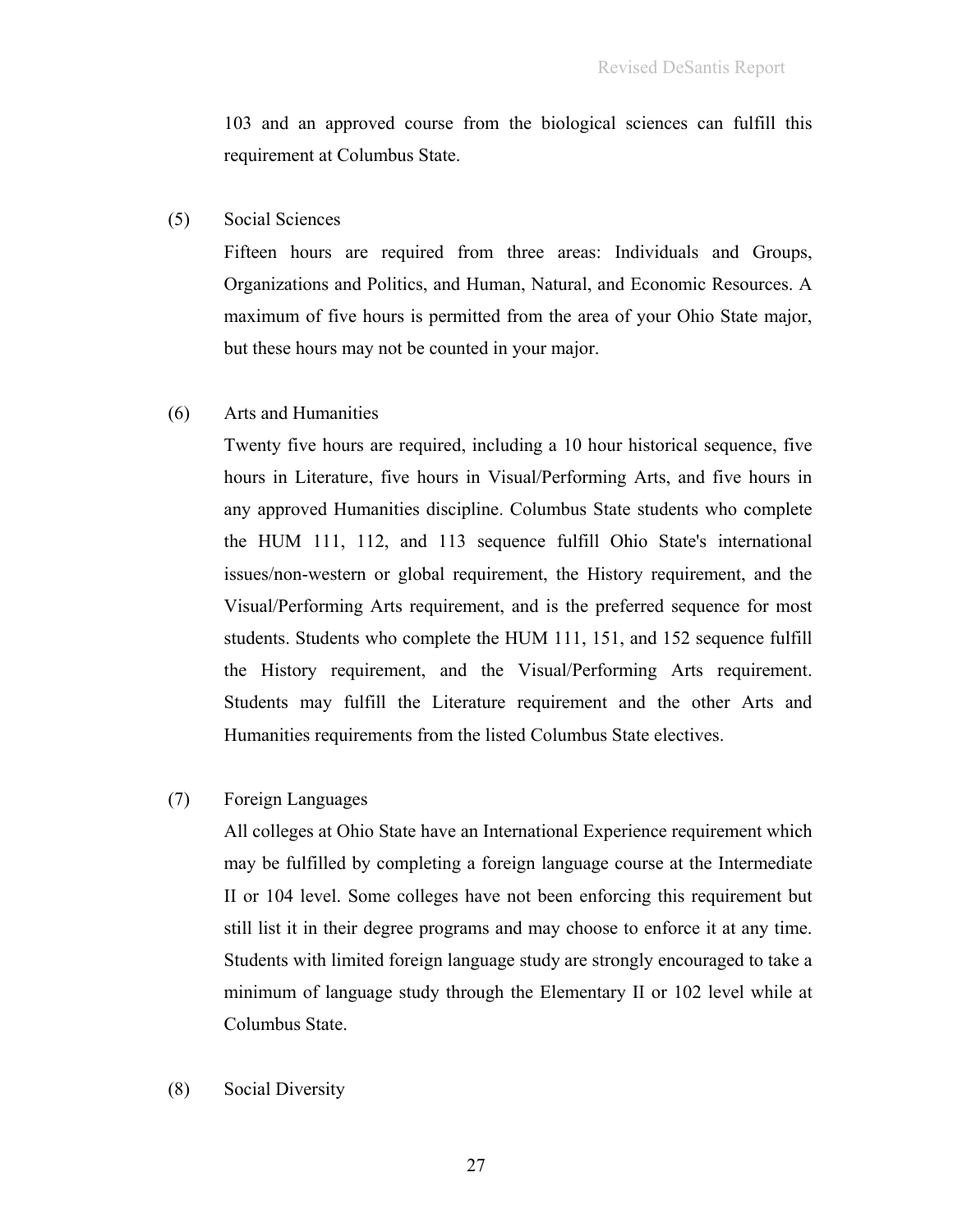All students are required to take at least one course to fulfill the social diversity in the United States requirement. By choosing from ENGL 250, 251, 252, 253 or from SSCI 101 or 103, the social diversity requirement can be satisfied, as well as the Writing and Related Skills "second course" requirement, and the Social Science's Individuals and Groups requirement.

# **4. Penn State**

# **Skills (15 credits)**

- Writing/Speaking
- Quantification

# **Knowledge Domains (30 credits)**

- Health and Physical Activity
- Natural Sciences
- Arts
- Humanities
- Social & Behavioral Sciences

# **An effective General Education program enables students to**:

- acquire knowledge through critical information gathering including reading and listening, computer-assisted searching, and scientific experimentation and observation;
- analyze and evaluate, where appropriate in a quantitative manner, the acquired knowledge;
- integrate knowledge from a variety of sources and fields;
- make critical judgments in a logical and rational manner;
- develop the skills to maintain health, and understand the factors that impinge upon it;
- communicate effectively, both in writing and orally, and using the accepted methods for presentation, organization and debate particular to their disciplines;
- seek and share knowledge, independently and in collaboration with others;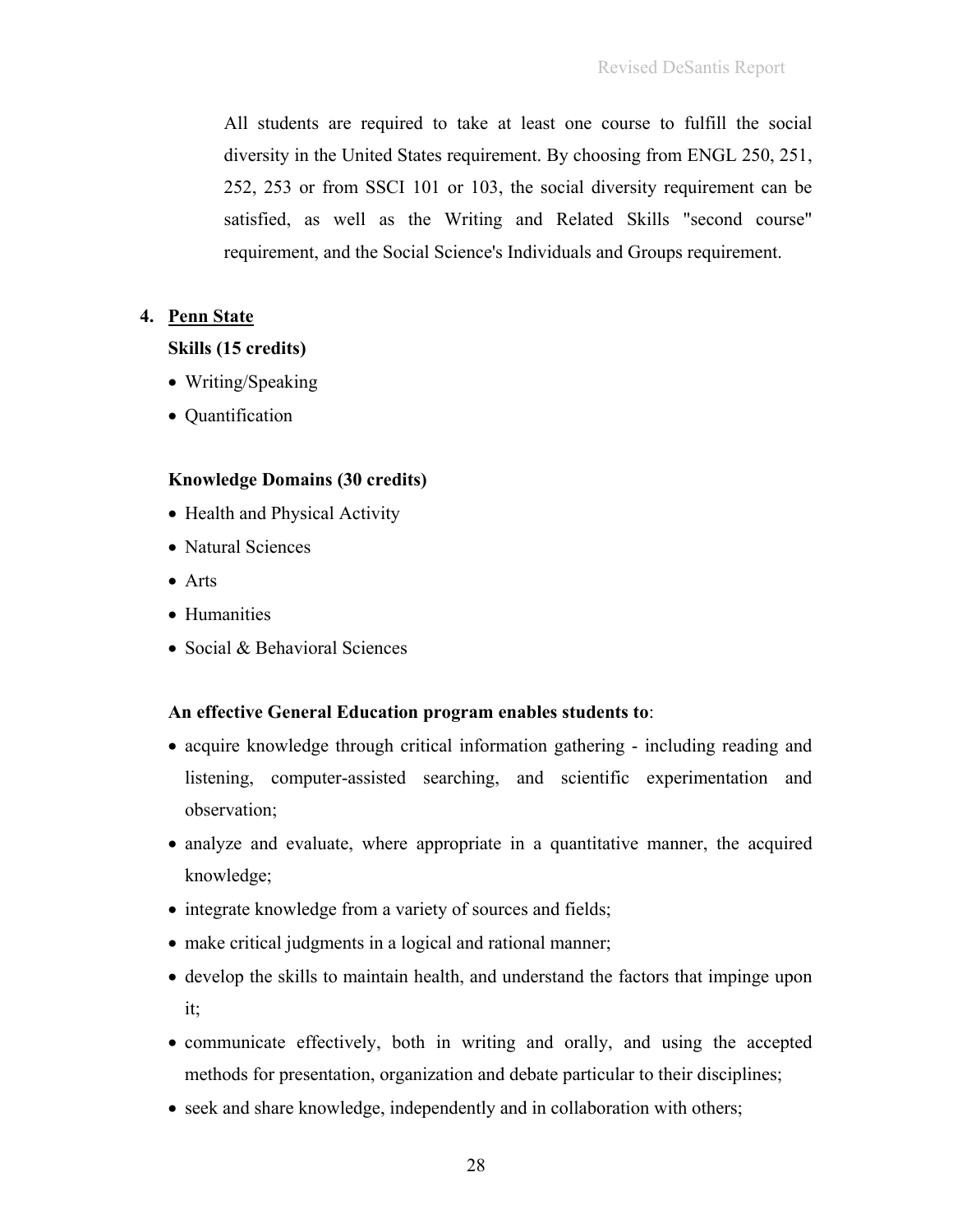- gain understanding of international interdependence and cultural diversity, and develop consideration for values, lifestyles, and traditions that may differ from their own;
- comprehend the role of aesthetic and creative activities expressing both imagination and experience.

# **5. Purdue University**

(Requirements are largely college-dependent it seems. Three colleges are noted in the following.)

# **COLLEGE OF SCIENCE GENERAL EDUCATION REQUIREMENT**

You must complete 18 credit hours of study in the humanities, social sciences, and behavioral sciences. In specifying this requirement, the school identifies the following five areas:

- I. Humanities: literature, philosophy, and aesthetics.
- II. Social Studies: history or political science.
- III. Behavioral Sciences: economics, psychology, sociology, and anthropology.
- IV. Communications.
- V. Interdisciplinary Studies.

Please note:

- 1. A minimum of 18 hours total is required and must be distributed as follows:
	- a. Two courses in the same department from either area I, II, or III.
	- b. Two more courses from one of the two areas (I, II, or III only) not chosen to meet Requirement 1a. These two courses do not have to be in the same department, just in the same area.
	- c. Two more courses from any of the five areas.
- 2. Courses at the 500-level may be taken pass/not pass to satisfy the General Education requirement. Courses below 500-level must be taken for a letter grade.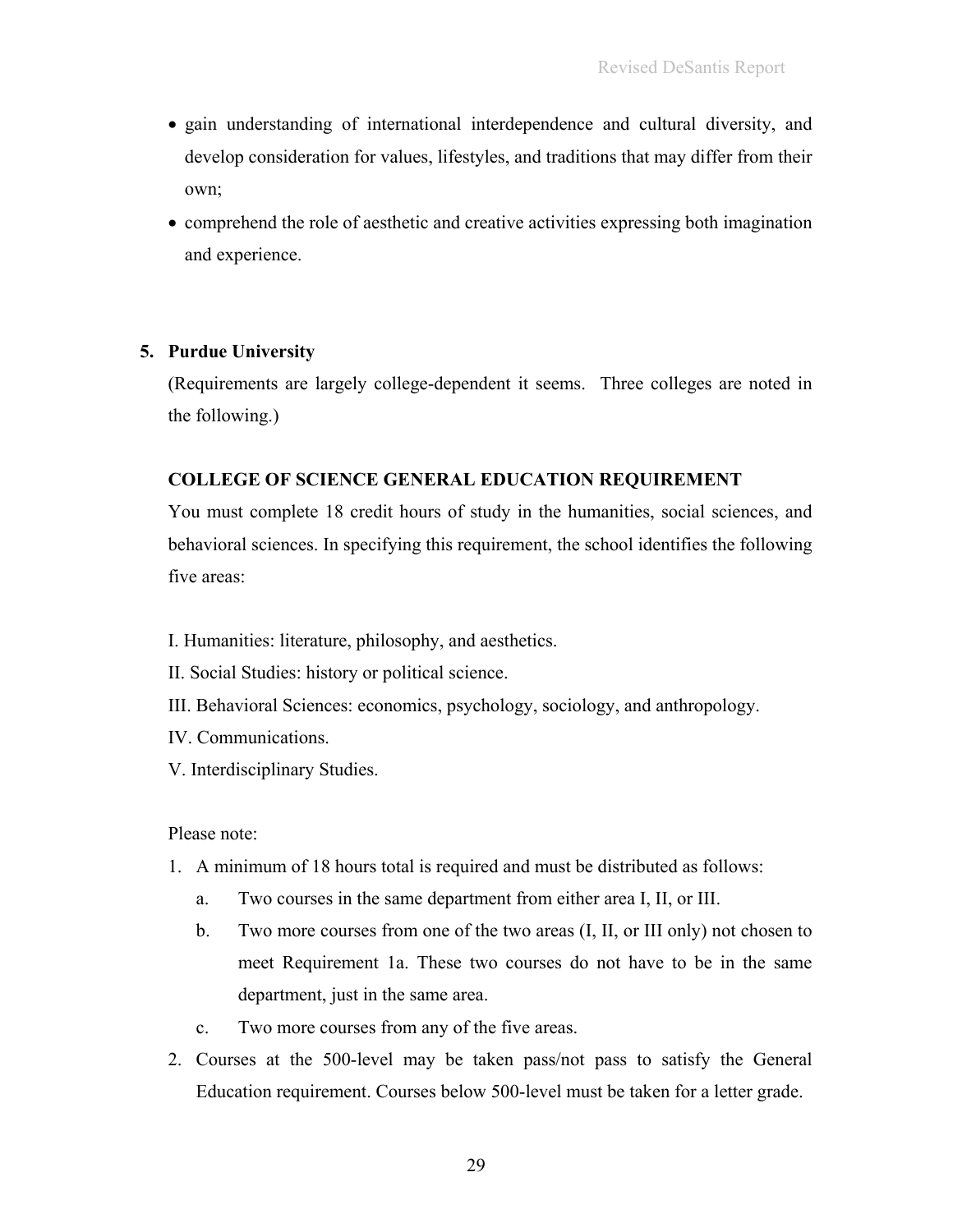- 3. Independent research courses are not acceptable, e.g. PSY 390.
- 4. If you have any questions about the General Education Requirements, please ask your advisor to help you early in your course planning.

# **THE SCHOOL OF MECHANICAL ENGINEERING**

(From Engineering Faculty Document 55-98, April 26, 2001; List updated April 2003)

The Purdue University School of Mechanical Engineering curriculum includes a strong component in General Education to provide students an integrated and wellrounded program in the humanities, fine arts, and social sciences. Following completion of the required freshman year courses in written communications (ENGL 101) and oral communications (COM 114), each student, with the assistance of an academic advisor, selects six three-credit hour courses to satisfy the General Education component of the ME curriculum.

# **Program Requirements**

- 1. **Credit Requirements** A minimum of 18 credit hours in approved humanities and social sciences electives are required. (A list of preapproved courses is appended).
- 2. **Required Electives** Of the 18 credit hours total, 6 credit hours must satisfy the following required elective categories.
	- *Economics Elective* (3 crs.) any approved economics course will satisfy this elective.
	- *World Affairs and Cultures-WAC* (3 crs.) any approved course with strong international or cultural emphasis will satisfy this elective. (Preapproved WAC electives are shown in **Bold** on the General Education Elective list.)
- 3. **Depth and Breadth Requirements** Within the 18 credit hours, both depth and breadth must be demonstrated.
	- *Depth*  A minimum of 6 credit hours must be taken in at least one department. This insures depth in at least one department.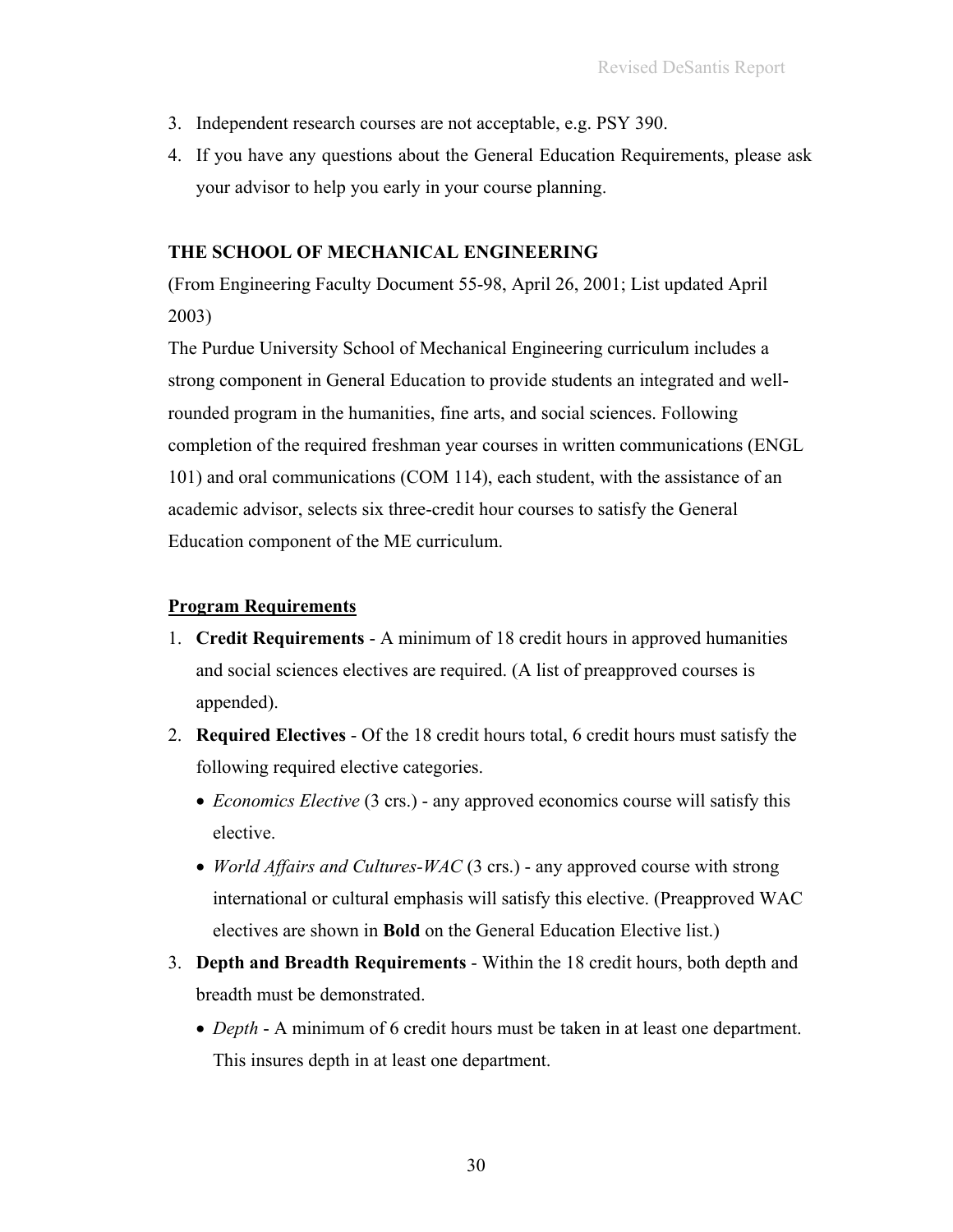- *Breadth* No more that 12 credit hours can be taken in one department. This insures exposure to at least two different departments.
- 4. **Non-Introductory Course Requirements** At least 6 credit hours must come from non-introductory courses.
	- *Non-Introductory Courses* (Minimum of 6 credits) Preapproved courses at the 300-level or above, or lower-division courses with a required prerequisite in the same department.
	- *Introductory Courses* (Maximum of 12 credits) Preapproved lower-division (100 or 200 level) courses with no prerequisite in the same department. **All Introductory Courses are indicated by an asterisk (\*).**
- 5. **Foreign Language Requirement** If a foreign language course is used to satisfy part of the requirements, at least 6 credit hours must be taken in the same language (e.g., to receive credit for SPAN 101 you must complete SPAN 102). Also, credit is not allowed for language courses in the student's native tongue(s), although literature, culture, drama and related courses are allowed.
- 6. **Integrated Program** To encourage an integrated program, no more than 6 credit hours of general education electives can be taken in one semester.
- 7. **Consideration of Exceptions** The appended list of preapproved general education electives, while extensive, is not exhaustive. To have an unlisted course considered for approval, a written request should be submitted to Prof. Jones in ME 222.

Selection of a suitable set of humanities and/or social science courses presents some students with a challenge. It is difficult to select 6 courses from among several hundred; a frequently used method is to pick a course which has a reputation for being easy, requiring minimal work, and guaranteeing a high grade. Selecting approximately 15 percent of the total credits required for graduation by this method is not wise. The guidelines listed below are intended to assist in planning an effective General Education program:

1. **Explore Areas of Interest** - The student should explore different areas in the humanities, fine arts, and social sciences.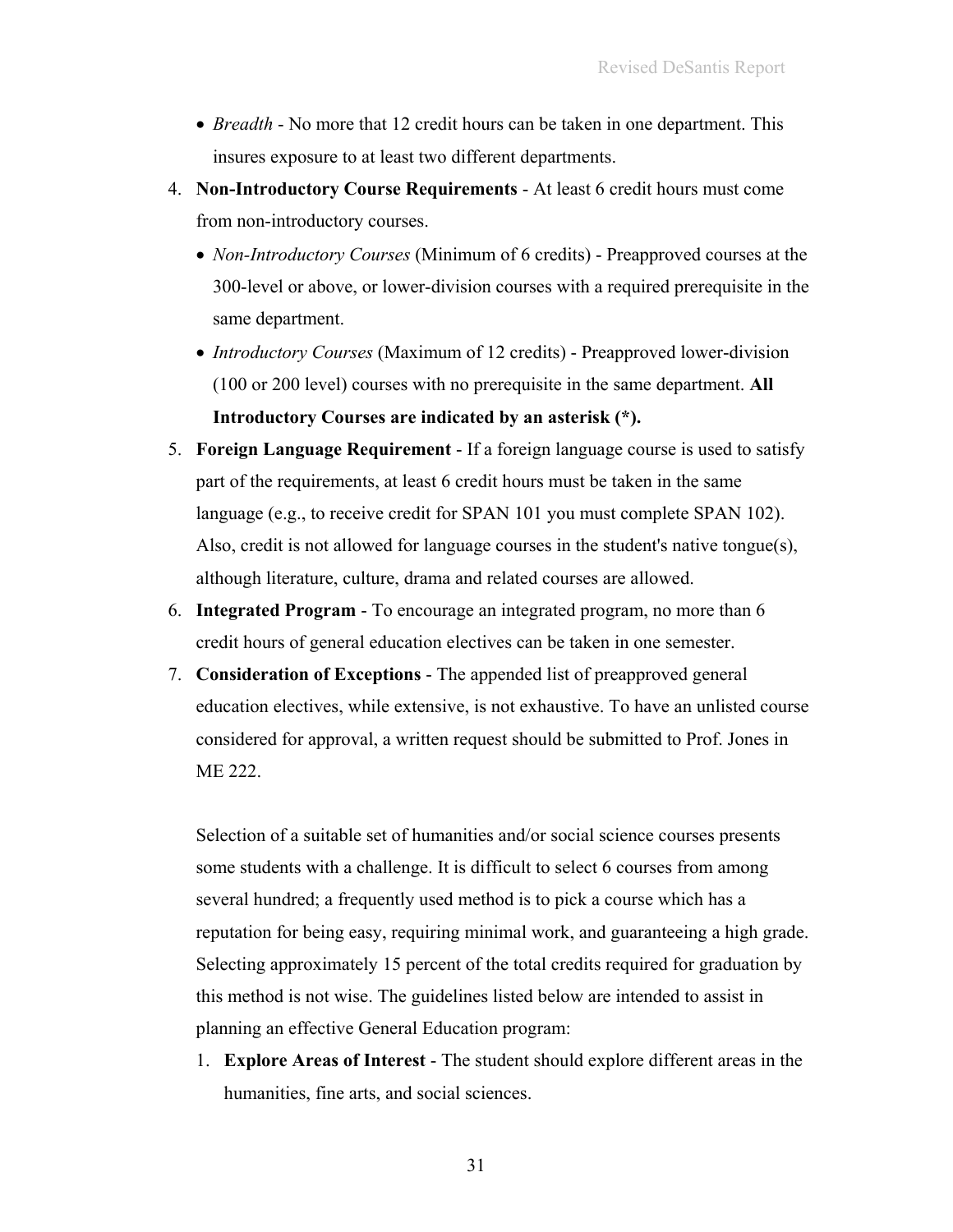- 2. **Develop a Coherent Program** The program should have a unified framework and constitute a coherent educational experience. You may want to consider getting a minor in one of the departments listed below. If you are interested in a minor, please see the offering department for details of the requirements.
- 3. **Non-Approved Subjects** Courses treating subjects such as accounting, management, personal finance, personnel administration, band, and ROTC may be of value to mechanical engineering students but do not fulfill the purpose of the General Education program.
- 4. **Grade Options** The pass/not pass option may not be used for any courses required for graduation. All courses counted toward any graduation requirement must be taken for a grade. However, any extra courses not being utilized for graduation may be taken pass/not pass.

#### **THE SCHOOL OF MATERIALS ENGINEERING**

#### **General Education Program**

#### **Rationale**

Humanities and social sciences courses encompass the breadth of human experience and culture, both past and present, including individual behavior, social and political structures, aesthetic values, modes and dynamics of communication, philosophical and ethical thought, and cognitive processes. Such courses are an integral part of all engineering curricula which complements technical and professional content by enabling engineering students to appreciate the world in which they live and work, and to contribute as both educated members of society and aware, ethical professionals. Humanities and social sciences courses also provide a framework for rational inquiry, critical evaluation, judgment and decisions when dealing with issues that are non-quantifiable, ambiguous, or controversial. Of equal importance, they offer opportunities for engineering students to develop interests and insights that guide, enrich and expand their perceptions of the world they live in.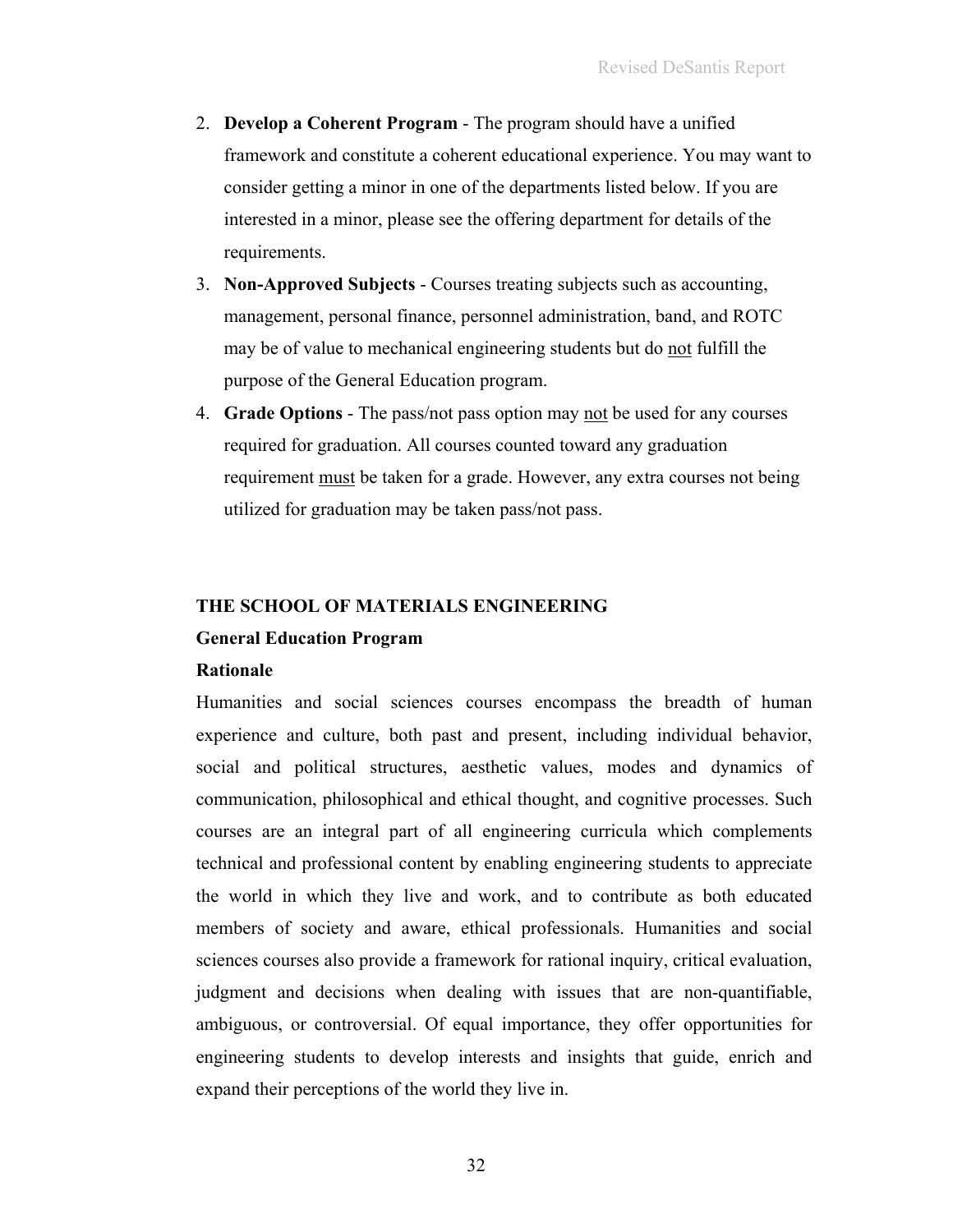## **Requirement**

All undergraduate students in the Schools of Engineering are required to complete a general education program of 18 credit hours in approved humanities and social sciences electives. Each school of engineering may have slightly different requirements so be sure you follow the requirements for Materials Engineering as detailed below. Students are strongly encouraged to develop a coherent general education plan as part of their MSE plan of study and distribute their general education credits throughout their academic program. Revised General Education Program requirements were approved by the faculty of the Schools of Engineering in April 2001. Students who entered Purdue Engineering in Fall 2001 or later must follow these new requirements. Students who entered Purdue Engineering prior to Fall 2001 have the option to follow the new requirement or the old requirements in effect at the time they entered Engineering.

# **New General Education Requirements**

1. 18 credit hours must be obtained from course offerings in the following departments:

- Agricultural Economics
- Audiology and Speech Sciences
- Child Development and Family Studies
- Communication
- Economics
- English
- Foreign Languages and literatures
- History
- Interdisciplinary Studies
- Philosophy
- Political Sciences
- Psychological Sciences
- Sociology and Anthropology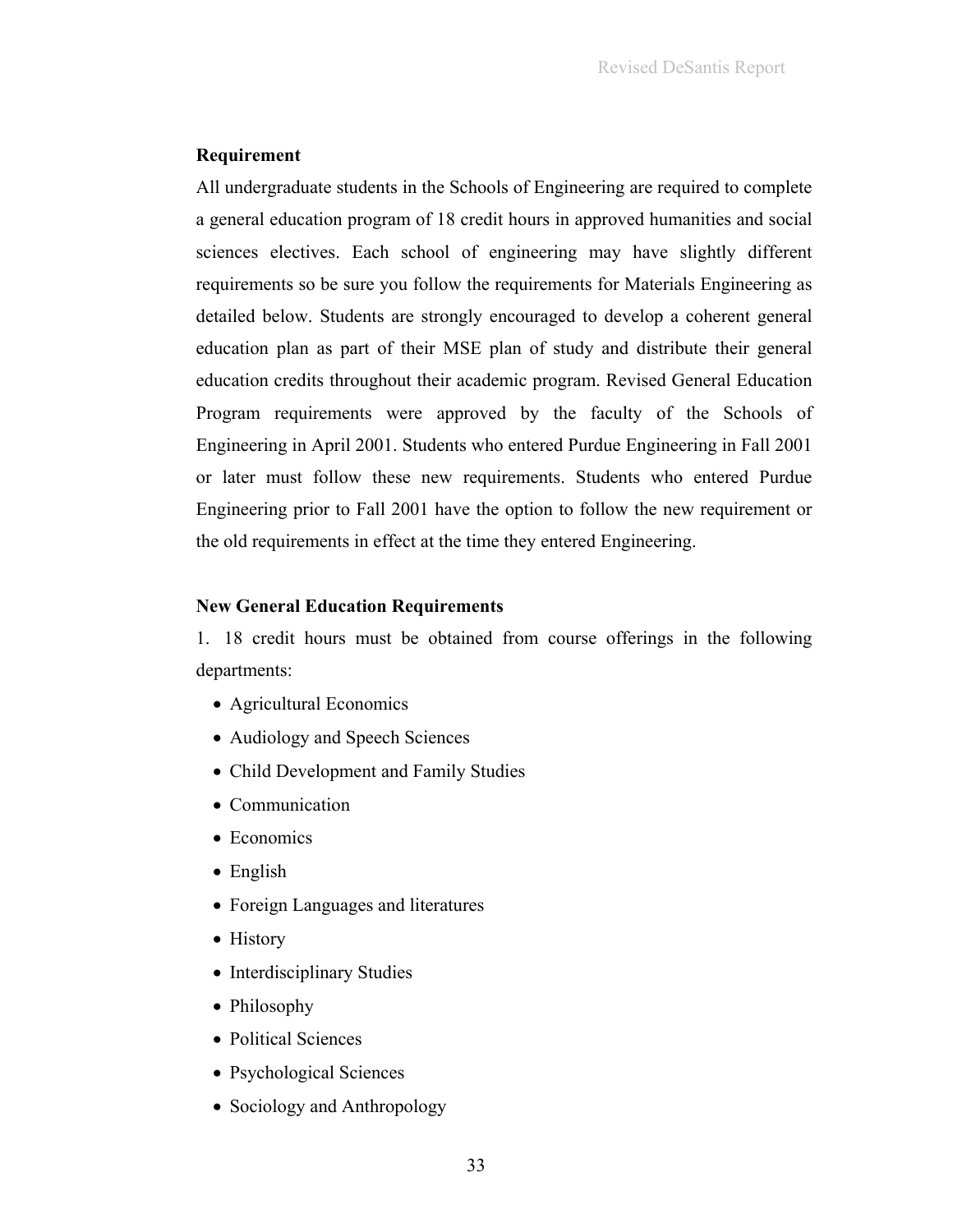• Visual and Performing Arts

Any course offered by these departments is allowable, provided that it is open to students in the offering department and *is not focused primarily on professional training, natural science or mathematics.* 

- 2. At least 9 credit hours must be drawn from courses offered by the following departments:
	- Agricultural Economics
	- Economics
	- Communication
	- Foreign Languages and Literatures
	- History
	- Interdisciplinary Studies
	- Philosophy
	- Political Sciences
	- Psychological Sciences
	- Sociology and Anthropology
- 3. At least 6 of the credit hours must be taken in the same department and a maximum of 12 hours may be taken in any one department.
- 4. At least 6 of the credit hours must come from courses at the 300-level or above, or from courses with a required prerequisite in the same department.
- 5. If a foreign language course is used to satisfy part of the requirements, the student must take at least 6 credit hours of the same language. Credit is not allowed for language courses in the student s native tongue(s), although literature, culture, drama and related courses are allowed.
- 6. Credit by examination or granted credit (e.g. advanced placement credit), conditioned solely at the discretion of the awarding department, can be used to satisfy any part of the requirement.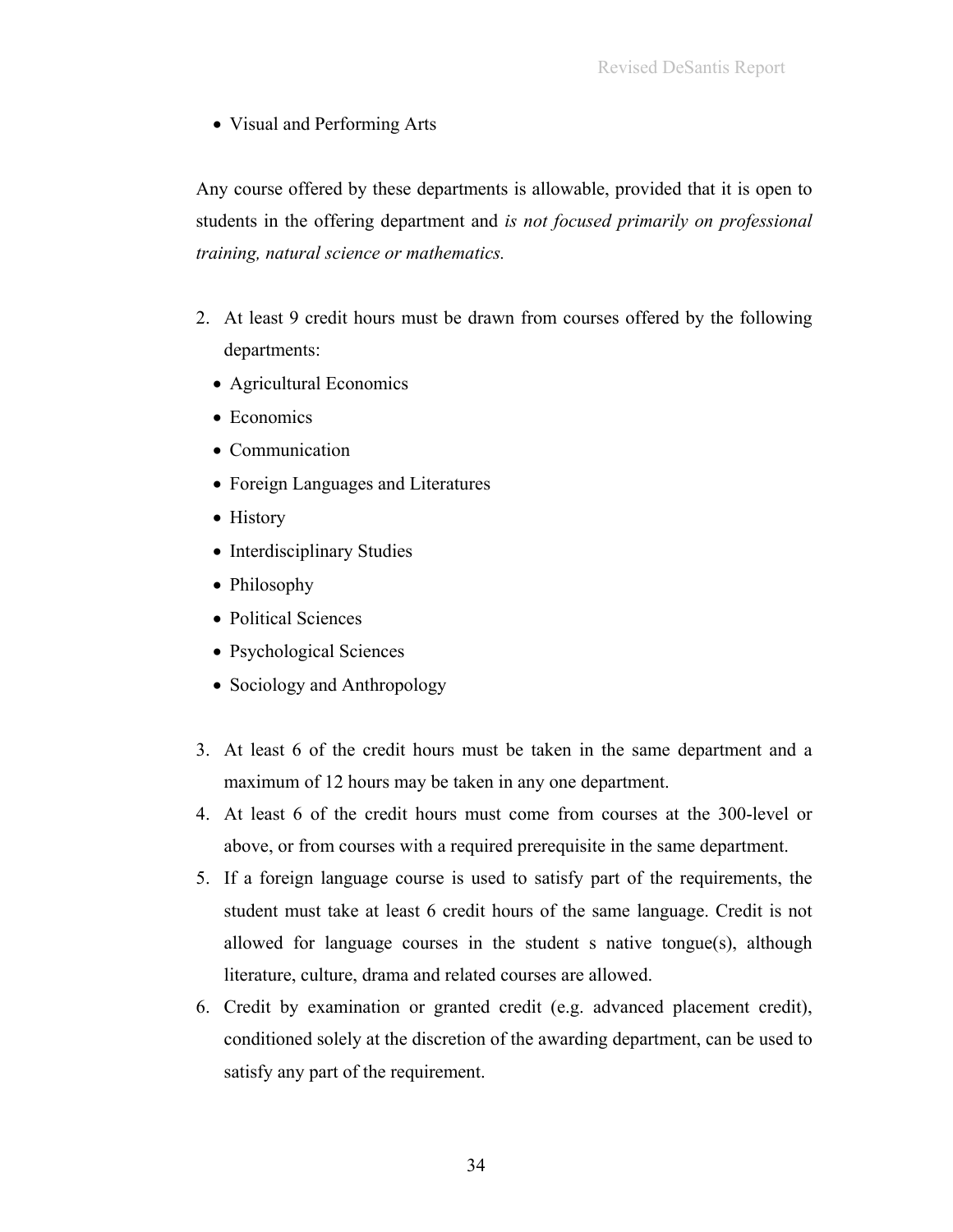- 7. No course may be counted more than once for the requirement, even if the offering department allows it to be repeated for credit.
- 8. Individual schools may impose requirements in addition to those previously stated, but may not require a specific course as part of the general education program. The School of Materials Engineering does not impose any additional requirements.

# **6. Texas A&M University**

The University Core Curriculum at Texas A&M University assures that all undergraduate programs provide for breadth of understanding. The Core Curriculum emphasizes competence in the process of learning, the capacity to engage in rigorous and analytical inquiry, and the ability to communicate clearly and effectively. It supports the development of extensive knowledge about and appreciation for our cultural heritage, our social and moral responsibilities, and our interactions with the economies and cultures of the international community. The University Core Curriculum acts to enrich and broaden the University's tradition of providing thorough preparation in each student's academic major.

# **Specific Requirements**

In addition to the University Core Curriculum and degree specific requirements, Texas A&M has criteria that must be met by all students in order to receive a degree, see Requirements for a Baccalaureate Degree.

The ability to communicate through the use of the spoken or written word requires the development of speech and writing skills.

(1) Communication (6 hours)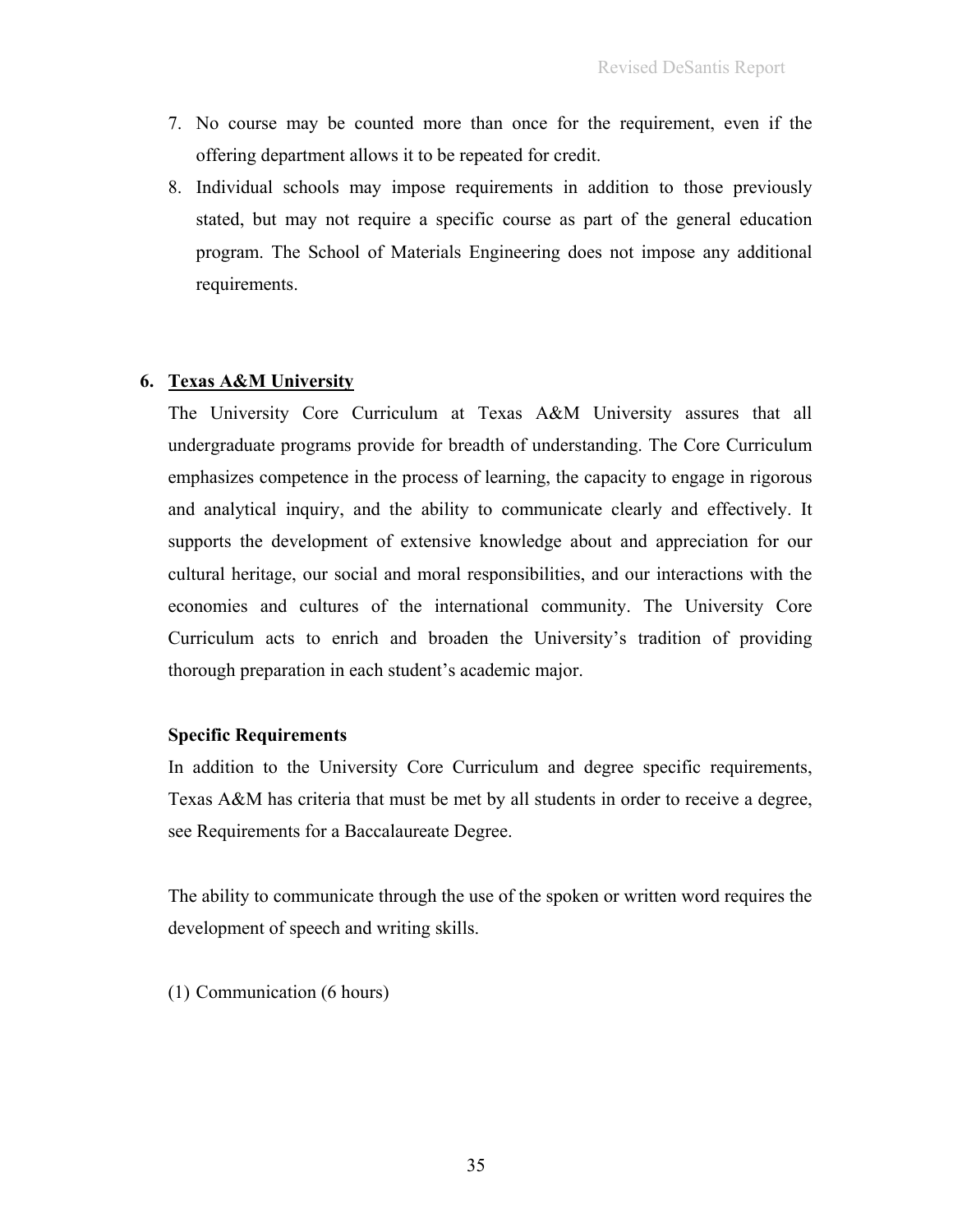Without knowledge of mathematics, the language of science; and logic, the art of critical inquiry; it is not possible to understand or participate in the development of knowledge.

(2) Mathematics (6 hours, at least 3 of which must be in mathematics)

Knowledge and appreciation of science as a significant human activity, rather than merely a listing of results or collection of data, is acquired only by engaging in the activities of science.

# (3) Natural Sciences (8 hours)

Two or more natural sciences courses which deal with fundamental principles and in which critical evaluation and analysis of data and processes are required. A minimum of one course shall include a corresponding laboratory. Non-technical courses are specifically excluded.

Knowledge of our culture and its ideals makes possible both social integration and self-realization

# (4) Humanities (3 hours)

Courses used to satisfy this requirement shall address one of the following subject areas: history, philosophy, literature, the arts, culture or language (exclusive of courses devoted predominantly to acquiring language skills in a student's native language). Acceptable courses are: AMST 300 COMM

As the human social environment becomes more complex, it is increasingly important for individuals to understand the nature and function of their social, political and economic institutions (see note 4).

(5) Social and Behavioral Sciences (3 hours)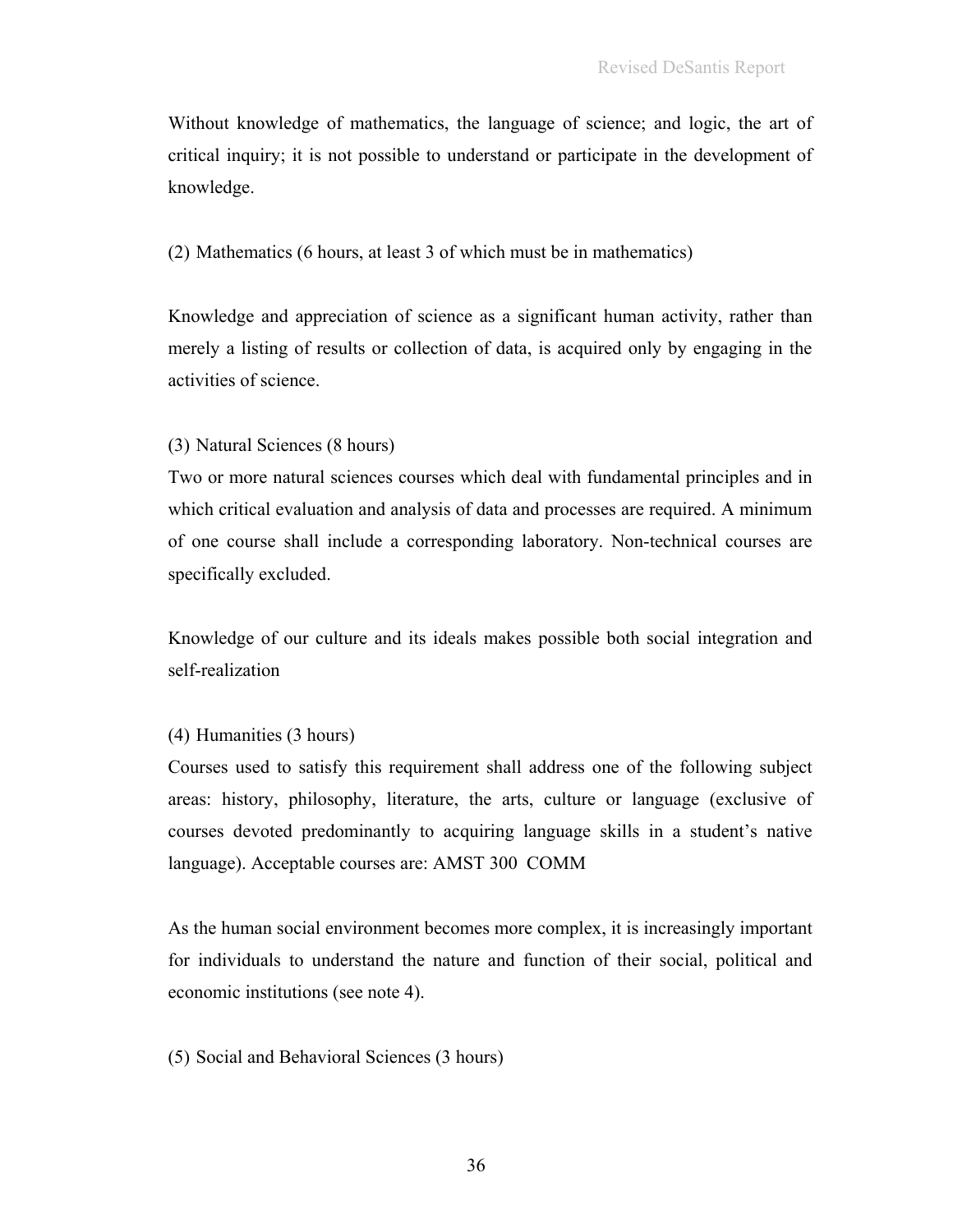Courses used to satisfy this require-ment shall address one of the following subject areas: anthropology, economics, political science, geography, psychology, sociology or communication.

(6) U.S. History and Political Science (12 hours, 6 hours of history and 6 hours of political science)

To be a responsible citizen of the world it is necessary, first, to be a responsible citizen of one's own country and community.

As individual and national destinies become progressively more interconnected, the ability to survive and succeed is increasingly linked to the development of a more pluralistic, diverse and globally-aware populace. Two courses from the following list are to be taken by the student. If a course listed below also satisfies another University Core Curriculum requirement, it can be used to satisfy both requirements if the student wishes to do so. For example, a course that satisfies the Social and Behavioral Sciences requirement may be used to satisfy the International and Cultural Diversity requirement if that course also appears on the list.

(7) International and Cultural Diversity (6 hours)

As the ancient scholars knew and as modern research has confirmed, the development of the body as well as the mind is an integral part of the educational process.

Kinesiology requirements are to be fulfilled by completing KINE 198 Health and Fitness and any other one KINE 199 course. KINE 199 used to fulfill University Core Curriculum requirements must be taken S/U. KINE 199 courses not included in the University Core Curriculum can be taken for a grade in accordance with the student's college policy. Transfer students with fewer than 2 hours of kinesiology credit must meet the KINE 198 requirement either by transfer of credit or by taking the course at Texas A&M.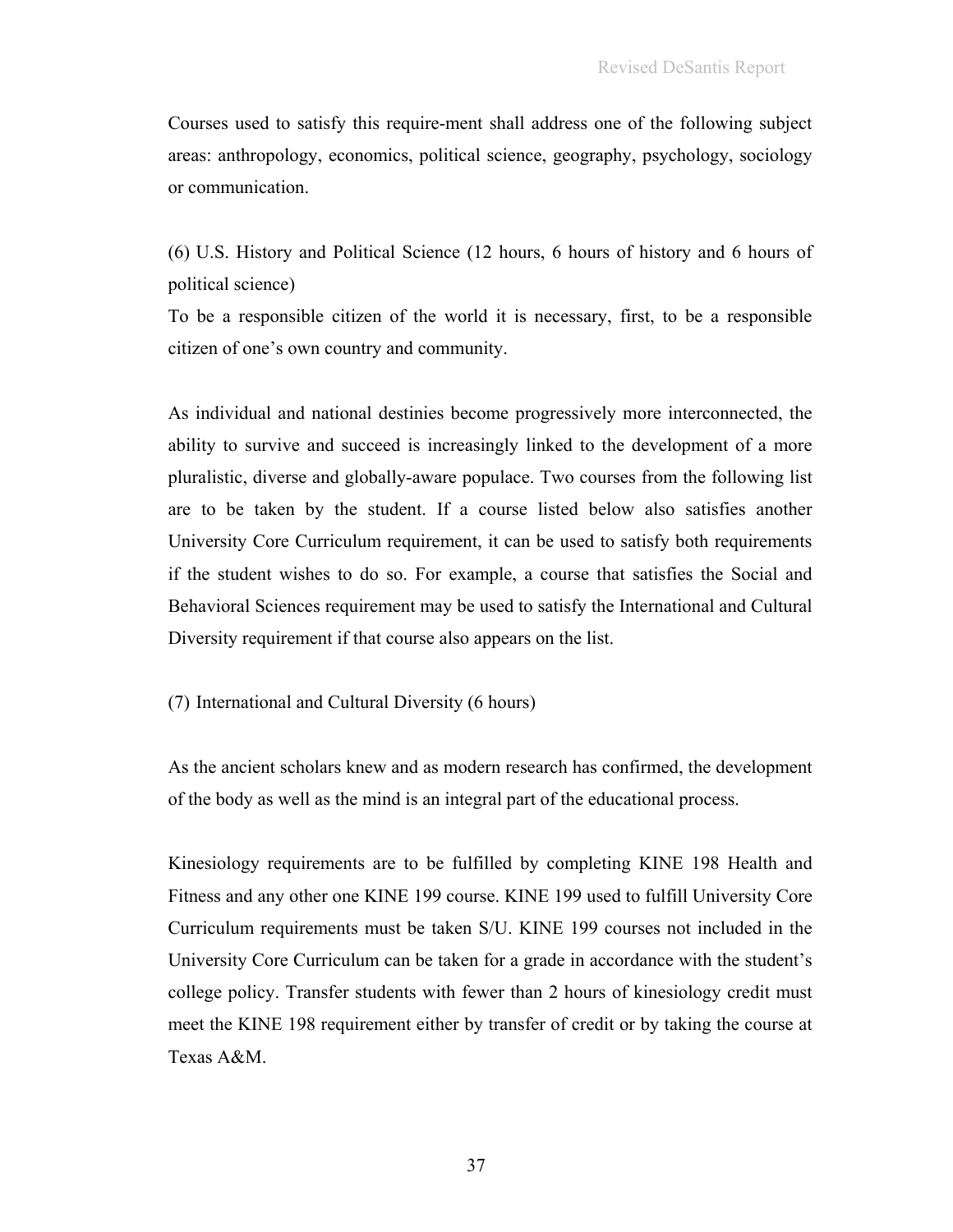# **7. University of Arizona**

General education programs provide breadth of knowledge as a balance and complement to the depth provided by the major. General education is designed to accomplish several goals: first, to afford students the opportunity to learn how different disciplines define, acquire and organize knowledge; second, to provide a basis for an examination of values; third, to develop analytic, synthetic, linguistic and computational skills useful for lifelong learning; and finally, to provide a common foundation for wide-ranging dialogue with peers on issues of significance. Taken together, the experiences of general education encourage the student to develop a critical and inquiring attitude, an appreciation of complexity and ambiguity, a tolerance for and empathy with persons of different backgrounds or values and a deepened sense of self. In short, the goal of the general education program is to prepare students to respond more fully and effectively to an increasingly complex world.

The general education program at The University of Arizona is university-wide; that is, regardless of college or major, students hold their general education requirements in common.

## **Tier One and Tier Two**

Both Tier One and Tier Two courses offer rigorous treatments of fundamental knowledge and methods of inquiry. They are designed to foster independent, creative, and interactive learning, inspiring students to think about themselves, others, and social organizations in new and insightful ways. Students are exposed to various areas of study and acquire valuable skills and knowledge applicable to their lives at the University and beyond.

# **Tier One**

Tier One courses introduce new students to fundamental issues and concepts pertinent to three study areas: Traditions and Cultures, Individuals and Societies, and Natural Sciences. Students are required to take two courses in each segment of Tier One, for a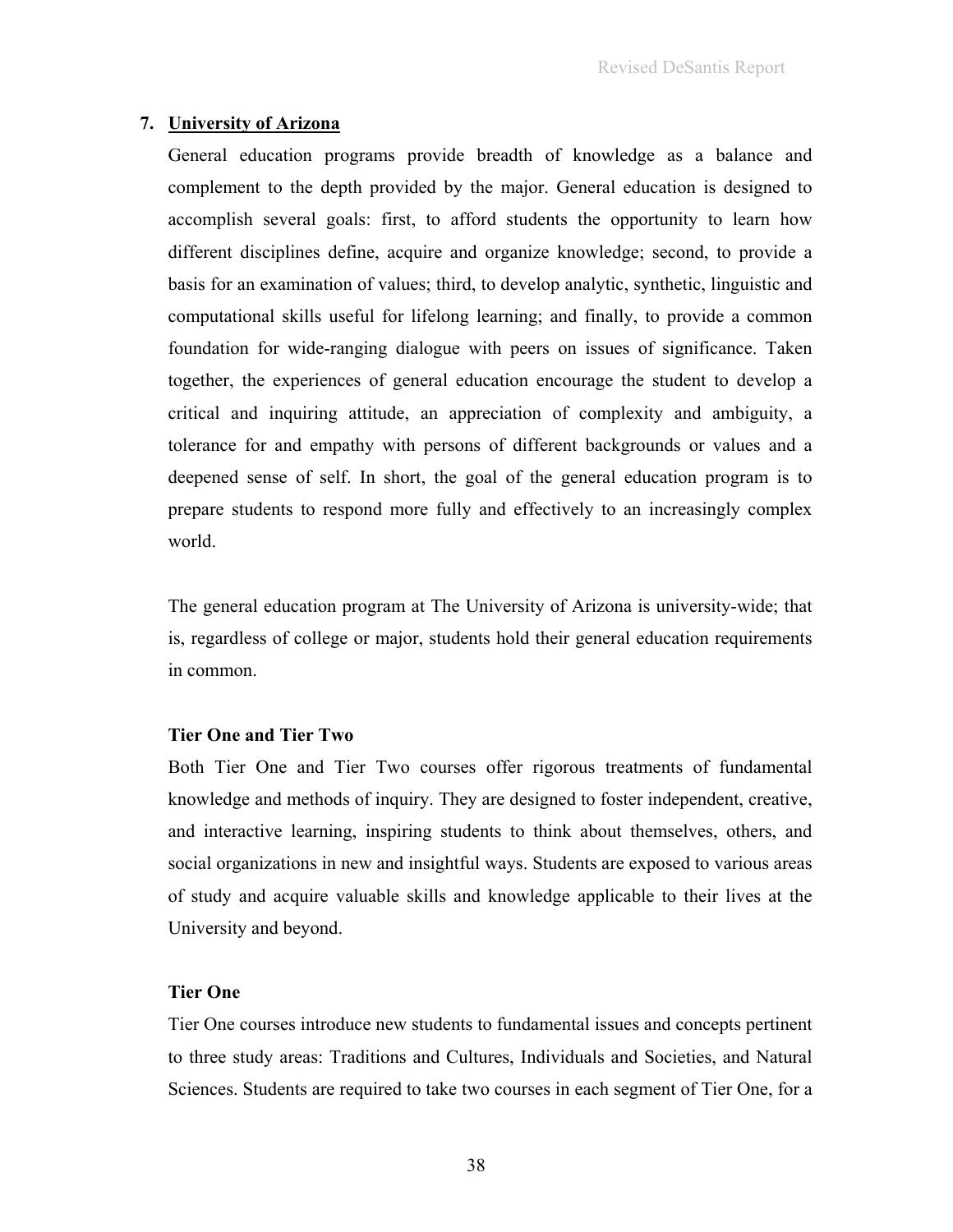total of six courses. Students entering the University as freshmen will be expected to complete Tier One requirements by the end of the midpoint of their degree (e.g. for a four-year 120-unit degree program by the end of the second year of full-time work or the completion of 60 units).

# **Tier One: Required:**

- Traditions & Cultures (TRAD) 2 courses
- Individuals & Societies (INDV) 2 courses
- Natural Sciences (NATS) 2 courses

Total: 6 courses

### **Tier Two**

Tier Two courses offer more in-depth examination of particular disciplines. They are organized into four study areas: Arts, Humanities, Individuals and Societies, and Natural Sciences. Students are required to take one course each in Humanities, Individuals and Societies, and Natural Sciences, and 3 units in Arts. One study area (one course or 3 units in Arts) may be completed by a major course; each major identifies which study area could be completed within its course work. Students are expected to complete Tier Two requirements by the conclusion of their undergraduate degree.

## **Tier Two Study Areas: Required:**

- Arts 3 units
- Individuals & Societies 1 course
- Natural Science 1 course
- Humanities 1 course

Total: 3 courses plus 3 units in Arts

## **8. University of California at Los Angeles**

General education (GE) requirements are intended to introduce undergraduates to the richness and diversity of the various academic disciplines. Students are encouraged to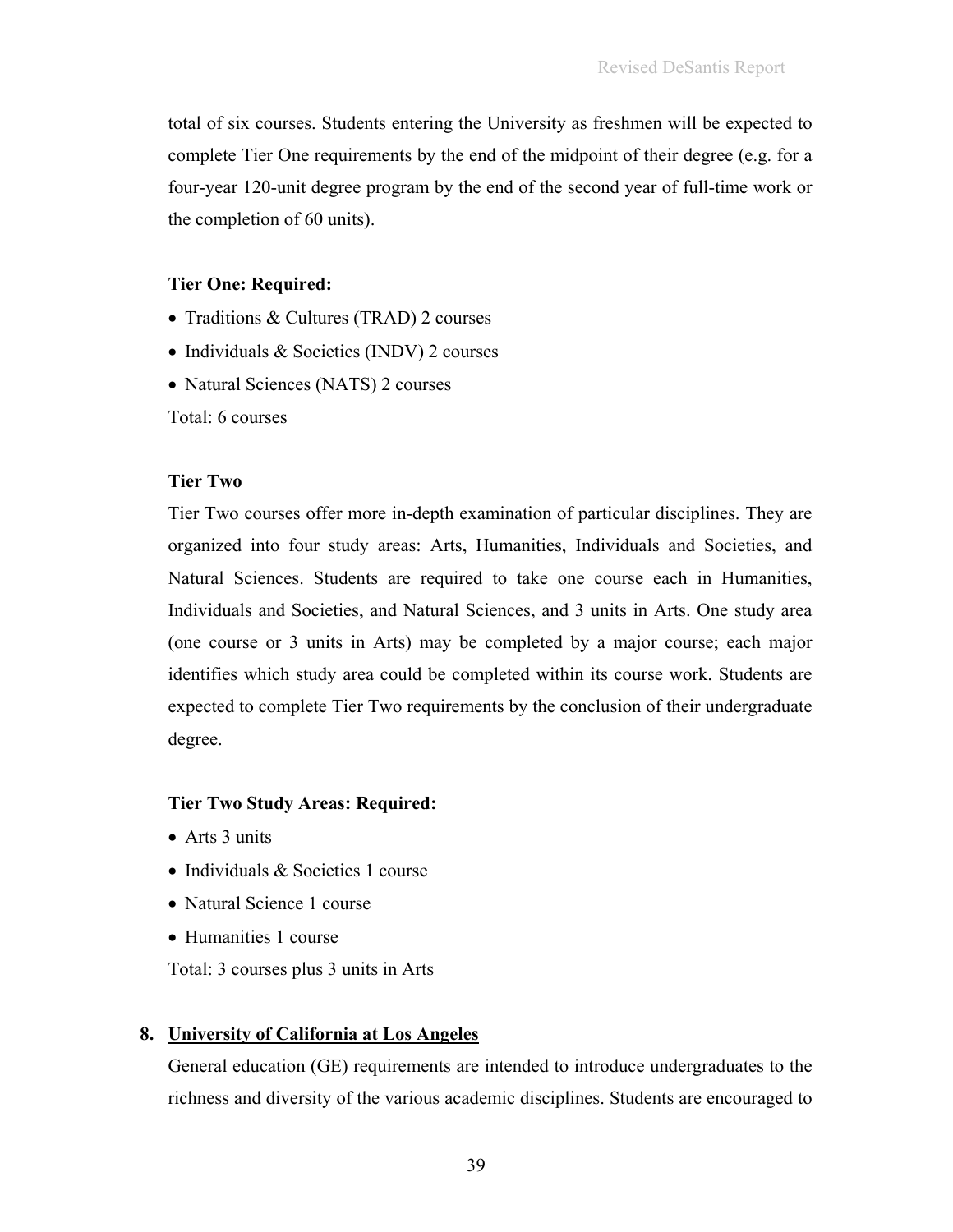explore the different possibilities for further university study. Whether or not students have a specific educational goal, general education requirements are designed to broaden their intellectual perspective and to set them on the path to becoming educated members of society.

The program is called Foundations of Knowledge and is structured around:

- Foundations of Arts and Humanities
- Foundations of Society and Culture
- Foundations of Scientific Inquiry

[The requirements vary by College; all links are at http://www.registrar.ucla.edu/GE/.]

## **9. University of Florida**

## **General Education Requirements**

All undergraduate students (except those transferring to UF with an A.A. degree from a Florida public community college or an A.A. certificate from a Florida public state university) are required to complete the general education requirement to graduate.

# **The general education program requires 36 credits of courses in the following areas**:

- 3 credits of Composition (C)
- 6 credits of Mathematical Sciences  $(M)^*$  Three of the six credits must be approved mathematics courses.
- 9 credits of Humanities (H)
- 9 credits of Social and Behavioral Sciences (S)
- 9 credits of Physical (P) and Biological (B) Sciences
- 6 credits of International/Diversity Focus (I) "I" courses must be taken in conjunction with courses coded C, H, S, P or B.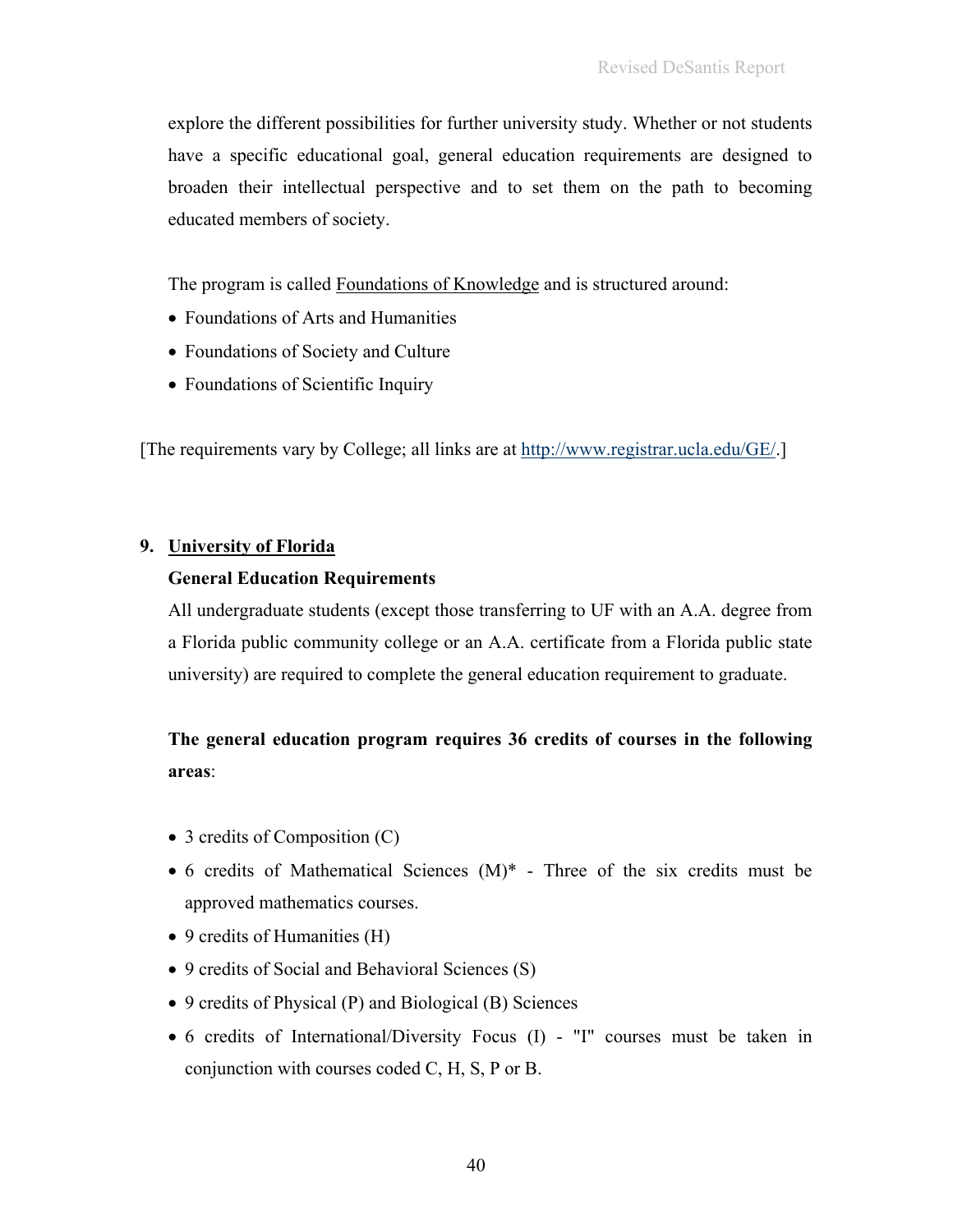# **Composition** - (C)

Writing is one of the most important skills students need to communicate effectively during their professional careers and lives. Composition courses focus on methods of writing, conventions of standard written English, reading and comprehension skills, and techniques in production of effective texts for readers in varied situations. "C" designated courses are writing intensive. They require multiple drafts submitted to the instructor for feedback prior to final submission and they fulfill 6,000 of the university's 24,000-word writing requirement.

# **Mathematical Sciences** - (M)

Courses in mathematical sciences help students acquire concepts and skills in logic, inductive and deductive reasoning, and abstract and quantitative thinking. Students also learn to reason critically, solve problems creatively, assess statistical evidence, use technology effectively and form conclusions.

Students must take at least three hours of approved mathematics courses; the other three credits can be from approved courses such as statistics and computer science courses outside the math department.

# **Humanities** - (H)

The humanities requirement enables students to think critically about what artists and thinkers (past and present) have to teach us about the non-material qualities of human beings and human values. In courses in the humanities, students become acquainted with the enduring products — in words, sounds, paint, stone, metal and many other media — in which thoughtful and gifted human beings have attempted to meet our individual and collective needs for emotional, spiritual and intellectual fulfillment. Humanities courses address major intellectual, cultural and aesthetic achievements. Students consider questions of ultimate meaning and study human activities, artifacts and values in the context of the ages in which they were produced.

## **Social and Behavioral Sciences** - (S)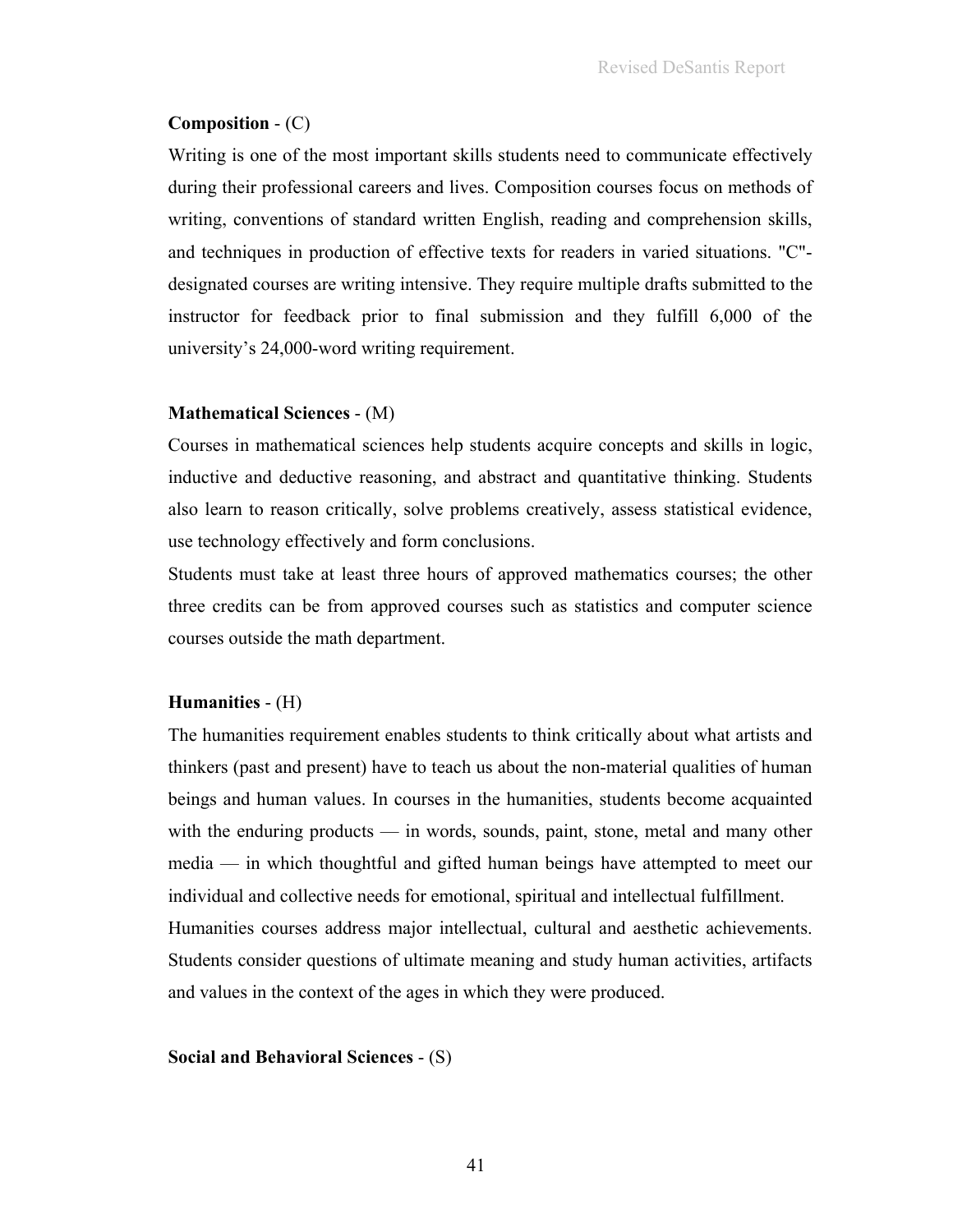In the social and behavioral sciences, students investigate human behavior in its social context. Students analyze the characteristics and structure of individuals, families, groups and institutions to develop an understanding of the human species. Often using scientific and quantitative methods, students examine the processes and means by which participants in society make personal and group decisions.

## **Natural Sciences — Physical** (P) **and Biological Sciences** (B)

Courses in the natural sciences introduce students to the basic concepts of science and the scientific method and enhance awareness of scientific developments and their impact on society and the environment. This area provides students with an understanding of scientific terms, concepts and theories, and the ability to formulate empirically testable hypotheses derived from the study of physical processes and living things.

## **International/Diversity Focus** - (I)

The United States is part of the global community and is increasingly diverse as a nation. The international and diversity requirement provides basic concepts and tools to help students understand and appreciate diversity among people. Courses focus on diversity among nations (the international component) and within a nation (including the United States). This includes differences such as gender, class, race, ethnicity, sexuality or culture.

Courses meeting this requirement may make students aware of non-Western influences or they may immerse students in a culture quite different from mainstream U.S. culture. These courses give students new lenses through which to view, and thereby understand, people and world events.

Six credits of course work must have an international or diversity focus.

Study abroad courses can apply toward this six-hour requirement, in addition to fulfilling credit in other categories. Such courses must be approved in advance by an academic adviser and certified by the UF International Center (UFIC).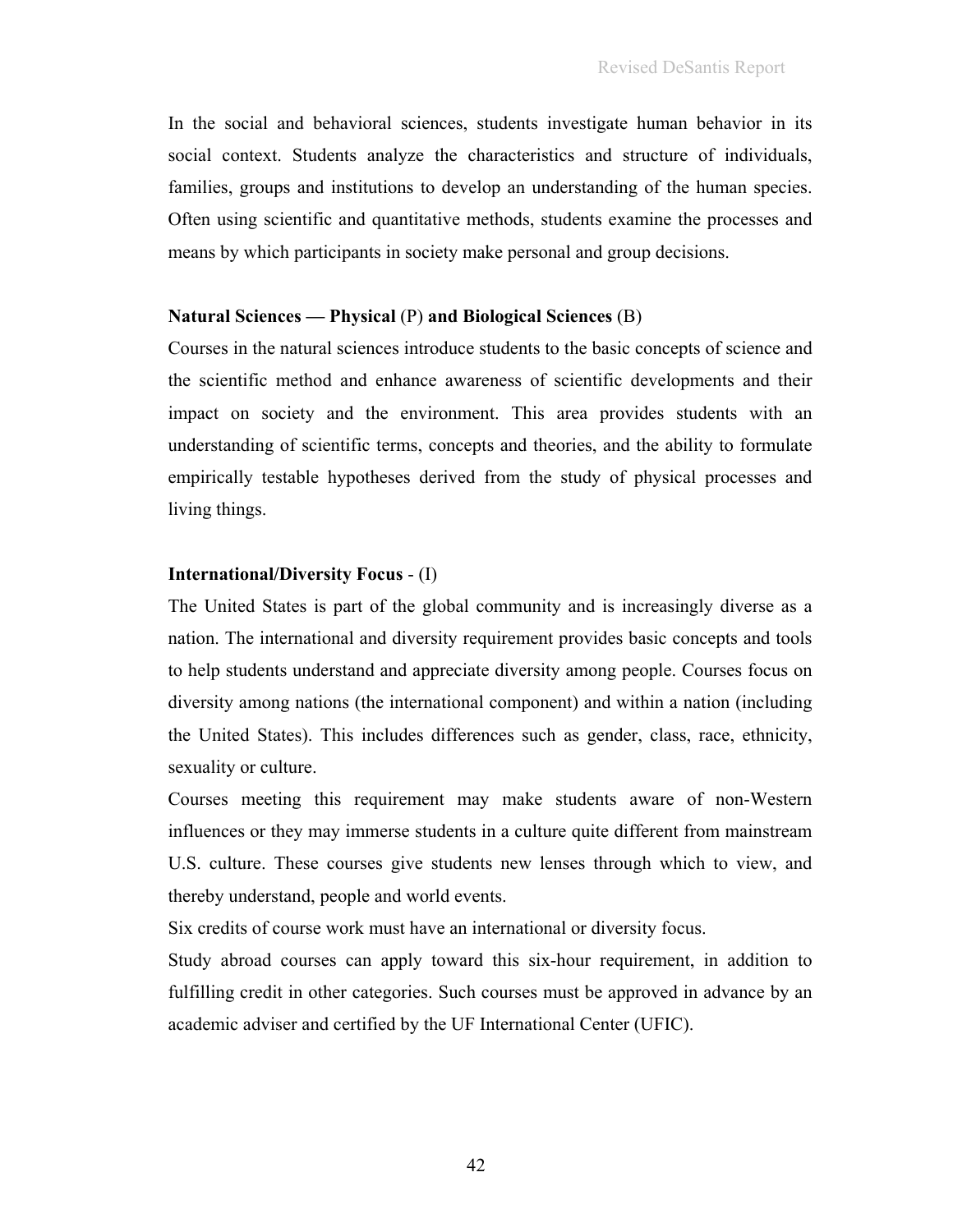#### **10. University of Georgia**

#### **Division of General Studies**

The Division of General Studies:

All first-year students entering the College, and all transfer students who have not earned enough credit to be classified as third-year students, are enrolled in this division. While in the Division of General Studies, students take courses in the required University of Georgia Unified Core Curriculum and also work toward satisfying the Franklin College degree requirements, identified below. While in this Division, students who entered the University undecided about their majors must choose majors for which they are eligible.

Upon the satisfactory completion of the requirements of this division, which is usually accomplished during the first two years, students transfer either to one of the several departments of the College or to another school or college within the University. Each department in the Franklin College, and each school or college in the University, has its own regulations concerning transfer. Students should contact the appropriate dean's office well in advance of the expected date of transfer.

#### **General Education in the University System of Georgia**

From the origins of intellectual study to the present, general education has been a key to a fulfilling life of self-knowledge, self-reflection, critical awareness, and lifelong learning. General education has traditionally focused on oral and written communication, quantitative reasoning and mathematics, studies in culture and society, scientific reasoning, and aesthetic appreciation. Today, general education also assists students in their understanding of technology, information literacy, diversity, and global awareness. In meeting all of these needs, general education provides college students with their best opportunity to experience the breadth of human knowledge and the ways that knowledge in various disciplines is interrelated.

In the University System of Georgia, general education programs consist of a group of courses known as the Core Curriculum as well as other courses and co-curricular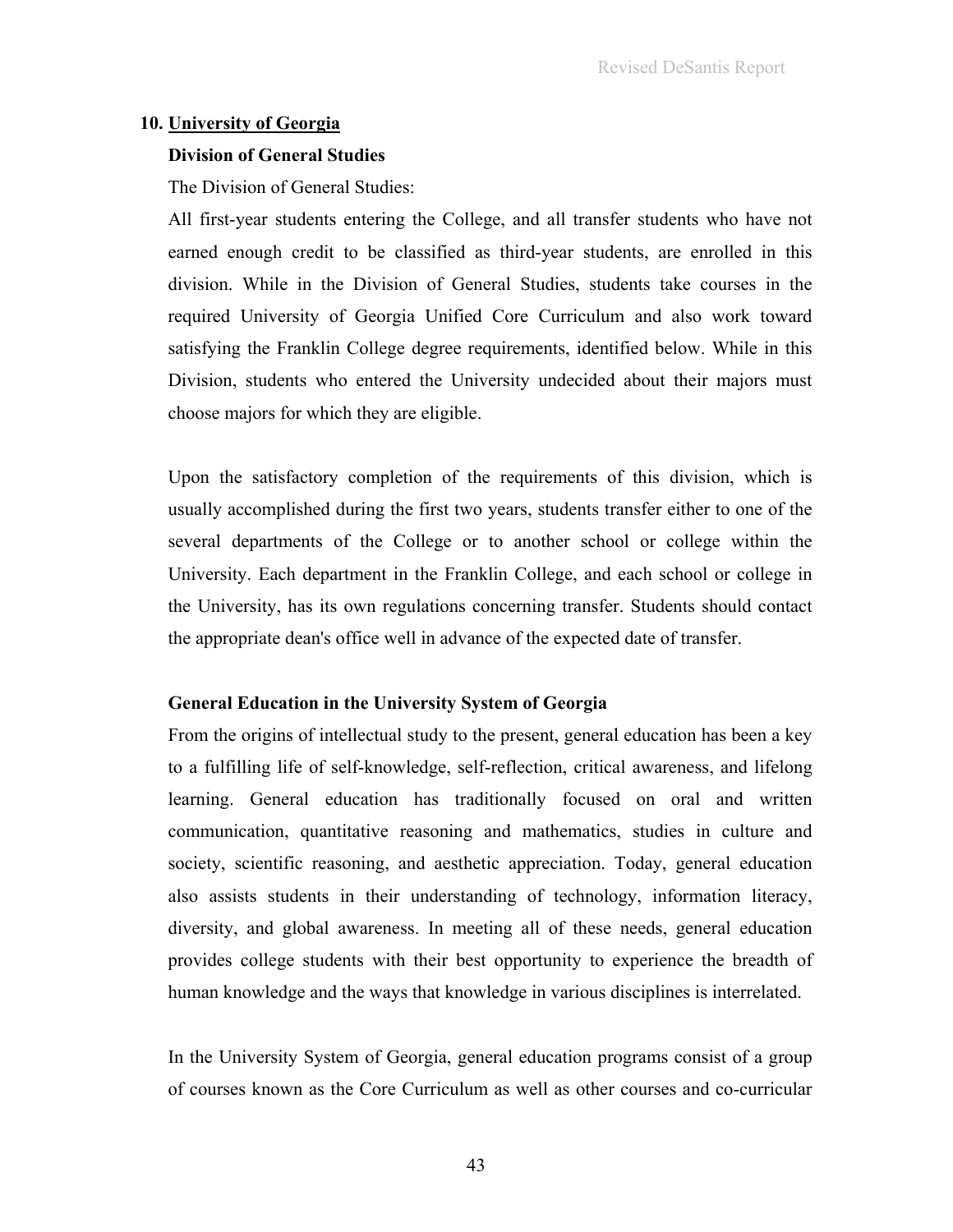experiences specific to each institution. The attainment of general education learning outcomes prepares responsible, reflective citizens who adapt constructively to change. General education programs impart knowledge, values, skills, and behaviors related to critical thinking and logical problem-solving. General education includes opportunities for interdisciplinary learning and experiences that increase intellectual curiosity, providing the basis for advanced study in the variety of fields offered by today's colleges and universities.

A broad liberal arts education is the basis of western society. It is a basic requirement for admission into such professions as law, medicine and politics. Its importance is reflected in the University System of Georgia Core Curriculum requirements which all undergraduates at the University must satisfy. No citizen today can be considered well educated without some knowledge of language, literature, fine arts, philosophy, social science, math and science. The range and availability of classes in these subjects therefore directly bears on the quality of education available to citizens of Georgia.

Area A - Essential Skills (9 hours)

Area B - Institutional Options (4-5 hours)

Area C - Humanities/Fine Arts (6 hours)

Area D - Science, Mathematics, and Technology (10-11 hours)

Area E - Social Sciences (12 hours)

#### **11. University. of Illinois**

#### **Why Have General Education Requirements for Students?**

General education is an important component of students' education at the University of Illinois. In order to be a well-educated, successful, and valuable participant in our rapidly changing global community, students need more than a professional or vocational training. When they graduate, they will enter a world in which they can expect to hold different jobs, and indeed even work in a succession of careers over the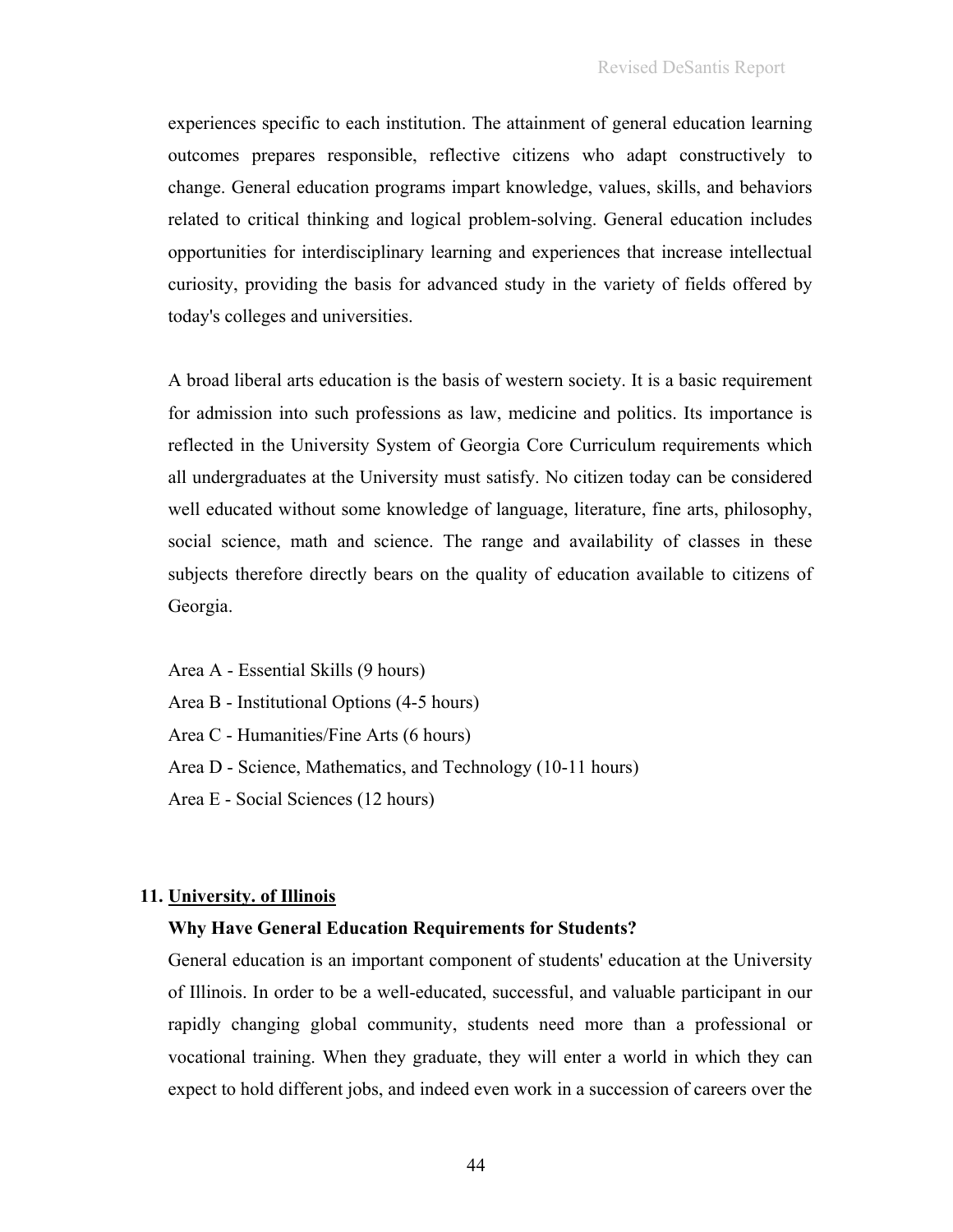course of their lives. In order to prepare for this exciting, challenging future, they need during their college years not only to specialize in a major and train for a career, but to become more broadly educated, conversant with at least some of the many rapidly changing disciplines. They need to gain a sense of our past achievements, present developments, and future possibilities. As undergraduates at the University of Illinois, students can expect to enlarge their perspectives (historical, aesthetic, cultural, literary, scientific, philosophical), to improve their critical and analytical thinking, and to learn skills in finding, managing, and communicating knowledge. General education requirements are meant to help students fulfill these goals.

You are required to complete the following coursework:

- Composition I: 3/6 hours
- Advanced Composition: 3 hours
- Cultural Studies: Non-Western/US Minority Culture(s): 3 hours
- Cultural Studies: Western/Comparative Culture(s): 3 hours
- Language (formerly Foreign Language): Completion of a 3rd semester collegelevel course in a language other than the student's primary language
- Humanities/Arts: 6 hours
- Natural Sciences/Technology: 6 hours
- Social/Behavioral Sciences: 6 hours
- Quantitative Reasoning I: 3 hours
- Quantitative Reasoning II: 3 hours

# **12. University of Iowa**

# **Introduction**

All students entering the College of Liberal Arts and Sciences who wish to earn B.A., B.S., B.F.A., B.L.S., or B.M. degrees must complete the General Education Program.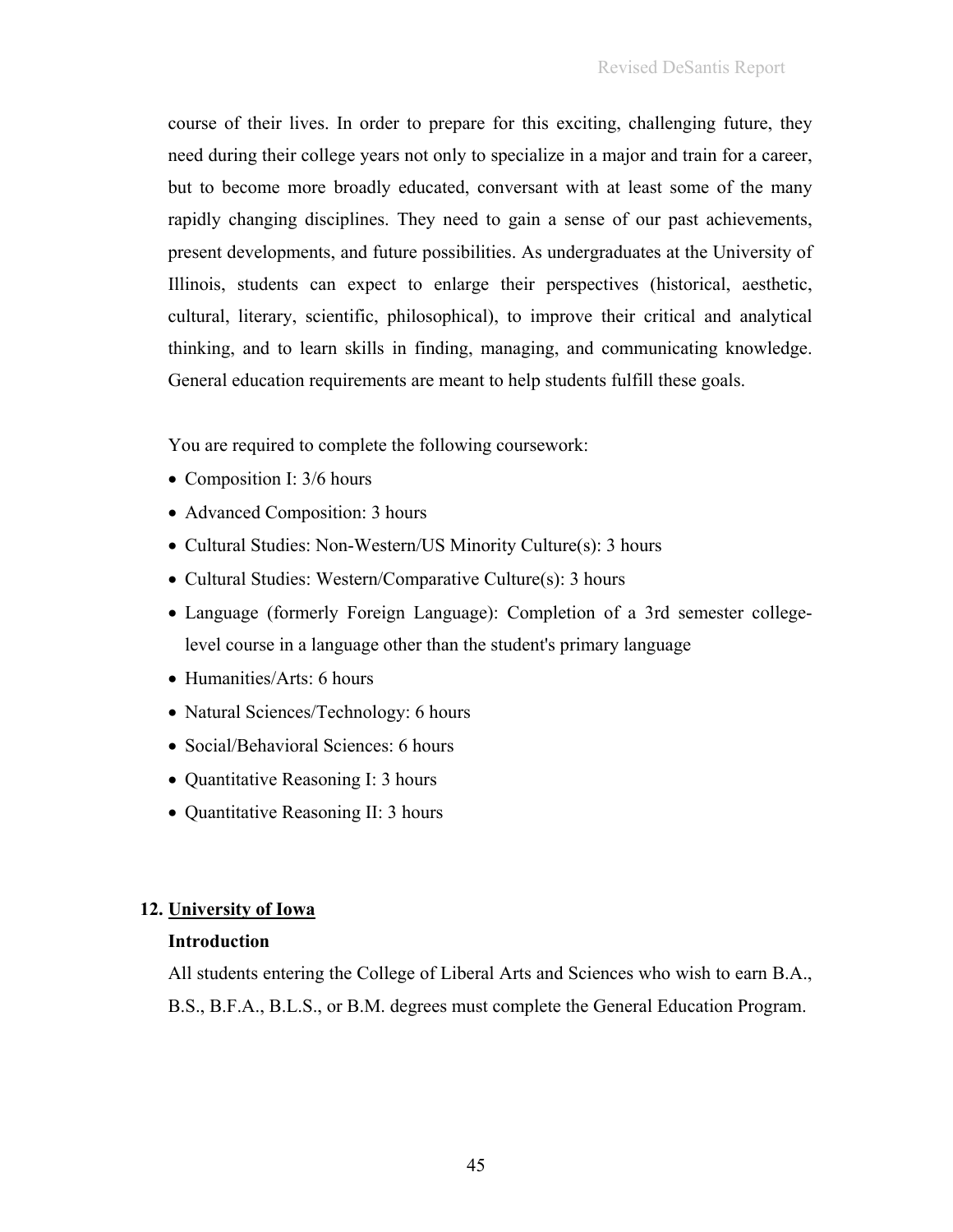There are 12 areas in which courses may be approved for General Education. Students choose courses approved in the various areas to complete the General Education Program. The Program consists of:

- Rhetoric: students take one or two courses, 3-8 semester hours, as determined by the Rhetoric department
- Foreign Language: students must achieve 4th semester competency or the departmental equivalent; this component may be completed through high-school study
- Interpretation of Literature: all students (except English majors) compete one course, minimum 3 s.h.
- Historical Perspectives: students take at least one course, and at least 3 semester hours
- Humanities: students take at least one course, and at least 3 semester hours
- Natural Sciences: students take two courses (1 with lab), a minimum of 7 semester hours
- Quantitative or Formal Reasoning: students take at least one course, and at least 3 semester hours
- Social Sciences: students take at least one course, and at least 3 semester hours

and

**Distributed General Education**: students complete at least 6 additional semester hours, with a minimum of 3 semester hours chosen from each of two of these areas: Cultural Diversity, Fine Arts, Foreign Civilization and Culture, Health and Physical Activity, Historical Perspectives, Humanities, Social Sciences.

Most courses approved for General Education are taught by CLAS or other UI faculty members. Some courses include discussion or lab sections led by teaching assistants. A small number of courses (including, but not limited to, courses approved in Rhetoric, Foreign Language, and Interpretation of Literature) are taught in small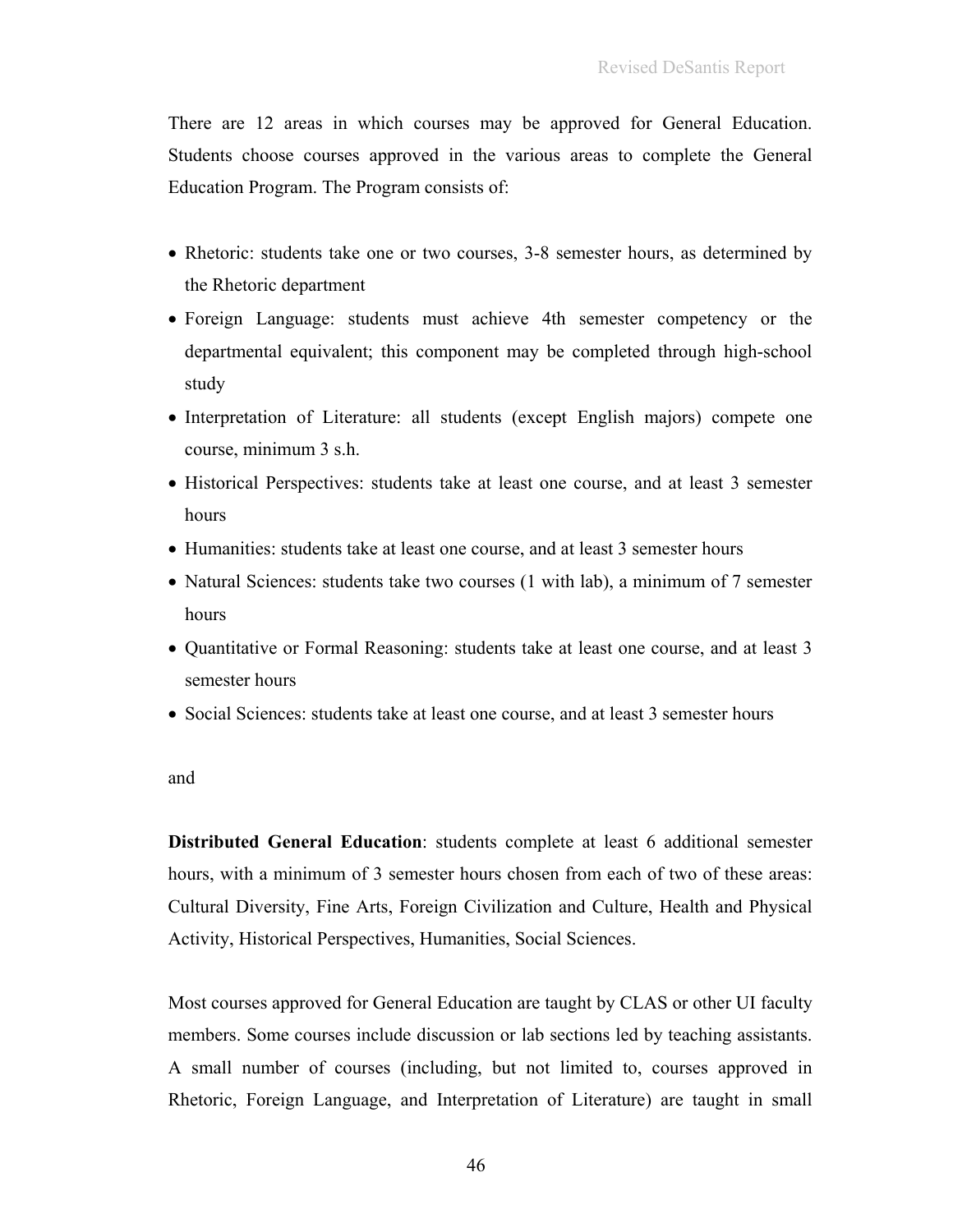sections by teaching assistants who are supervised by faculty members. When teaching assistants are the primary instructors for a course, the General Education Curriculum Committee and the Educational Policy Committee insure that a comprehensive, thorough and on-going training and oversight program is provided to the teaching assistants.

#### **13. University of Maryland**

#### **The Purpose of General Education**

Participation in a democratic society requires more than the central instruction provided by one major field of study. In our world of rapid economic, social, and technological change, a strong and broadly-based education is essential.

General education helps students achieve the intellectual integration and awareness they need to meet challenges in their personal, social, political, and professional lives. General education courses introduce the great ideas and controversies in human thought and experience. These courses provide the breadth, perspective, and rigor that allow University of Maryland at College Park graduates to claim to be "educated people."

Most Americans change their careers three times during their lifetime. A solid general education provides a strong foundation for the life-long learning that makes careerchange goals attainable.

The CORE course list has been developed to ensure that the content and pedagogy of the approved courses meet the educational values articulated in the "Pease Report". As general goals, CORE courses feature active learning, substantial writing, and, where possible, relatively small class, lab, or discussion section size. Many CORE courses are taught by regular faculty members. In addition, CORE courses are subject to periodic review to ensure that the intellectual integrity of the CORE Program is maintained in accordance with the original goals of the Pease Report.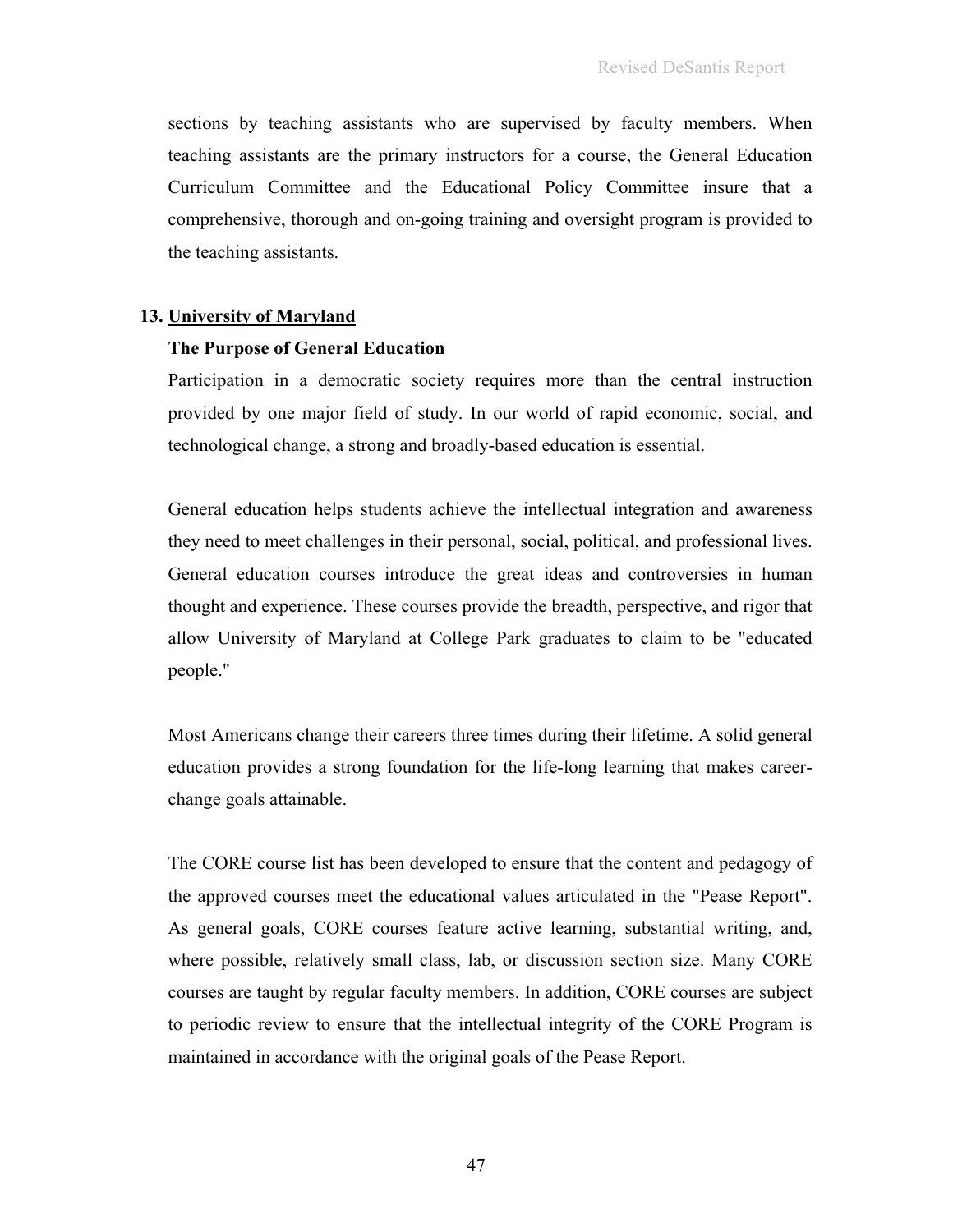Colleges and universities have had forms of liberal arts and sciences or general education requirements for hundreds of years. Even in the technical disciplines, a University of Maryland baccalaureate degree is intended to be much more than career training. It signifies successful completion of instruction for the living of a full and productive life, learning not only how to learn, but how to value, evaluate, and evolve with the learning. The University of Maryland at College Park Faculty wish to guide you through your studies toward these goals. Achieving them is a shared journey. Families, employers, and the larger community all play important roles.

Our faculty have both the knowledge and the responsibility to determine the minimum academic requirements for the general or liberal education portion of the degree. In the mid-1980s College Park faculty called for a new look at undergraduate education. A committee of faculty, staff, and students was formed for this purpose; it produced a report called "Promises to Keep: The College Park Plan for Undergraduate Education. This report made a number of recommendations for changes in undergraduate education at UM. The College Park Senate reviewed the recommendations, modified some, and approved the report in 1988. Some of the recommendations were implemented to create the CORE Program which went into effect in May 1990. Another important outcome of the Report was the creation of the Center for Teaching Excellence (CTE).

The CORE Program has several important differences from its predecessor, the University Studies Program (USP). CORE includes a Human Cultural Diversity requirement, strengthens the science requirement, has a more formal proposal and approval process, and provides for periodic review of approved courses - including a student assessment - to ensure that the courses continue to meet the goals of the CORE Program. Student representatives serve on the Senate CORE Committee and all its working groups.

**Elements of the CORE Program Fundamental Studies**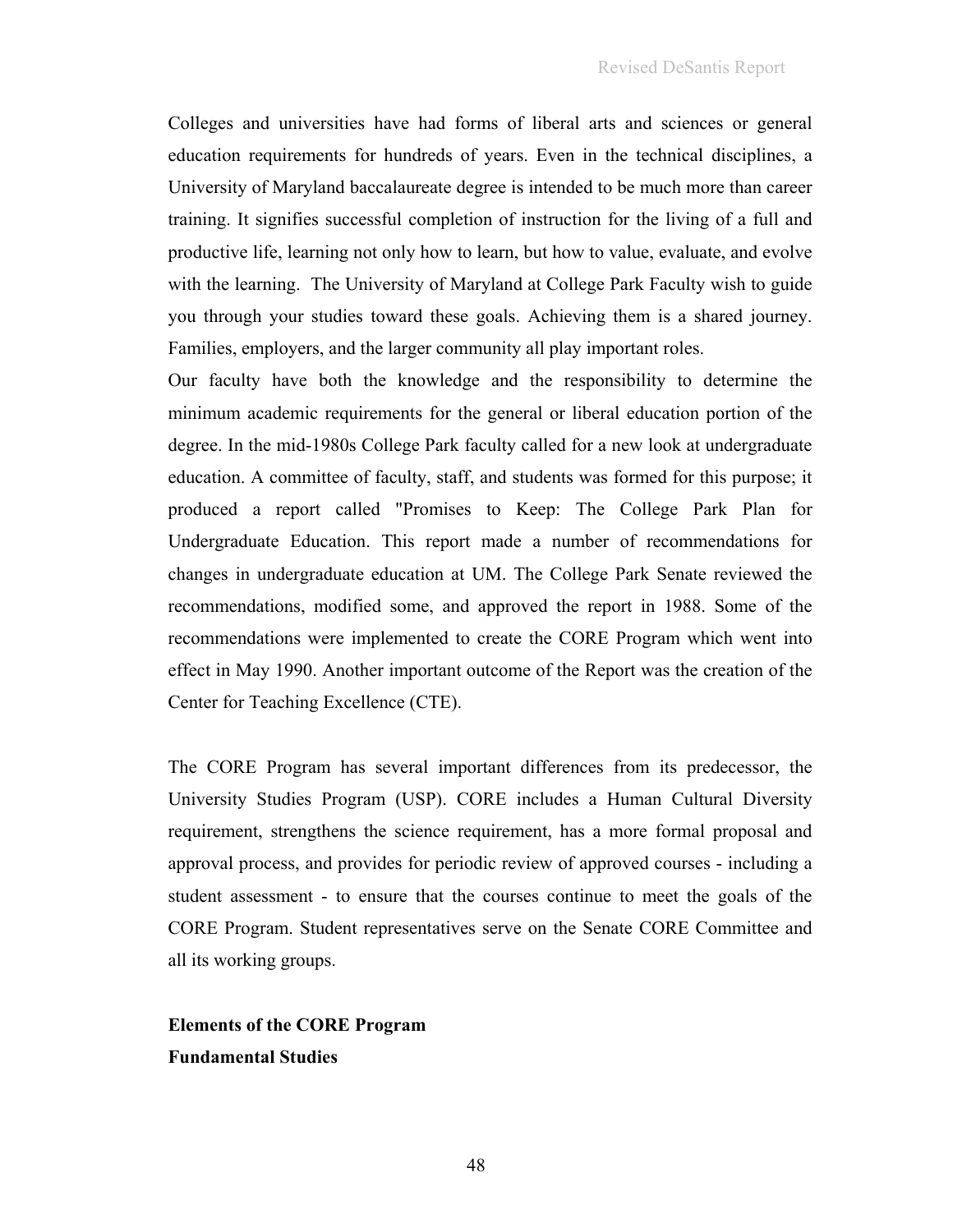Fundamental Studies courses help you strengthen the mathematical and writing skills you will need to communicate effectively in your university courses and in the modern world. Building your career and future without the powerful tools of mathematics and writing can be as tough as driving nails with your bare hands.

The Introduction to Writing and Mathematics requirements must be attempted by the time the student has reached the 30-credit level and must be successfully completed by the time the student has reached the 60-credit level. The Professional Writing requirement may be taken only when the student has reached the 56-credit level or higher.

The Fundamental Studies requirement is nine credits as follows:

- I. English Composition (6 credits, 2 courses)
- Introduction to Writing (3 credits)
- Professional Writing (3 credits)
- II. Mathematics (3 credits, 1 course)

## **Distributive Studies**

Distributive Studies courses provide breadth and help you make, or confirm, your choice of major by sampling a variety of subjects. You will take three courses in each of three areas: Humanities and the Arts; Sciences and Mathematics; Social Sciences and History. You will also have the option to take one course in Interdisciplinary and Emerging Issues, a new and optional category effective beginning Fall 2005. As you learn about different views of the world, you may discover talents and interests you never knew you had. You will also begin acquiring the background you need to make the informed decisions continually required of citizens in a democracy.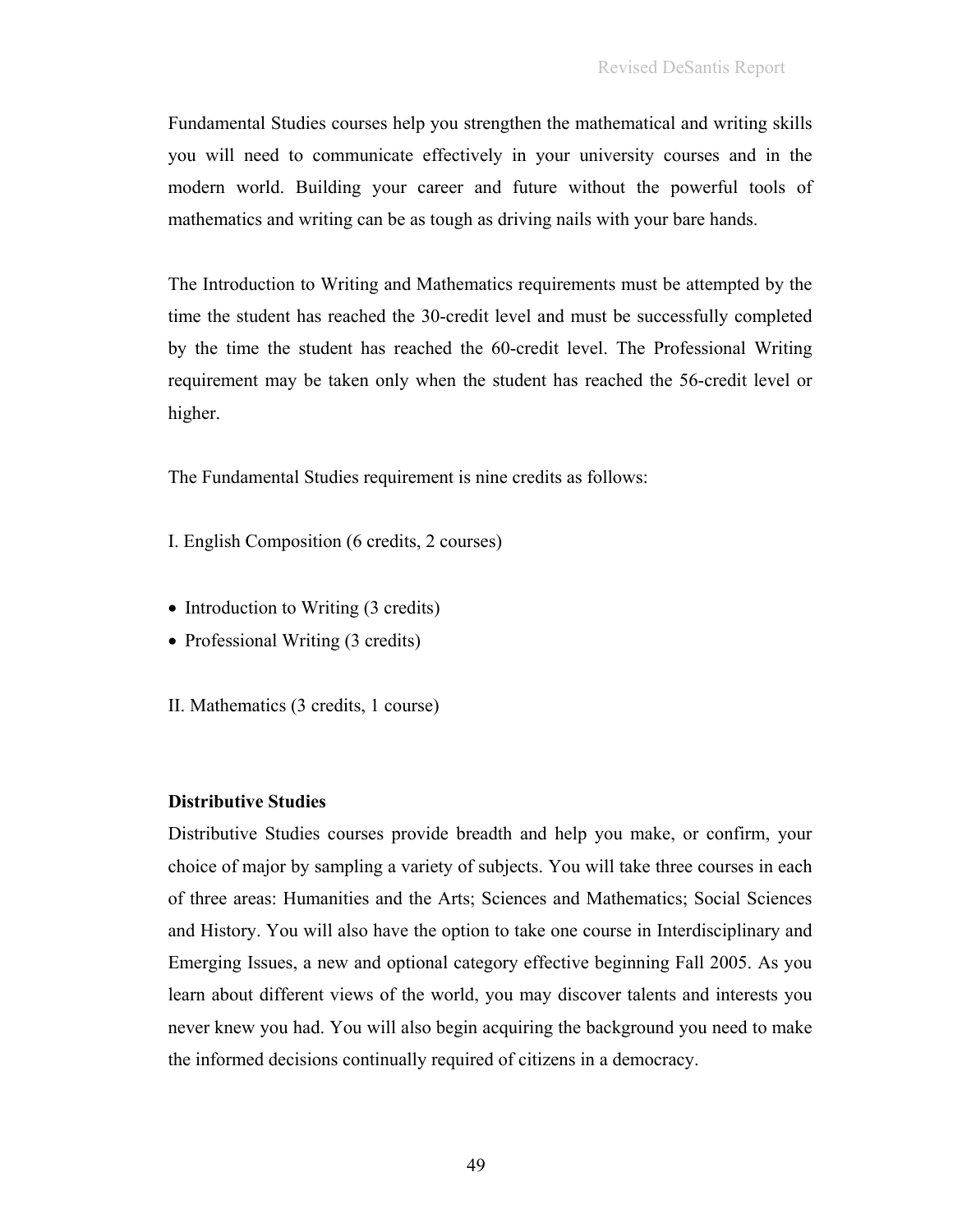Different academic disciplines study the world through different lenses, and no single lens provides a perfectly clear view of everything. You will strengthen your own insight and judgment by learning how several different disciplines focus, and may sometimes distort. The world, with its challenges and opportunities, is not neatly divided into academic disciplines and majors. Scientists and engineers need to know about art, people, and society. Artists and writers need to know about the building blocks of life and the laws of nature.

Please note that there are sub-categories under each CORE Distributive Studies area that must be completed as specified to satisfy the requirements.

## **Distributive Studies Requirements**:

You must take 9 courses from the following areas for a total of at least 28 credits. All CORE Distributive Studies courses have at least 3 credits. Lab Science courses generally have 4 credits. Some Distributive Studies courses have 4 or more credits. Courses must be selected from the approved CORE lists.

Humanities and the Arts

At least 9 credits, 3 courses

- Literature (HL) (one course)
- The History or Theory of the Arts (HA) (one course)
- One other HL, HA, or Humanities (HO) course

# Sciences and Mathematics

At least 10 credits, 3 courses

- Physical Science lists (PL, PS) (at most two courses)
- Life Sciences lists (LL, LS) (at most two courses)
- Mathematics and Formal Reasoning lists (MS) (at most one course)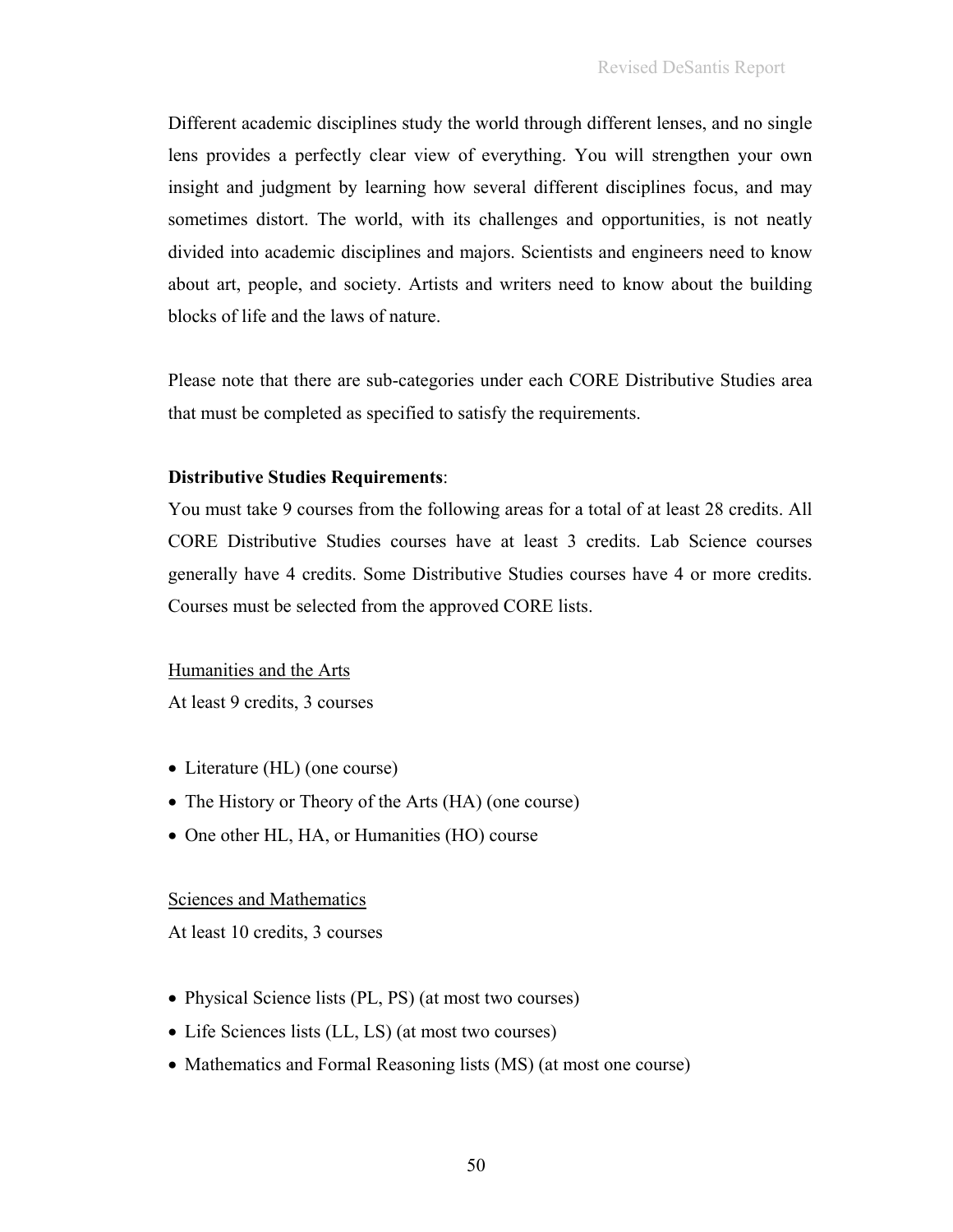Courses must be taken from at least two of the above areas. Students are not required to take a course in Mathematics and Formal Reasoning (MS). However, one course from the Mathematics and Formal Reasoning area may be counted toward the CORE Sciences and Mathematics requirements.

At least one of the Sciences and Mathematics courses must include or be accompanied by a laboratory taken concurrently. For most courses, the lecture and laboratory components are listed together under one course number. However, in a few instances, the lecture and lab components are offered separately with different course numbers. For these courses, the lecture and lab must be taken during the same semester in order to fulfill the CORE Sciences and Mathematics lab science requirement. The Schedule of Classes notes those courses that must be taken in the same semester to be counted for CORE. The lecture portion of any of these pairs will only be counted toward CORE if it is also on one of the CORE non-lab science lists.

Social Sciences and History

At least 9 credits, 3 courses

- Social or Political History (SH) (one course)
- Social and Behavioral Sciences (SB) (two courses)

One course must be from the Social or Political History list, while the other two courses must be from the Social and Behavioral Sciences list.

Interdisciplinary and Emerging Issues (IE)

0 or 3 credits, 0 or 1 course New & Optional Category, effective beginning Fall 2005

The IE category features courses that provide an interdisciplinary examination of issues (theory, questions, methods) across CORE areas, or present a significant portion of content that does not fit into any of the specific CORE areas but deals with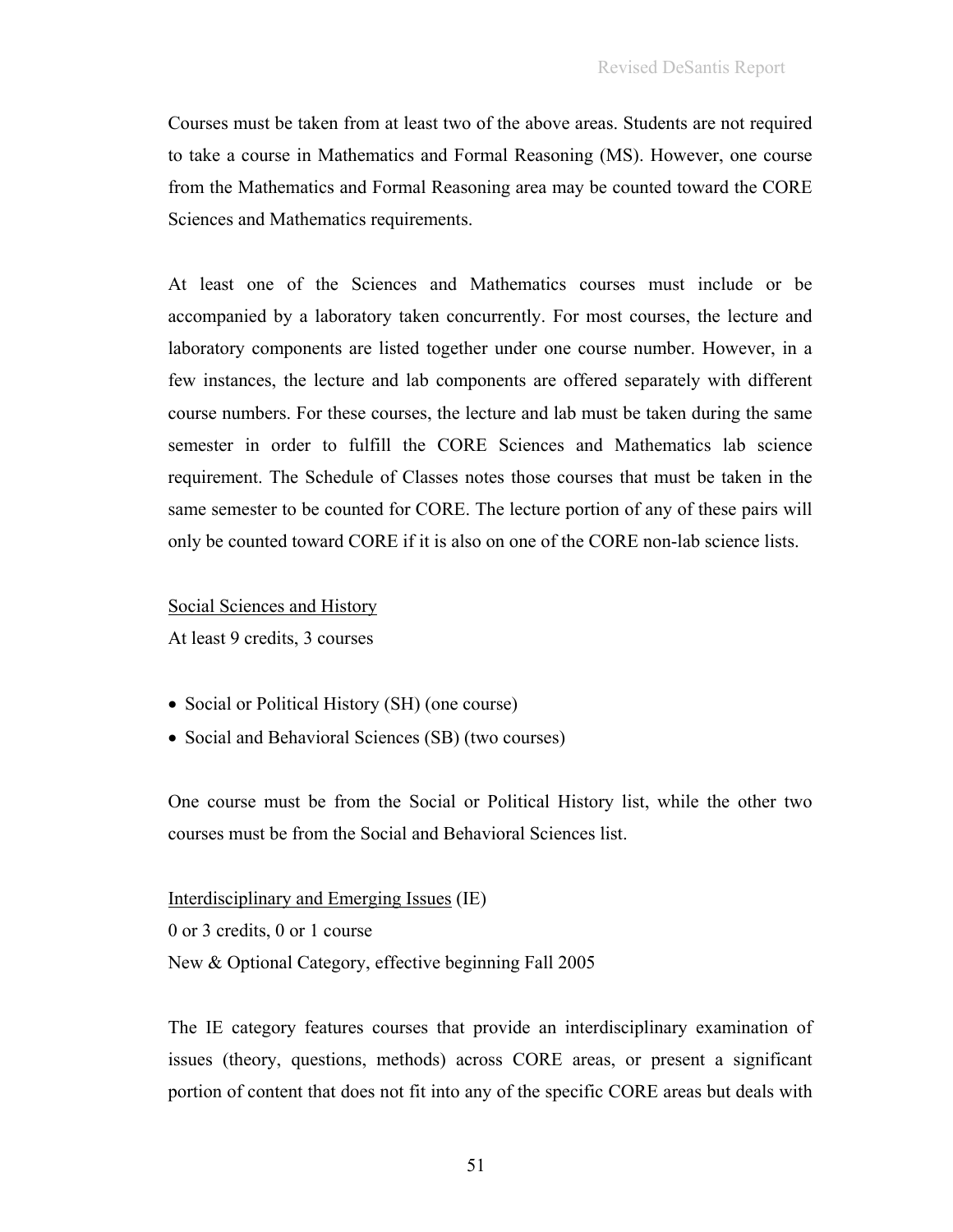contemporary issues, emerging disciplines, or other categories of knowledge, skills, and values that lie outside these areas.

See the CORE website for the list of IE courses (added as approved). The online Schedule of Classes at http://www.testudo.umd.edu/ ScheduleOfClasses.html will also include IE courses (added as approved).

### **14. University of Michigan, Ann Arbor**

The distribution equivalents/general education requirements for the College of Literature, Science, and the Arts are designed to provide all students with a broad intellectual experience in the major fields of knowledge and to ensure that every graduate will have personal experience with content, method, and system of values of various disciplines by which we try to understand ourselves and our environment.

### (1) English Composition -- one semester to be completed the first year.

All new first year and transfer students must fulfill an LSA English composition requirement with the exception of those entering the College of Literature, Science, and the Arts; the School of Natural Resources and Environment; the School of Business; and the School of Art and Design. This may be met through adequate writing assessment taken during the orientation program or through course work taken in LSA after enrollment. Prior course work can be transferred for degree credit but may not satisfy the requirement. A second part of the English Composition requirement, for all degree-seeking students who enter the College of Literature, Science and the Arts, is a course taken during the junior or senior year. The intent of this course is to provide writing skills specific to a discipline. Such courses are offered in many disciplines so that courses may be selected which are suitable to the program of studies. LCC equivalents: WRIT 121, WRIT 122 OR ENGL 122.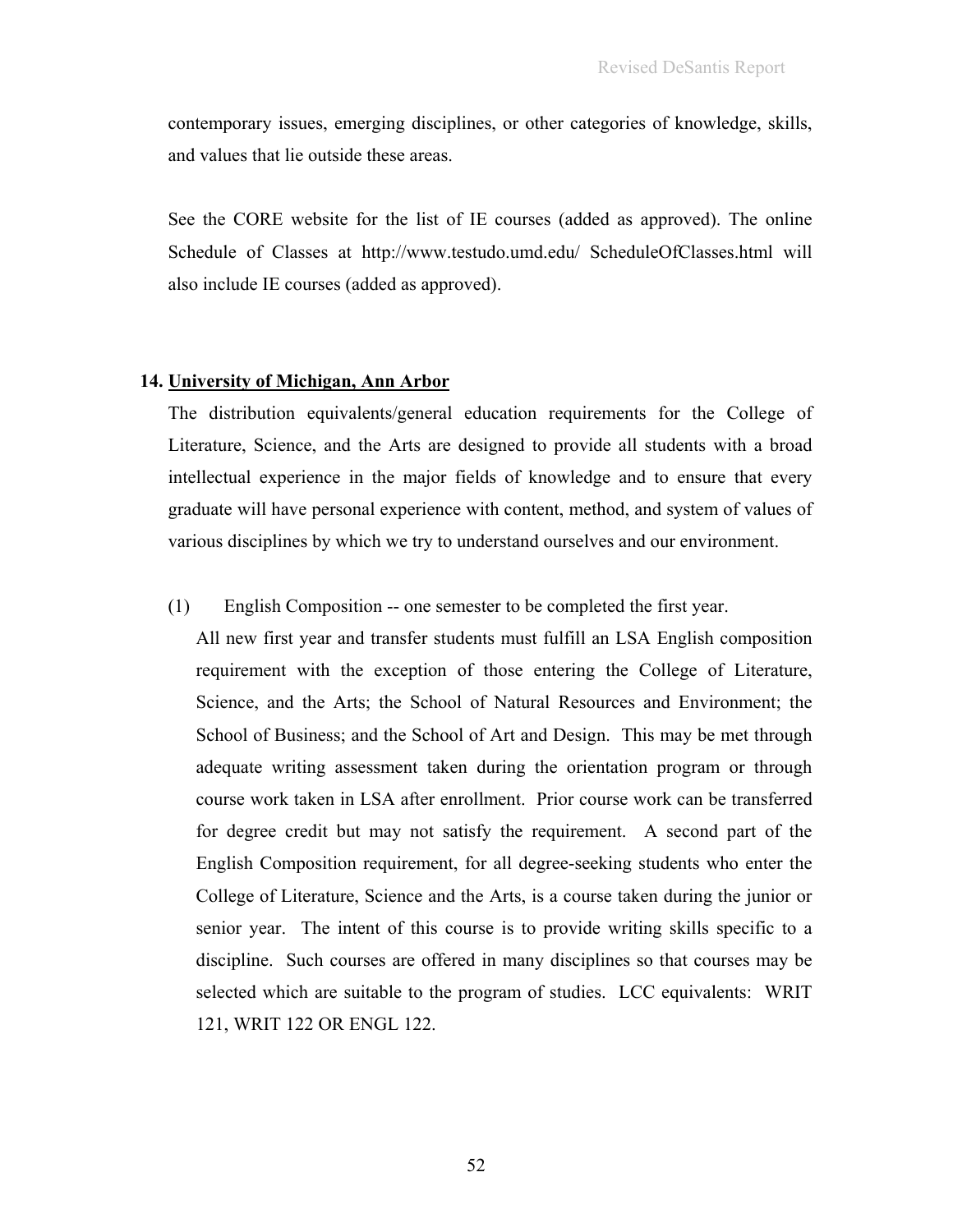- (2) Foreign Language -- Fourth semester proficiency in one language is required and may be demonstrated by one of the following means:
	- A score of 600 or more on the CEEB Achievement Test in a foreign language.
	- Placement out of "Language 232" in reading and listening by U of M test.
	- Credit for a fourth semester (6th term) language course.
- (3) Area Requirements A minimum of 30 semester hours of course work is required outside the department of concentration with at least three courses in each of three areas for at least 10 semester credits in each area. See U of M LSA Catalog for further information on areas requirements

# **15. University of Minnesota – Twin Cities**

### **Liberal Education Requirements**

A liberal education introduces you to the modes of inquiry and subject matter of the major branches of knowledge, including the factual information and theoretical or artistic constructs that form their foundations; the "ways of knowing" the kinds of questions asked and how insight, knowledge, and data are acquired and used; the changes over time of their central ideas or expressive forms; and the interrelationships among them and with human society in general. To these ends, study by all undergraduate students on the Twin Cities campus is guided by a common framework.

#### **Satisfying Liberal Education Requirements**

You may satisfy liberal education requirements with a variety of courses; some satisfy several requirements at once. For example, some courses will satisfy both a diversified core requirement and a designated theme requirement; other courses will satisfy the requirements for each of two designated themes.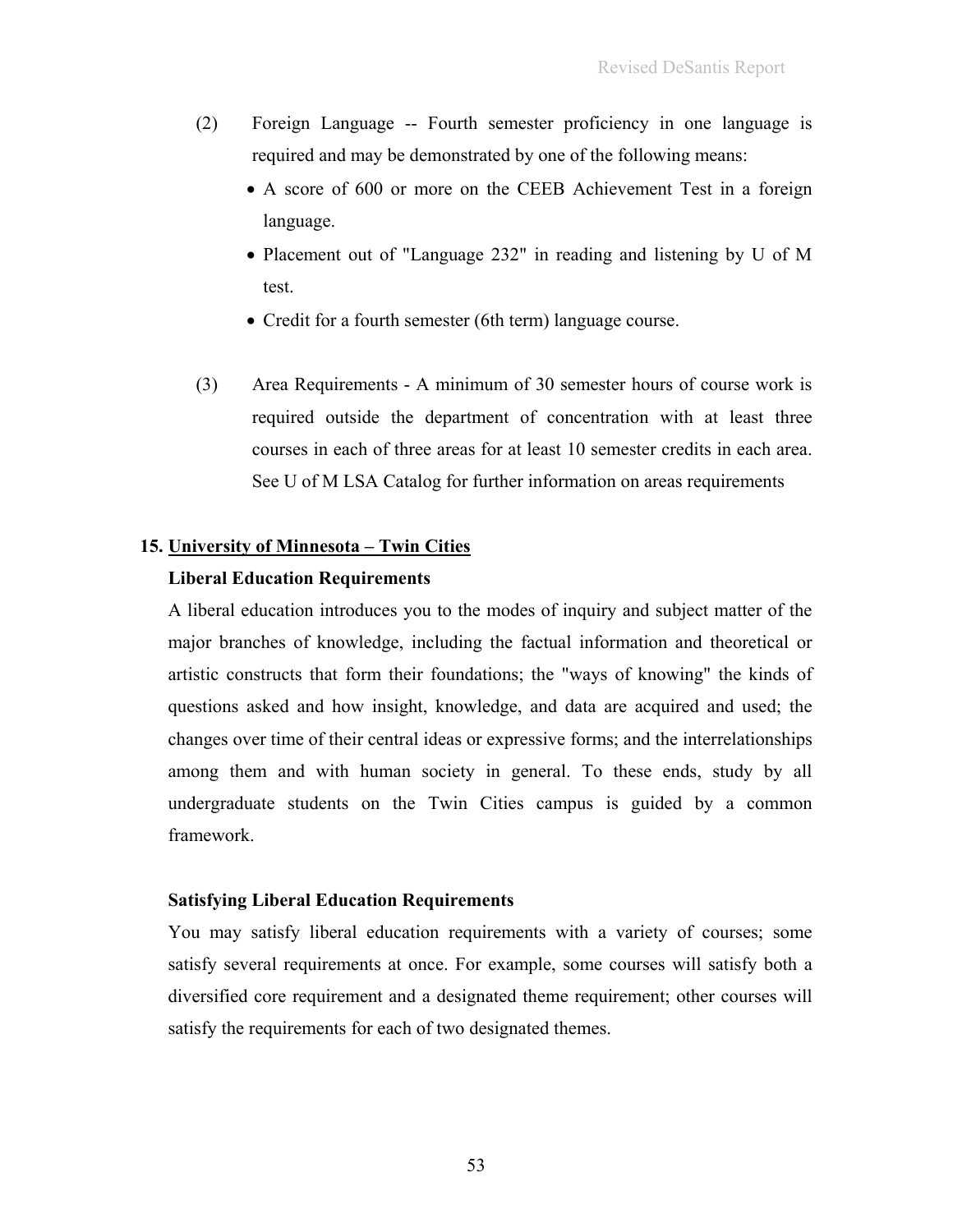# **The Diversified Core Curriculum**

### **Physical and Biological Sciences**

Comprehension of physical and biological principles; understanding of and ability to use the methods of scientific inquiry—the ways in which scientists investigate physical and biological phenomena; and appreciation of the importance of science and the value of a scientific perspective.

## **History and Social Sciences**

Knowledge of how historians and social scientists describe and analyze human experiences and behavior; study of the interrelationships among individuals, institutions, structures, events, and ideas; understanding of the roles individuals play in their historical, cultural, social, economic, and political worlds.

### **Arts and Humanities**

Understanding of approaches to the human condition through works of art, literature, and philosophy; knowledge of how artists create and humanistic scholars think; ability to make aesthetic judgments.

## **Mathematical Thinking**

Acquisition of mathematical modes of thinking; ability to evaluate arguments, detect fallacious reasoning, and evaluate complex reasoning chains; appreciation of the breadth of applications of mathematics and its foundations.

# **The Designated Themes of Liberal Education**

The designated themes of liberal education offer a dimension of liberal learning that complements the diversified core curriculum. Each of the themes focuses on an issue of compelling importance to the nation and the world, the understanding of which is informed by many disciplines and interdisciplinary fields of knowledge.

## **Environment**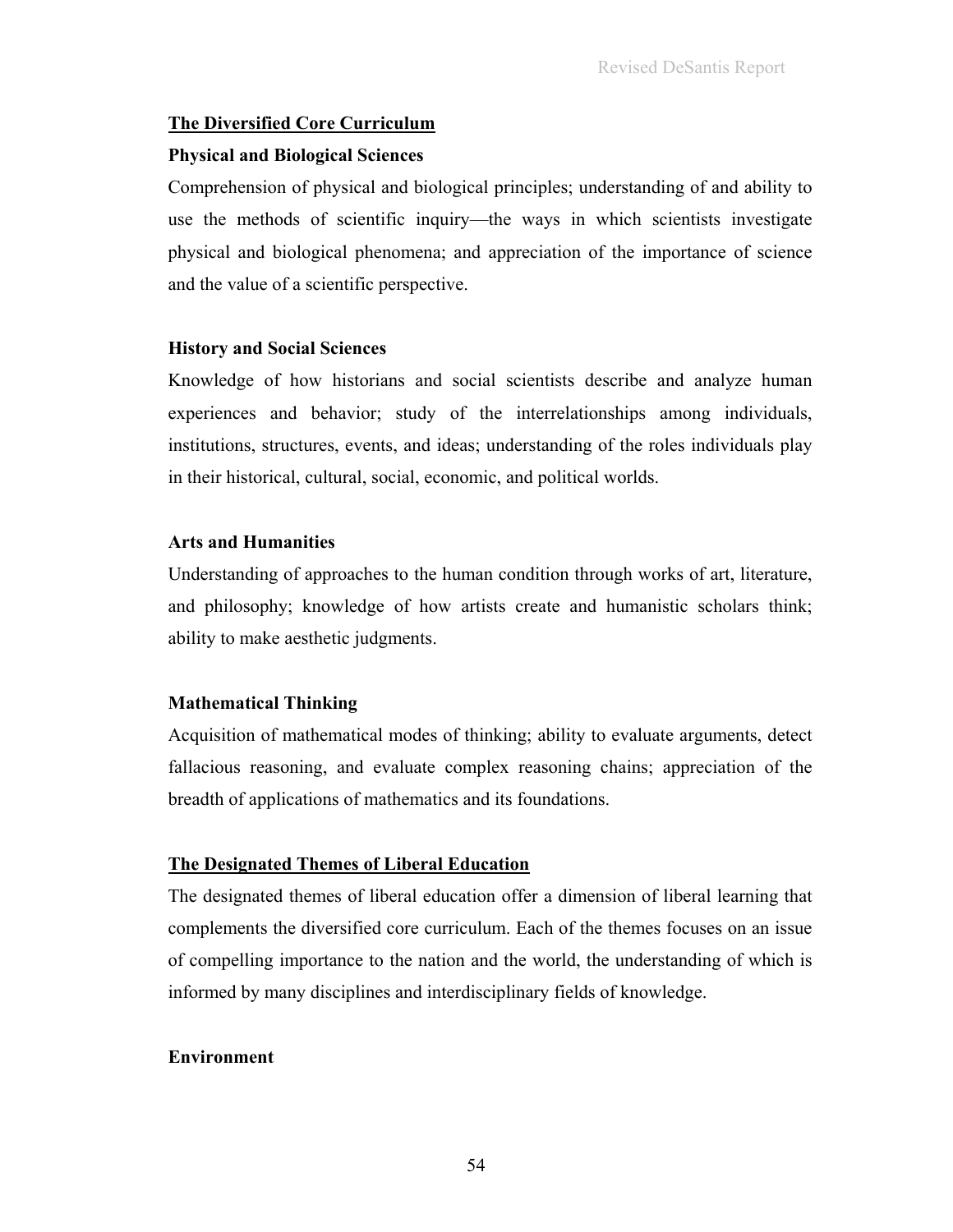Knowledge of the interaction and interdependence of the biophysical systems of the natural environment and human and social cultural systems.

### **Cultural Diversity**

Understanding of the roles gender, ethnicity and race play in structuring the human experience in and developing the social and cultural fabric of the United States.

#### **International Perspectives**

Comprehension of the ways in which you are part of a rapidly changing global environment dominated by the internationalization of most human endeavors.

#### **Citizenship and Public Ethics**

Reflection on and determination of a clearer sense of your present and future civic relationships and your obligations to the community.

#### **Writing Intensive Requirement**

Students are required to take four writing intensive courses. These courses are in addition to the one to two freshman writing courses required for all freshmen. At least two of the four required writing intensive courses must be taken at the 3000-level or above, and at least one upper division writing intensive course must be taken with the student's major or program area.

### **Freshman Seminars**

Freshman seminars follow a standard numbering system where the number denotes the approved Liberal Education requirement(s).

Freshman seminars numbered 1901 are approved for the environmental requirement; 1902 for the cultural diversity requirement; 1903 for the citizenship/public ethics requirement; 1904 for the international perspectives requirment; 1906 for both environment and writing intensive; 1907 for both cultural diversity and writing intensive; 1908 for both citizenship/public ethics and writing intensive; 1909 for both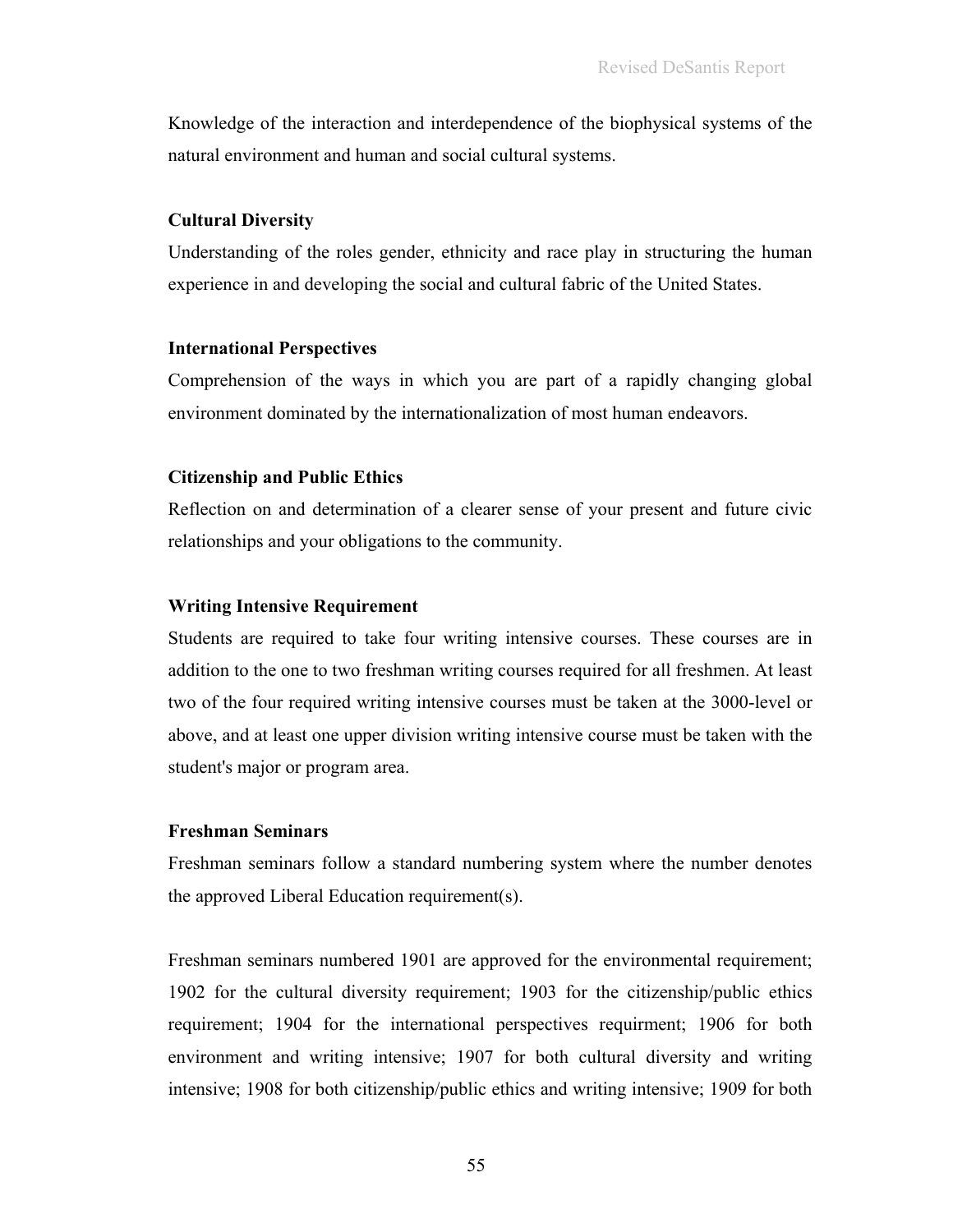international perspectives and writing intensive; 1910 for the writing intensive requirement only. Freshman seminars numbered 1905 are not approved for a Liberal Education requirement.

#### **16. University of North Carolina at Chapel Hill**

To these ends our curriculum seeks to provide for all students: (1) the fundamental skills that will facilitate future learning; (2) broad experience with the methods and results of the most widely employed approaches to knowledge; (3) a sense of how one might integrate these approaches to knowledge in a way that can cross traditional disciplinary and spatial boundaries; and (4) a thorough grounding in one particular subject. The undergraduate major is dedicated to the fourth of these curricular goals; the General Education curriculum, organized around the theme of "Making Connections," addresses the other three goals simultaneously.

The General Education requirements that apply to all UNC undergraduates can be outlined as follows:

- **Foundations:** the skills needed to communicate effectively both in English and another language; to apply quantitative reasoning skills in context; and to develop habits that will lead to a healthy life.
- **Approaches:** a broad experience with the methods and results of the most widely employed approaches to knowledge.
- **Connections:** a sense of how to integrate foundational skills and disciplinary perspectives in ways that encourage linkages between discrete areas of knowledge, on the one hand, and differing geographic, social, conceptual, and practical contexts (local, national, global, academic, professional), on the other hand.

## **FOUNDATIONS (17 hours total)**

(1) English Composition and Rhetoric (6 hours) A two-course sequence in written and oral communication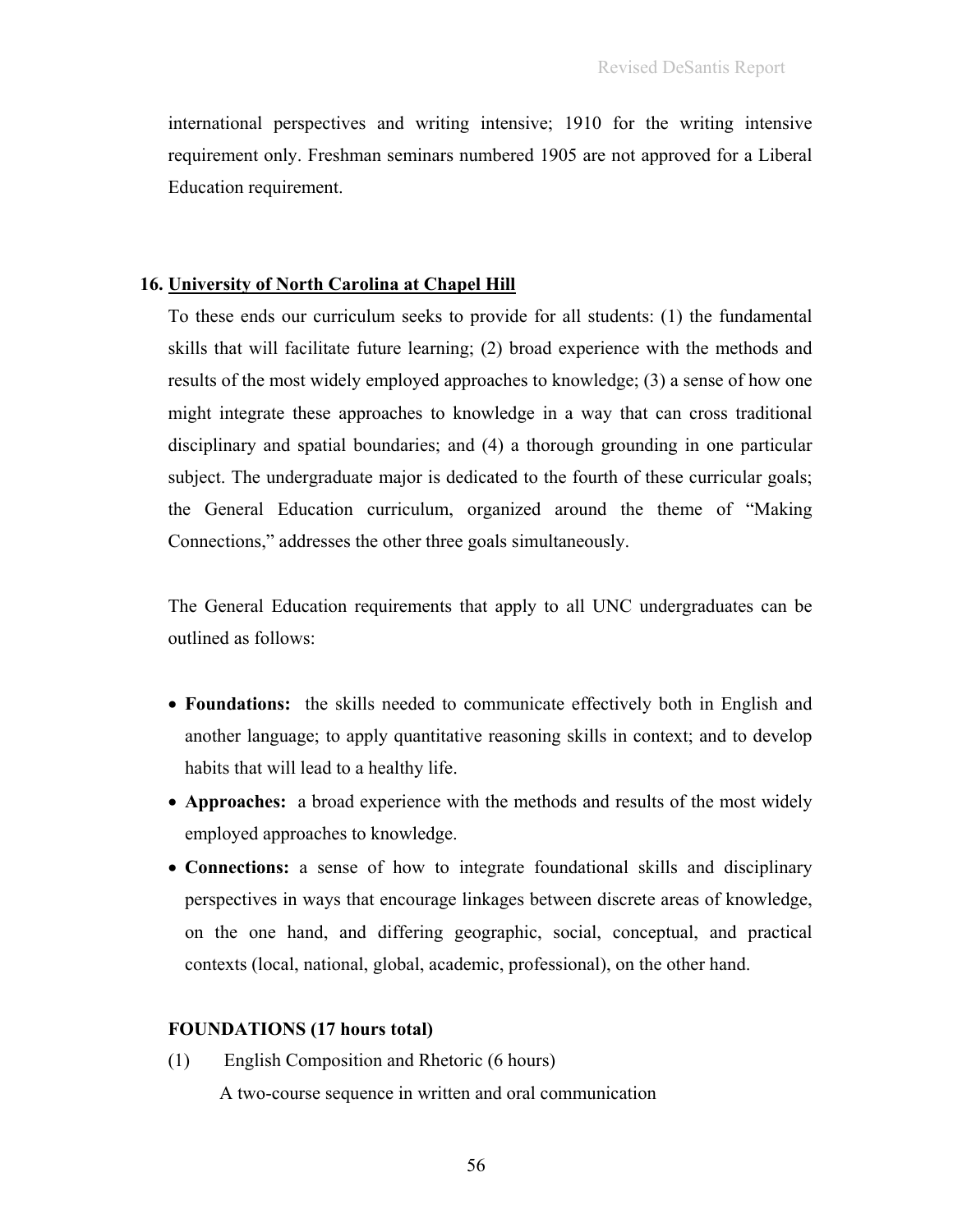# (e.g., ENGL 011/101, ENGL 012/102)

- (2) Foreign Language (7 hours with level 2 placement) Through level 3 (if placed into level 4, must complete it) (e.g., FREN 001/101, ARAB 103/203, DTCH 105/402) No credit for level 1 of high school language
- (3) Quantitative Reasoning (3 hours) One quantitative reasoning course (e.g., MATH 016/116, COMP 014/101)
- (4) Lifetime Fitness (1 hour) One course granting one hour of academic credit (e.g., PHYA 016Y/107, PHYA 011/103)

# **APPROACHES (25 hours total)**

- (1) Physical and Life Sciences (7 hours) Two courses from approved list, at least one with lab (e.g., PHYS 016/100, BIOL 010/113, PSYC 010/101) Social and Behavioral Sciences (9 hours) Three courses from at least two different departments or curricula (e.g., SOCI 010/101, RELI 031/121, PLAN 046/246) One of the three courses must engage in Historical Analysis. (e.g., HIST 011/151, HIST 074/374, FOLK 174/670)
- (2) Humanities and Fine Arts (9 hours) Philosophical and Moral Reasoning One course in philosophical analysis that contains significant content in ethics and moral reasoning (e.g., PHIL 020/101, SOCI 014/114, AFAM 128/428) Visual, Performing, and Literary Arts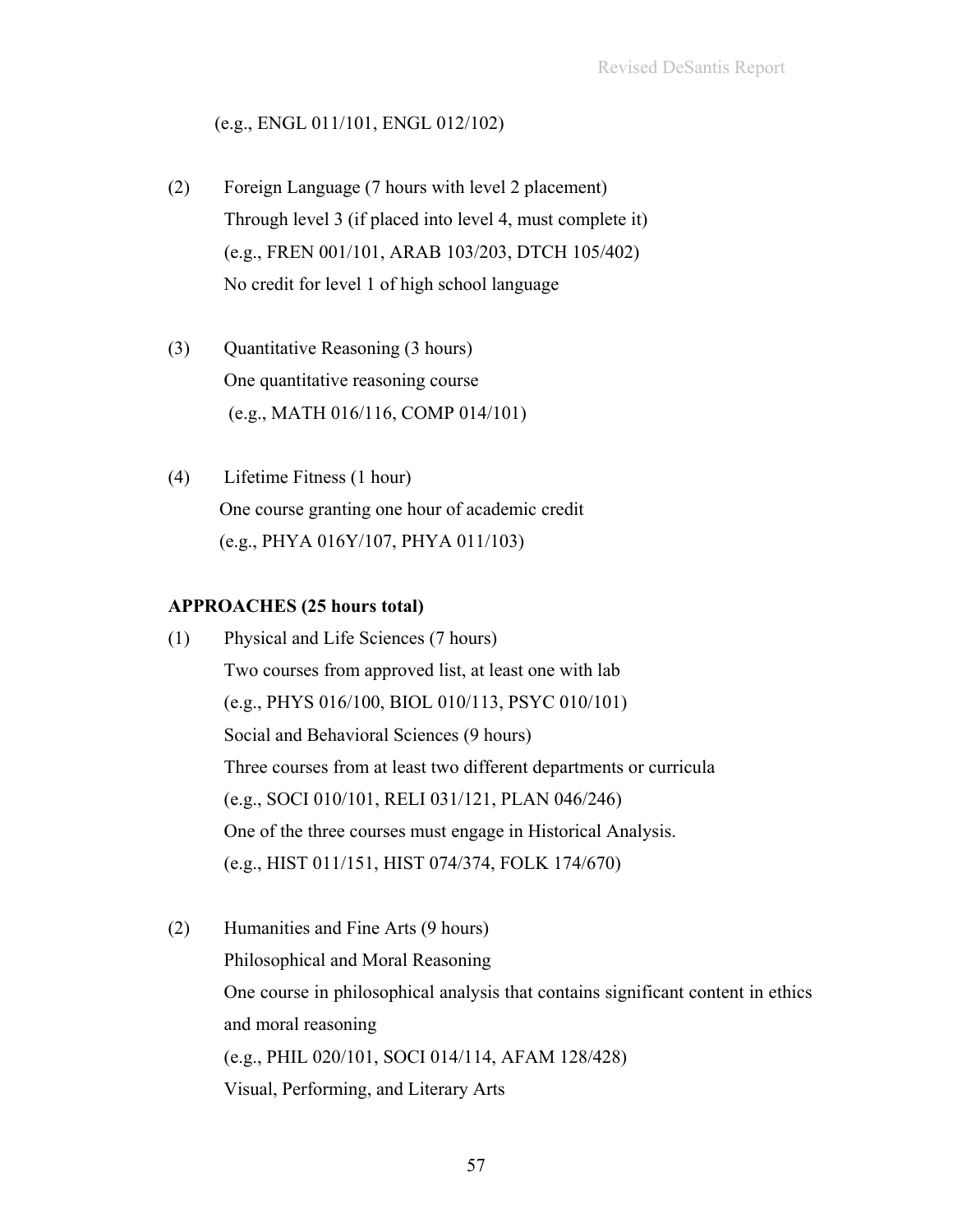One course in literature (e.g., ENGL 023/123,CMPL 022/122, AMST 060/290) One course in visual or performing arts (e.g., ART 004/104, DRAM016/116, MUSC 086/286)

**CONNECTIONS** (0 additional hours, because all courses eligible for "multiple counting")

# **Foundational Connections**

One Communication Intensive course (e.g., COMM 024/224, GERM 011/301, JOMC 053/153) One Quantitative Intensive course (e.g., STAT 126/STOR 435, MASC 145/553, ENST 054/222)

# **Spatial and Cultural Connections**

Experiential Education: One course or program of study (e.g., PLCY 090/325, GEOL 197/555, EXSS 071/271) U.S. Diversity: One course (e.g., WMST 062/362, SOCI 022/122, FOLK 160/460) The North Atlantic World: One course (e.g., SOCI 061/276, AMST 060/290, RELI 087/236) Beyond the North Atlantic: One course (e.g., RUES 199/699, LTAM 040/101, GEOG 158/458) The World Before 1750: One course (e.g., CLAS 033/253, ANTH 021/121, HIST 027/156) Global Issues: One course e.g., WMST 081/281, PWAD 020/120, LING 075/306, INTS 081/281)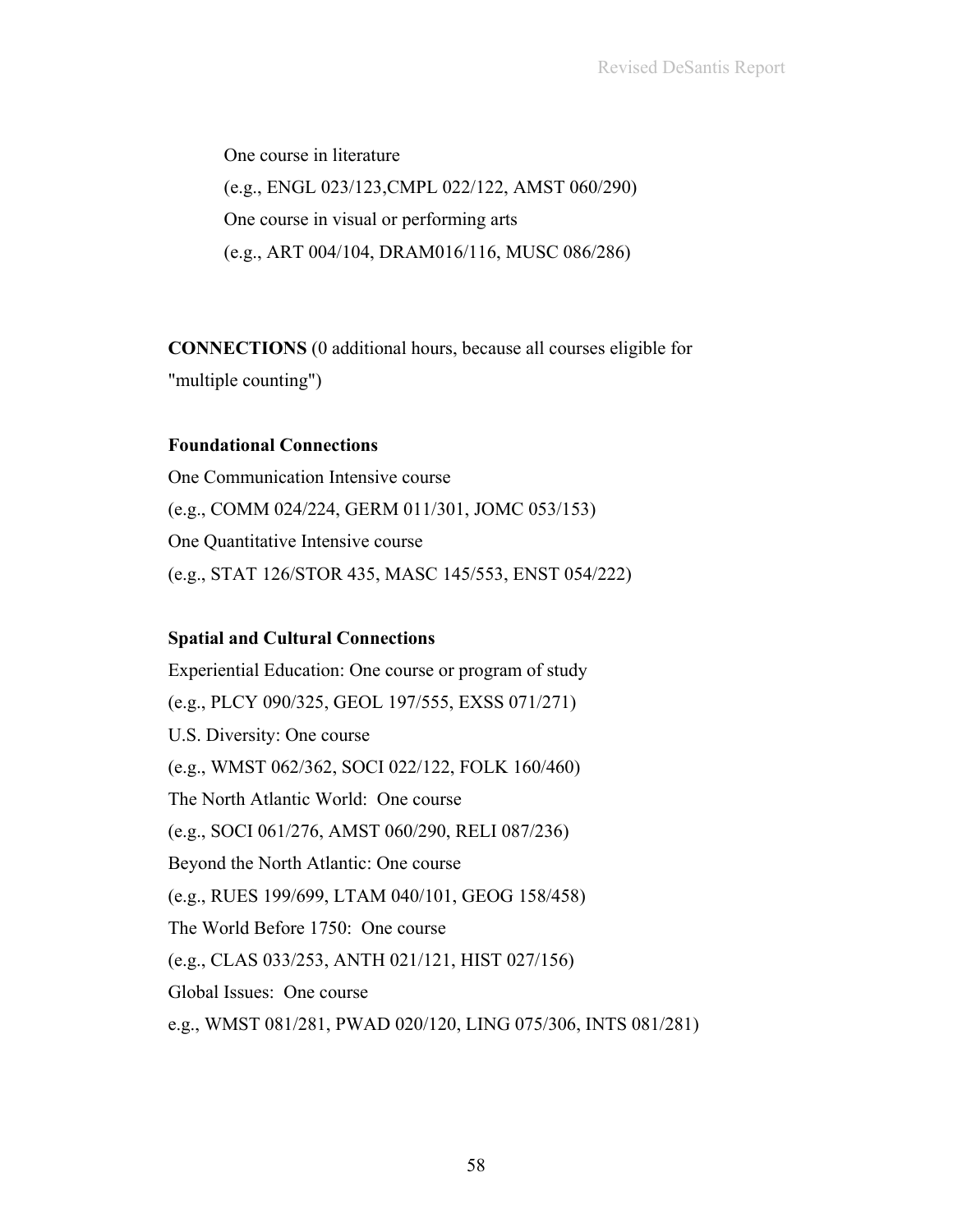# **17. University of Virginia**

# **Competency Requirements**

Following matriculation, all competency and area requirements must be completed at the University of Virginia and must be taken on a graded basis. AP credits from secondary school and transfer credits awarded before UVa matriculation may count as area requirements, with the exception of the second writing requirement. Dualenrollment credit may not be used to meet first writing or foreign language requirements. Test scores cited in this section are from the SAT II Subject Tests recentered in April 1995.

**First Writing Requirement**: ENWR 105/106 (6 credits) or ENWR 110 (3 credits), ENWR 210 (3 credits), or exemption

Students must meet the first writing requirement during their first year at the University of Virginia. Students may meet this requirement by successfully completing the ENWR 105/106 sequence, by passing either ENWR 110 or 210, or by exemption. Students may earn exemption in one of three ways:

- **A.** Single-measure exemption: Students are automatically exempt from the first writing requirement if at least one of the following statements is true:
	- The student is an Echols Scholar
	- The student scored 720 or above on the SAT II writing exam
	- The student scored a 5 on the AP English language subject test
- **B.** Composite exemption: Students are automatically exempt from the first writing requirement if at least one of the following statements is true:
	- The student scored 680-710 on the SAT II writing exam AND scored a 5 or above on the IB (higher level A 1) exam
	- The student scored 680-710 on the SAT II writing exam AND scored a 4 on the AP English language subject test
	- The student scored 700-710 on the SAT II writing exam AND scored a 4 or 5 on the AP English literature exam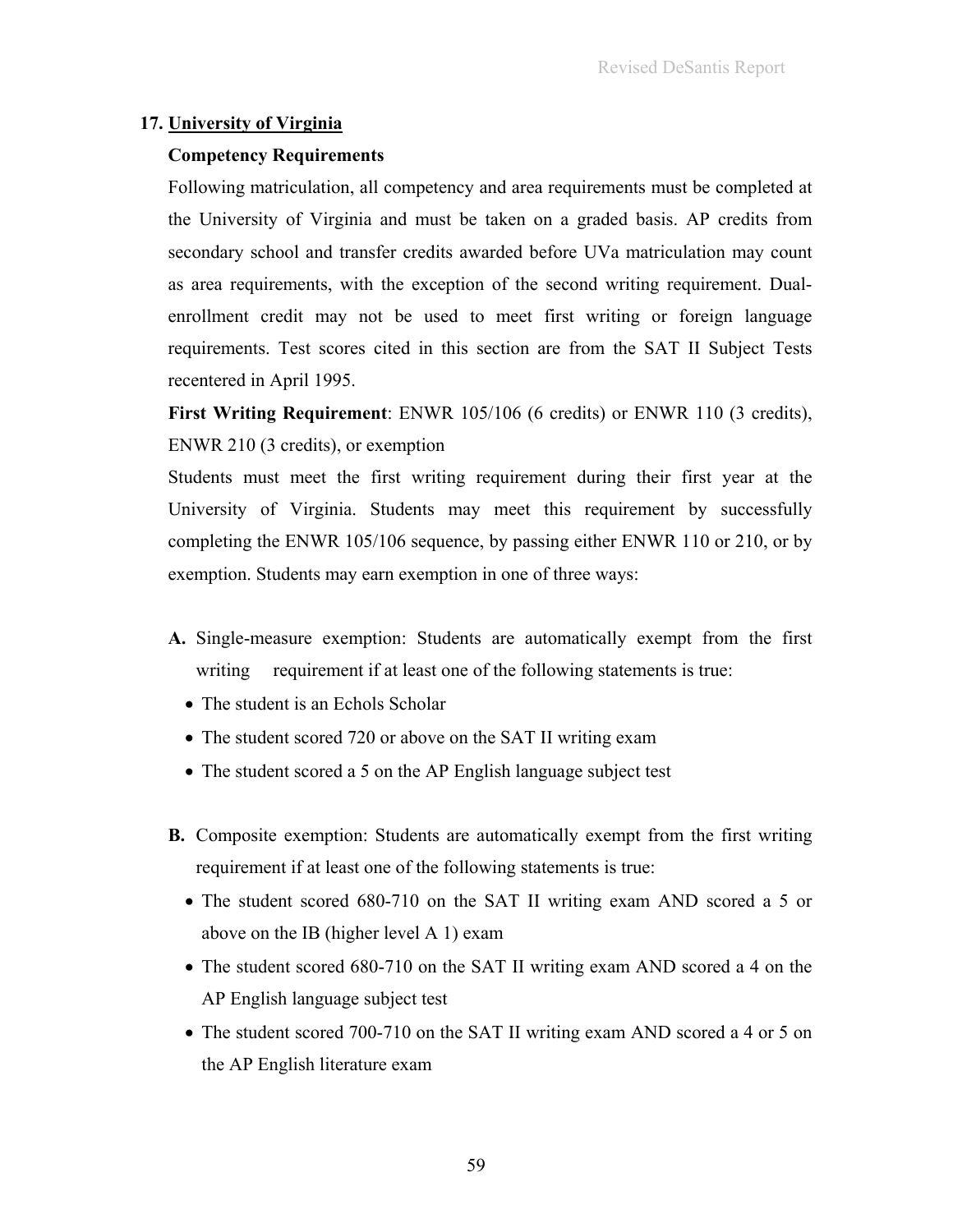**C.** Portfolio exemption: Students who feel that their test scores do not fairly represent their ability to write academic arguments may ask the Academic Writing Program to review a portfolio of your work. For more information on portfolio exemption, see the placement guide at www.engl.virginia.edu/writing.

#### **Second Writing Requirement**: typically a 3-credit course

Students must complete an additional course, in any department in the College, whose written work in English meets the criteria for this requirement. The course may carry one or more credits. There are no exceptions to the second writing requirement. Courses elected under this heading may also be counted toward completion of other segments of the area requirements, as well as toward a major or minor. A course offered for the second writing requirement must carry a grade of C- or better and must be taken in the College. All students must satisfy this requirement at the University of Virginia by the end of the sixth semester, with the necessary form filed by the same deadline in the dean's office.

**Foreign Language**: 0-14 credits, (through the 202 level; 212 in Portuguese; 201 for B.S. in Chemistry) or exemption, depending on previous work

Placement in a language sequence is by SAT II Subject Test score and departmental recommendation. Students who achieve the following SAT II Subject Test scores are exempt from this requirement: 660 or above in French; 650 or above in German, Italian, Latin, or Spanish; 640 or above in Chinese or Japanese; or 560 or above in Hebrew. Students must follow the department's recommendations in the completion of the foreign language requirement. Once placement occurs, the foreign language requirement is fulfilled by the completion of each course in sequence (no skipping). Credit for introductory language courses is disallowed if it duplicates foreign language credits offered for admission to the College.

Students may be exempted from foreign languages not taught in the College upon certification by a faculty member or outside examiner designated by the dean of the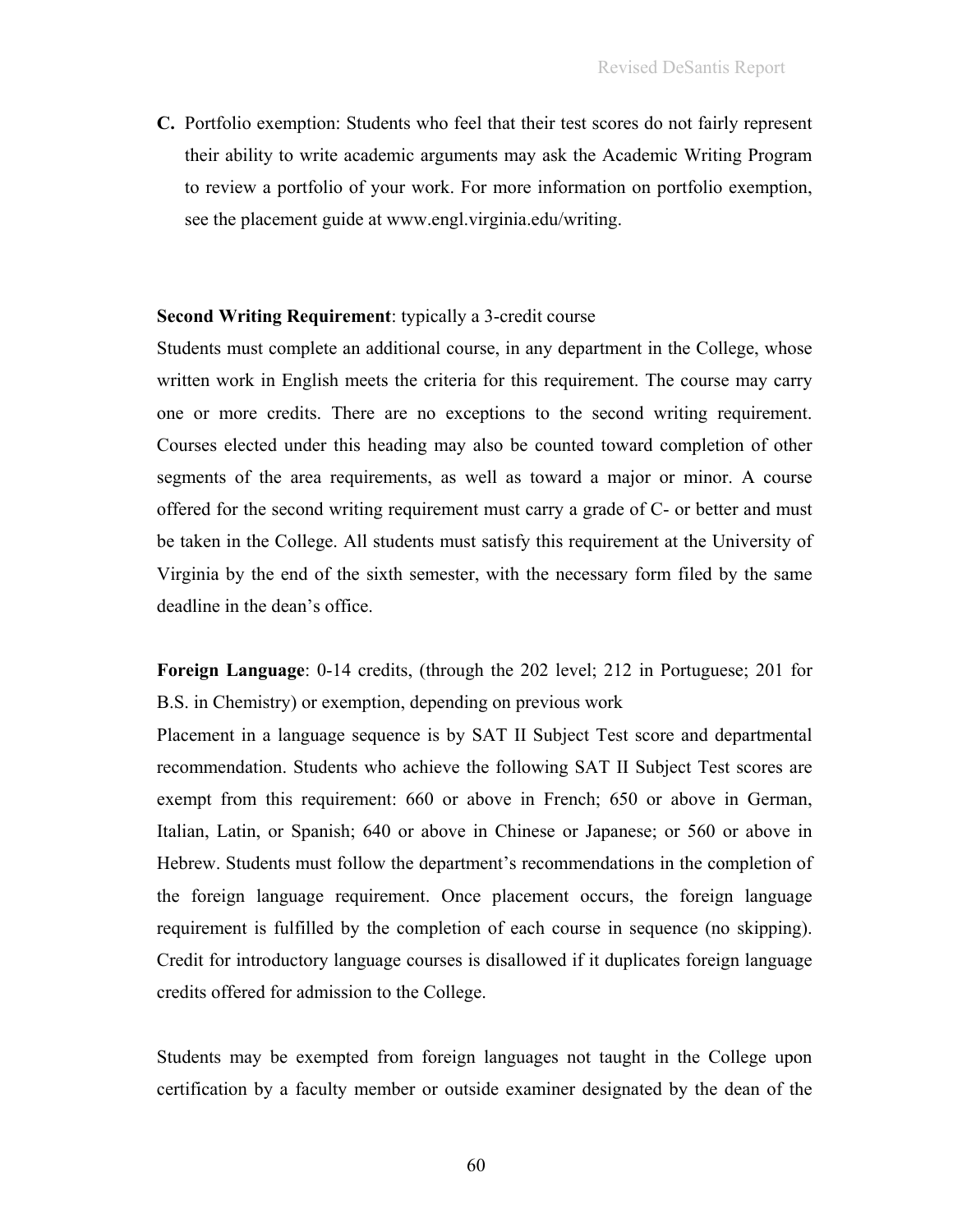College. Students may also meet the foreign language requirement by completing, or gaining exemption from, the fourth semester of American Sign Language.

#### **Area Requirements**

#### Natural Science and Mathematics: 12 credits

Students must pass twelve credits of natural science and/or mathematics courses from at least two departments. Exceptions are: BIOL 000t, CHEM 000t, PHYS 000t, ASTR 000t, EVSC 000t and EVSC 230, MATH 000t and MATH 103. The courses designated as 000t's are equivalencies determined by the College of Arts and Sciences. These courses were taken prior to matriculation and are considered to be elective credit.

For the purpose of fulfilling this requirement, statistics and mathematics are considered one department. Students are strongly encouraged to include courses in mathematics, the physical sciences, and the biological sciences. These courses may be chosen from the Departments of Astronomy, Biology, Chemistry, Economics (ECON 371 only), Environmental Sciences, Mathematics, Physics, the Division of Statistics, and MSE 201.

### Social Sciences: 6 credits

Students must pass a minimum of one course (three or more credits) from two of the following departments or programs: African-American and African studies, anthropology (except ANTH 237), economics (except ECON 371), politics (except PLPT), linguistics (200-level or above), psychology, sociology, and studies in women and gender. Students may also choose EVSC 230 from the environmental sciences department and AMEL 301,302 from the Asian and middle eastern languages and cultures department, as well as MDST 317 from the Media Studies department.

Some foreign language courses taught under ANTH do not fulfill this requirement, nor do literature courses under AAS. Courses taken for this requirement may also count toward one other area requirement.

#### Humanities: 6 credits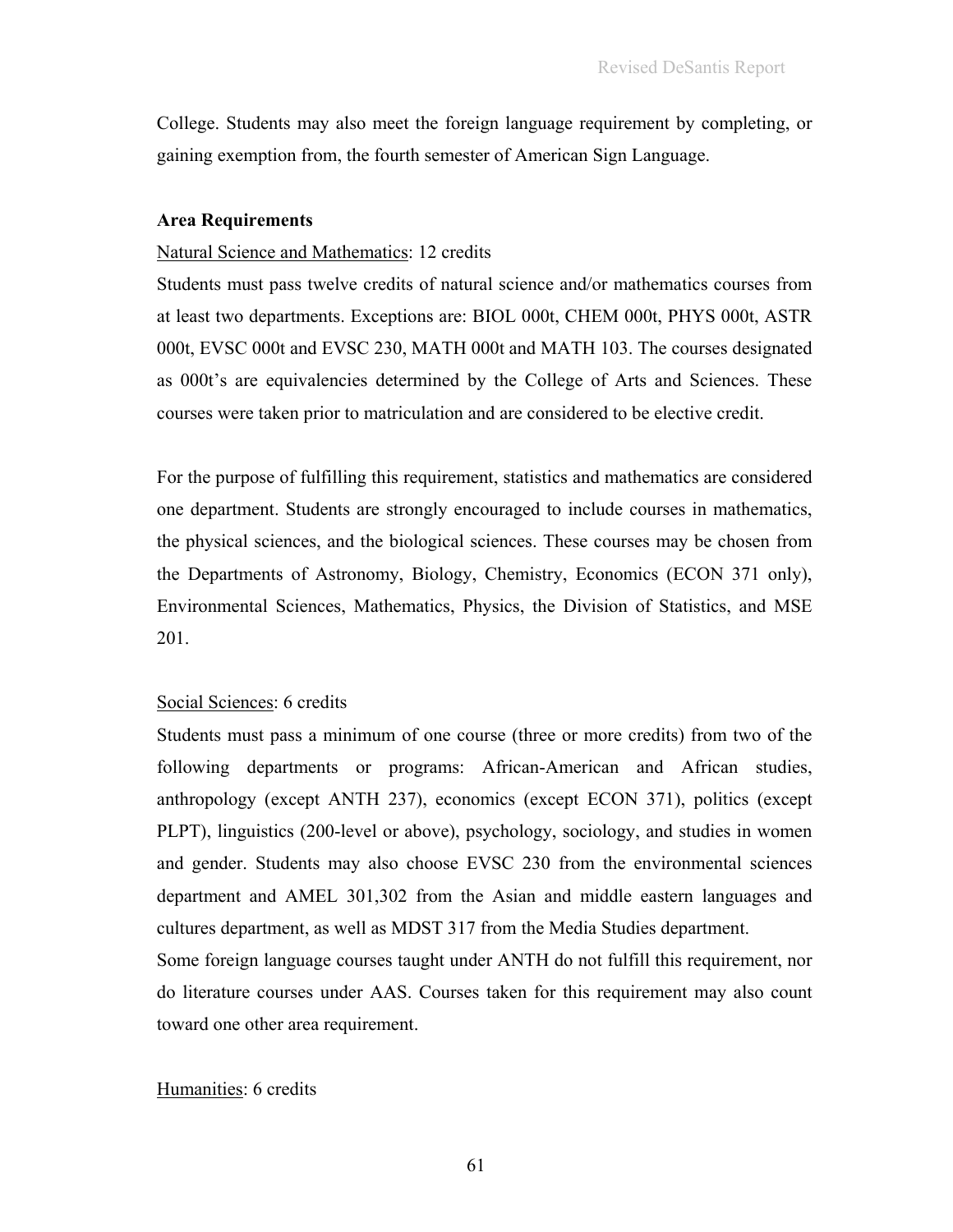A student must pass a minimum of one course (three or more credits each) from two of the following three groups of departments and programs:

Literature: classics, comparative literature, English (except ENWR 105/106, 110, 210, 220, 270, 282, 370, 371, 372, 380 and ENSP 106) and foreign literature-Asian and Middle Eastern languages and cultures (except ARAB 225, 226, 323/523, 324/524, CHIN 206 and AMEL 301, 302), French, German, Slavic languages and literatures, and Spanish, Italian and Portuguese courses in translation, all courses above the 202 level, as well as MDST 301 from the Media Studies department.

Fine Arts: Art History; Studio Art; Drama; Music (except courses MUSI 150-MUSI 159, MUSI 150A-MUSI 159Z, MUSI 160-MUSI 169, MUSI 160A-MUSI 169Z, MUSI 351-MUSI 369); Architectural History (AR H) 100, 101, 102, 180, 203, 321, 323, and 381; and Architecture (ARCH) 101 and ANTH 237, as well as MDST 201, MDST 350, MDST 361 and MDST 511 from the Media Studies department. . Moral, Philosophical and Religious Perspectives: Political Theory (PLPT), Philosophy, and Religious Studies, as well as MDST 401 from the Media Studies department. .

#### Historical Studies: 3 credits

Students must pass a minimum of one course (of at least three credits) from the Department of History or a course from another department that is substantially historical, as recognized by the Committee on Educational Policy and the Curriculum (CEPC). Courses taken for this requirement may also count toward one other area requirement.

Non-Western Perspectives: Students must pass a minimum of one course (of at least three credits), from any department among those recognized by the CEPC as dealing substantively with a culture other than the Western cultural heritage, including minority sub-cultures in the West. Courses taken for this requirement may also count toward one other area requirement.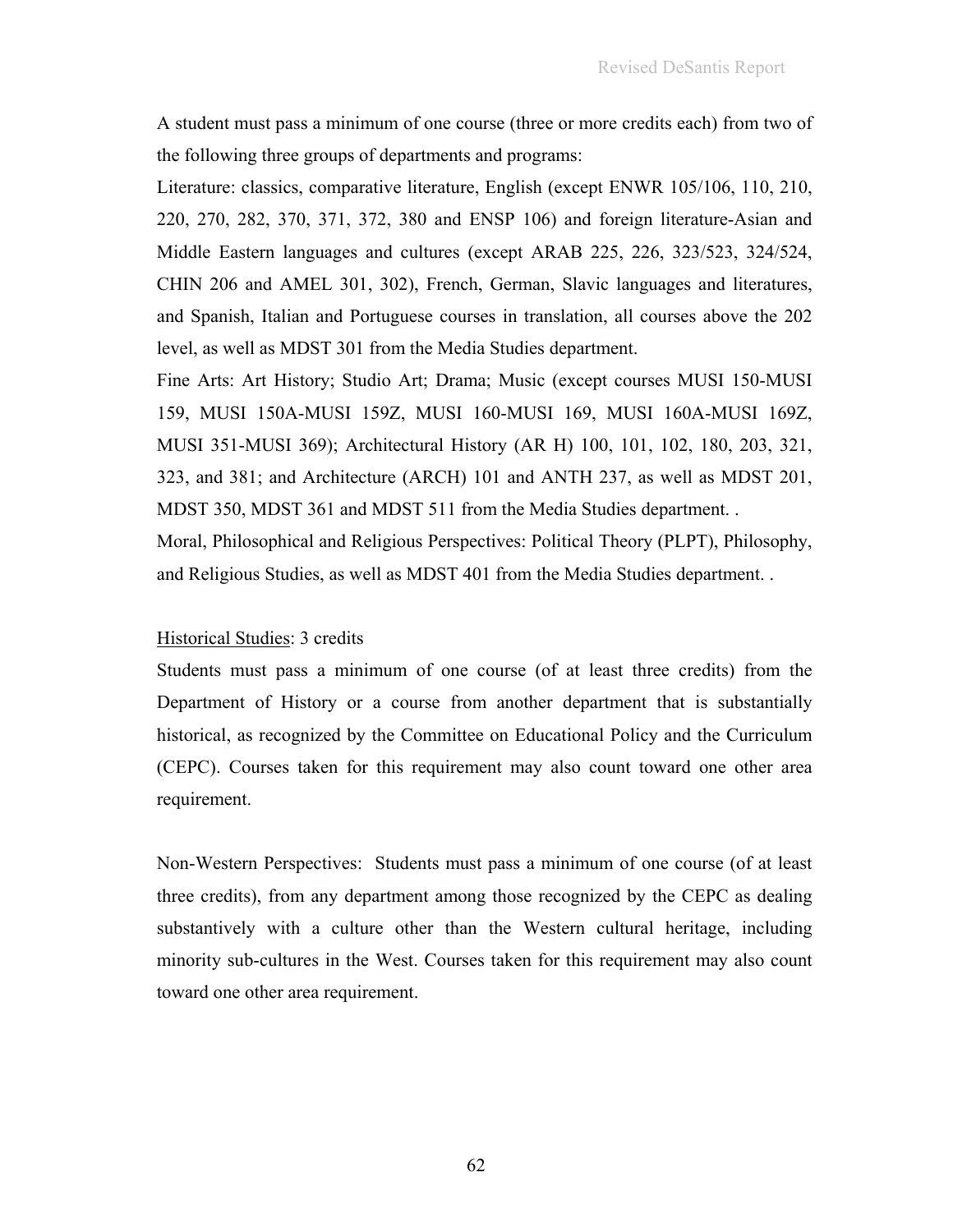Liberal Arts Seminars (LASE), University Seminars (USEM 170, 171), and other courses numbered 170 and 171 count as non-College credit and may not be counted toward the area requirements.

#### **18. University of Washington**

University-level general education and basic skills requirements: The University of Washington has established minimum general education and basic skills requirements for baccalaureate degrees. These minimum requirements are:

- 12 credits of writing, including 5 credits of English composition
- one course from the University Quantitative and Symbolic Reasoning list
- 40 credits of Areas of Knowledge courses, with at least 10 credits in each of three Areas: Visual, Literary, and Performing Arts; Individuals and Societies; and The Natural World.

Each college of the University has established requirements that meet or exceed these minimum requirements.

For the Arts and Science requirement (includes a language), please see http://www.washington.edu/students/ugrad/advising/ged/#other

## **19. University of Wisconsin - Madison**

## **General Education Requirements**

The purpose of the General Education Requirements is to ensure that every graduate of the University of Wisconsin-Madison acquires the essential core of an undergraduate education that establishes the foundations for living a productive life, being a citizen of the world, appreciating aesthetic values, and engaging in lifelong learning in a continually changing world. For this reason, these core requirements provide for breadth across the humanities and arts, social studies, biological sciences,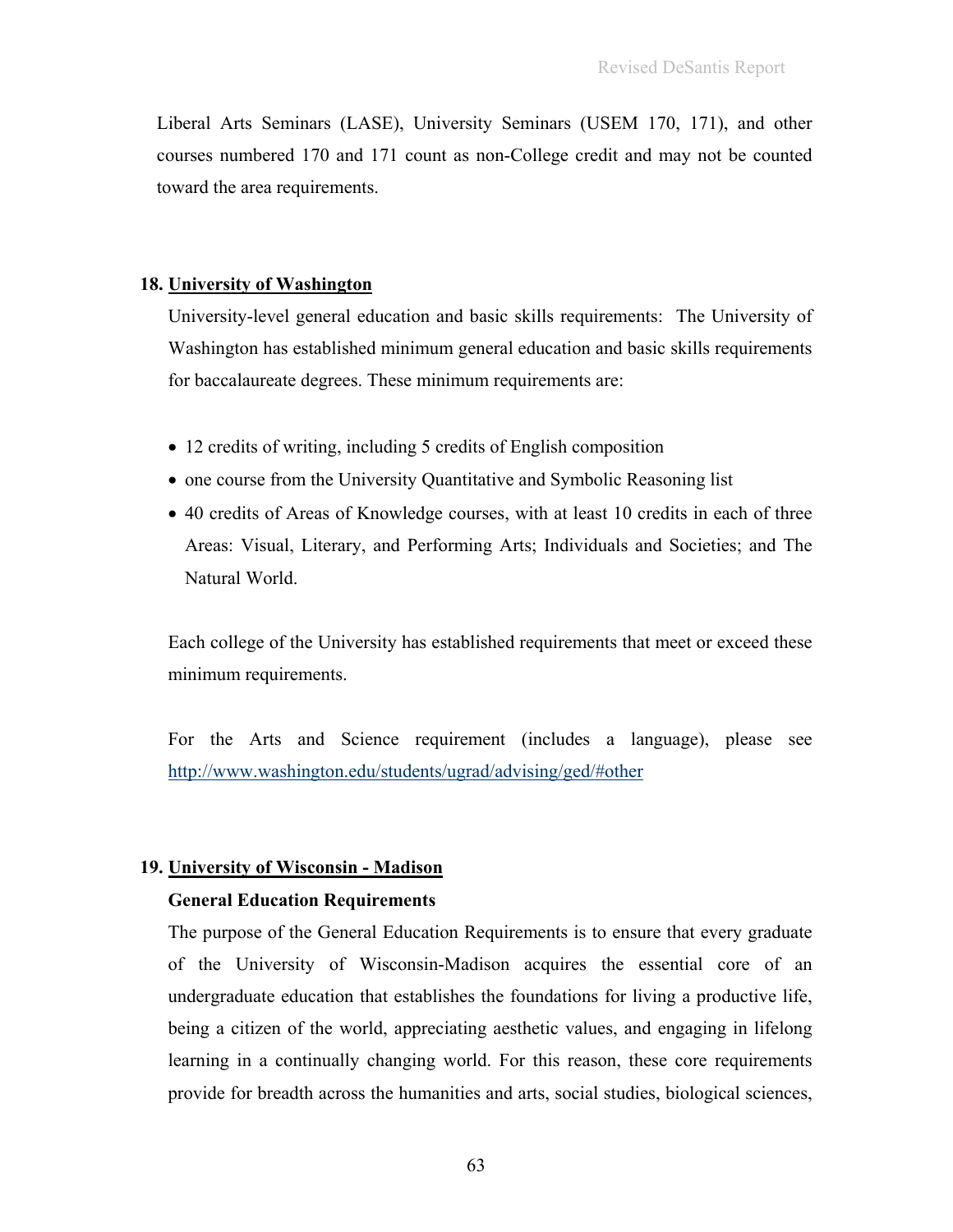and physical sciences; competence in communication, critical thinking and analytical skills appropriate for a university-educated person; and investigation of the issues raised by living in a culturally diverse society.

Students are expected to achieve these competencies by taking courses that fulfill the General Education Requirements. Students may choose from a wide array of courses in communication, quantitative reasoning, natural science, humanities/literature/arts, social studies, and ethnic studies. Many of these courses also count toward degree requirements.

All students except those who matriculated at a college or university before May 20, 1996, must satisfy the university-wide General Education Requirements. Students should always check with their advisors to see if their school or college has any additional requirements that go beyond the basic UW-Madison requirements, or if the programs in which they are enrolled ask them to fulfill these requirements through specific courses or by pursuing them in a particular order. Please see www.ls.wisc.edu/gened for a comprehensive description of the General Education Requirements and the courses that may be taken to fulfill them.

### **The university-wide General Education Requirements are:**

#### **Communication**, 3 to 5/6 credits

Part A. Literacy Proficiency. 2-3 credits at first-year level dedicated to reading, listening, and discussion, with emphasis on writing. While most incoming freshmen are required to complete course work to fulfill this requirement, students may be exempted from Part A by approved college course work while in high school, AP test scores, or placement testing. Students are expected to satisfy this requirement by the end of their first year.

Part B. Enhancing Literacy Proficiency. 2-3 credits of more advanced course work for students who have completed or been exempted from Part A. Students should consult with the appropriate undergraduate advisor about when this requirement should be completed. Courses that satisfy this requirement are offered in many fields of study;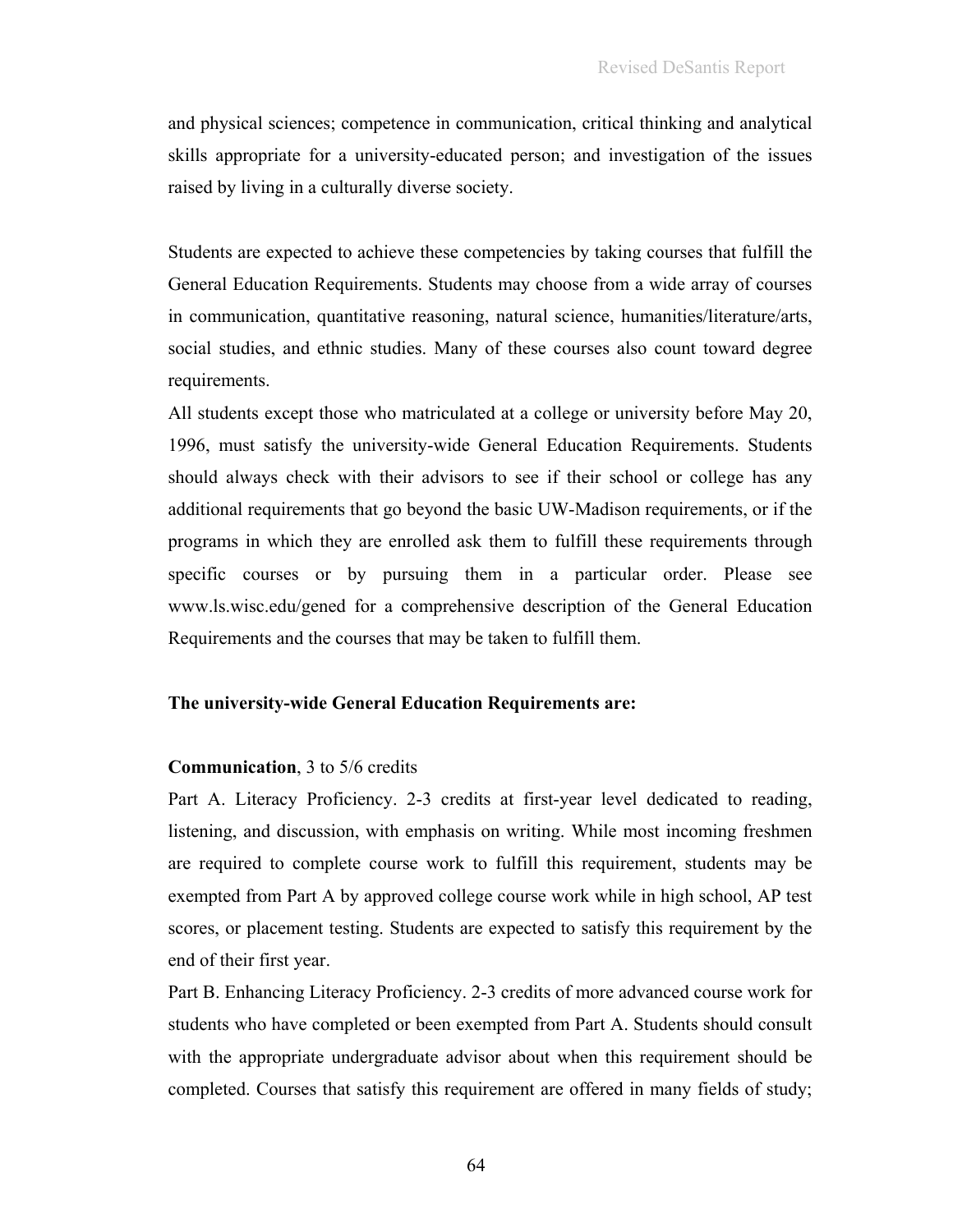although a wide variety of courses fulfill this requirement, students are encouraged to select a course most in keeping with their interests or other requirements of their intended field(s) of study.

#### **Quantitative Reasoning**, 3 to 6 credits

Part A. Quantitative Reasoning Proficiency. 3 credits of mathematics or formal logic. Students may be exempted from Part A by approved college work while in high school, AP test scores, or placement testing. Some students, however, may need to complete a prerequisite before enrolling in a Quantitative Reasoning Part A course. Part B. Enhancing Quantitative Reasoning Proficiency. 3 credits of more advanced course work for students who have completed or been exempted from Part A. Courses that satisfy this requirement are offered in a variety of fields of study. Students are encouraged to select a course in keeping with their interests or other requirements of their intended field(s) of study.

### **Breadth,** 13-15 credits, distributed over three areas

All students must complete 13-15 credits of course work intended to provide a breadth of experience across the major modes of intellectual inquiry. Breadth course work is intended to give students a broad intellectual perspective on their undergraduate education and their world by encouraging them to look at and understand subjects through the various modes of inquiry used in the natural, physical and social sciences, arts, and humanities. At their most basic level, these requirements challenge students to reach beyond their natural inclinations and understand that there are many ways to identify, research and explore, and ultimately understand, the world around them. These many ways of knowing enrich the undergraduate experience. Many students will find, through them, a lifetime fascination with pursuits beyond their workaday lives. Others will find the creative stimulus to see their favorite subjects from new and interesting perspectives.

Students are required to complete the following breadth requirements: